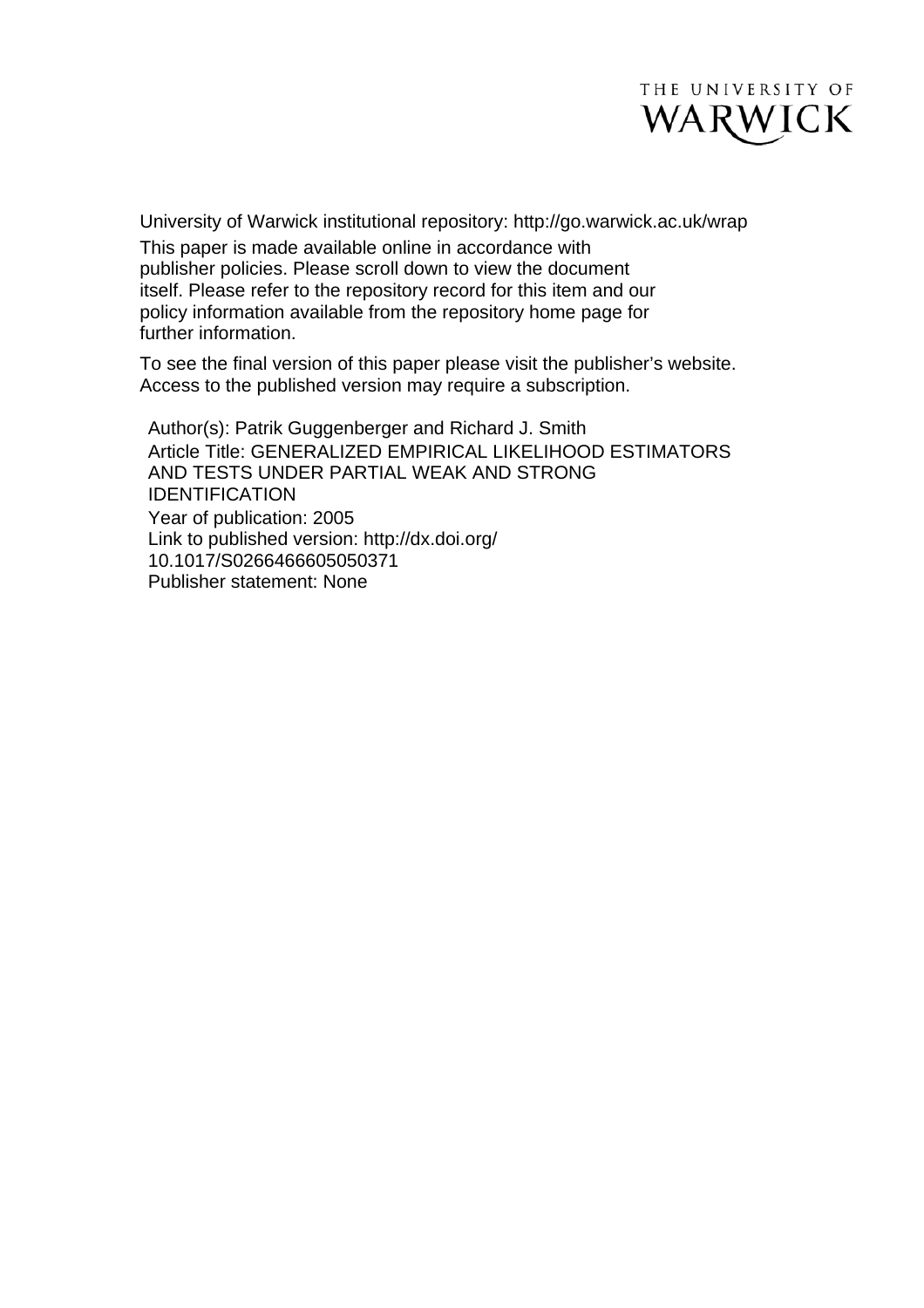*Econometric Theory*, 21, 2005, 667–709. Printed in the United States of America. DOI: 10.1017/S0266466605050371

# GENERALIZED EMPIRICAL LIKELIHOOD ESTIMATORS AND TESTS UNDER PARTIAL, WEAK, AND STRONG IDENTIFICATION

## PATRIK GUGGENBERGER

*UCLA*

RICHARD J. SMITH *c*e*mmap, UCL and IFS and University of Warwick*

The purpose of this paper is to describe the performance of generalized empirical likelihood (GEL) methods for time series instrumental variable models specified by nonlinear moment restrictions as in Stock and Wright ~2000, *Econometrica* 68,  $1055-1096$ ) when identification may be weak. The paper makes two main contributions. First, we show that all GEL estimators are first-order equivalent under weak identification. The GEL estimator under weak identification is inconsistent and has a nonstandard asymptotic distribution. Second, the paper proposes new GEL test statistics, which have chi-square asymptotic null distributions independent of the strength or weakness of identification. Consequently, unlike those for Wald and likelihood ratio statistics, the size of tests formed from these statistics is not distorted by the strength or weakness of identification. Modified versions of the statistics are presented for tests of hypotheses on parameter subvectors when the parameters not under test are strongly identified. Monte Carlo results for the linear instrumental variable regression model suggest that tests based on these statistics have very good size properties even in the presence of conditional

This paper is a revision of Guggenberger's job market paper "Generalized Empirical Likelihood Tests under Partial, Weak, and Strong Identification." We are thankful to the editor, P.C.B. Phillips, and three referees for very helpful suggestions on an earlier version of this paper. Guggenberger gratefully acknowledges the continuous help and support of his adviser, Donald Andrews, who played a prominent role in the formulation of this paper. He thanks Peter Phillips and Joseph Altonji for their extremely valuable comments. We also thank Vadim Marner for help with the simulation section and John Chao, Guido Imbens, Michael Jansson, Frank Kleibergen, Marcelo Moreira, Jonathan Wright, and Motohiro Yogo for helpful comments. Aspects of this research have been presented at the 2003 Econometric Society European Meetings; York Econometrics Workshop 2004; Seminaire Malinvaud; CREST-INSEE; and seminars at Albany, Alicante, Austin (Texas), Brown, Chicago, Chicago GSB, Harvard/MIT, Irvine, ISEG/Universidade Tecnica de Lisboa, Konstanz, Laval, Madison (Wisconsin), Mannheim, Maryland, NYU, Penn, Penn State, Pittsburgh, Princeton, Rice, Riverside, Rochester, San Diego, Texas A&M, UCLA, USC, and Yale. We thank all the seminar participants. Guggenberger and Smith received financial support through a Carl Arvid Anderson Prize Fellowship and a 2002 Leverhulme Major Research Fellowship, respectively. Address correspondence to Patrik Guggenberger, Bunche Hall 8385, Department of Economics, U.C.L.A., Box 951477, Los Angeles, CA 90095-1477, USA; e-mail: guggenbe@econ.ucla.edu.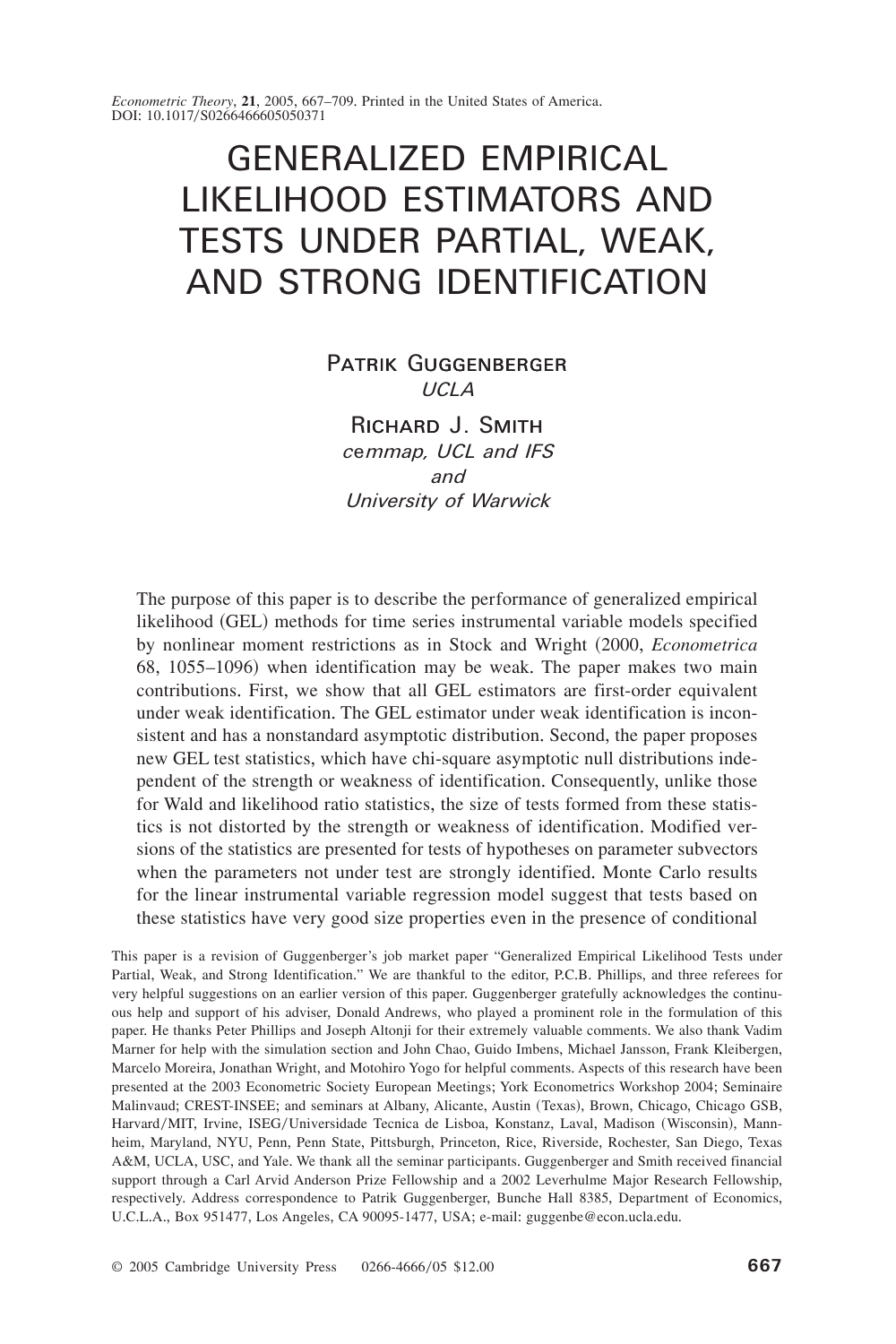#### **668** PATRIK GUGGENBERGER AND RICHARD J. SMITH

heteroskedasticity. The tests have competitive power properties, especially for thicktailed or asymmetric error distributions.

#### **1. INTRODUCTION**

It is often the case that the instrumental variables available to empirical researchers are only weakly correlated with the endogenous variables. That is, identification is weak. Phillips  $(1989)$ , Nelson and Startz  $(1990)$ , and a large literature following these early contributions show that in such situations classical normal and chi-square asymptotic approximations to the finite-sample distributions of instrumental variable  $(IV)$  estimators and statistics can be very poor. For example, even though likelihood ratio and Wald test statistics are asymptotically chi-square, use of chi-square critical values can lead to extreme size distortions in finite samples (see Dufour, 1997). The purpose of this paper is to ascertain the performance of generalized empirical likelihood (GEL) methods (Newey and Smith, 2004; Smith, 1997, 2001) for time series IV models specified by nonlinear moment restrictions when identification may be weak (as in Stock and Wright, 2000). In particular, the paper makes two principal contributions+ First, the asymptotic distribution of the GEL estimator is derived for a weakly identified setup. Second, the paper proposes new, theoretically and computationally attractive GEL test statistics. The asymptotic null distribution of these statistics is chi-square under partial  $(Phillips, 1989)$ , weak  $(Stock and$ Wright, 2000), and strong identification. Thus, the size of tests formed from these statistics is invariant to the strength or weakness of identification. Importantly, we also provide asymptotic power results for the various statistics suggested in this paper.

GEL estimators and test statistics are alternatives to those based on generalized method of moments  $(GMM)$ ; see Hansen  $(1982)$ , Newey  $(1985)$ , and Newey and West (1987). GEL has received considerable attention recently because of its competitive bias properties. For example, Newey and Smith  $(2004)$  show that for many models the asymptotic bias of empirical likelihood (EL) does not grow with the number of moment restrictions, whereas that of GMM estimators grows without bound, a finding that may imply favorable properties for GEL-based test statistics.

Similar to the findings in Phillips (1984, 1989) and Stock and Wright (2000) for limited information maximum likelihood (LIML), two stage least squares (2SLS), and GMM, GEL estimators of weakly identified parameters have nonstandard asymptotic distributions and are in general inconsistent. Therefore, inference based on the classical normal approximation is inappropriate under weak identification. As in Newey and Smith  $(2004)$  for strong identification, the firstorder asymptotics of the GEL estimator under weak identification do not depend on the choice of the GEL criterion function. This finding is rather surprising and contrasts with 2SLS and LIML estimators, whose first-order asymptotic theory differs under weak identification.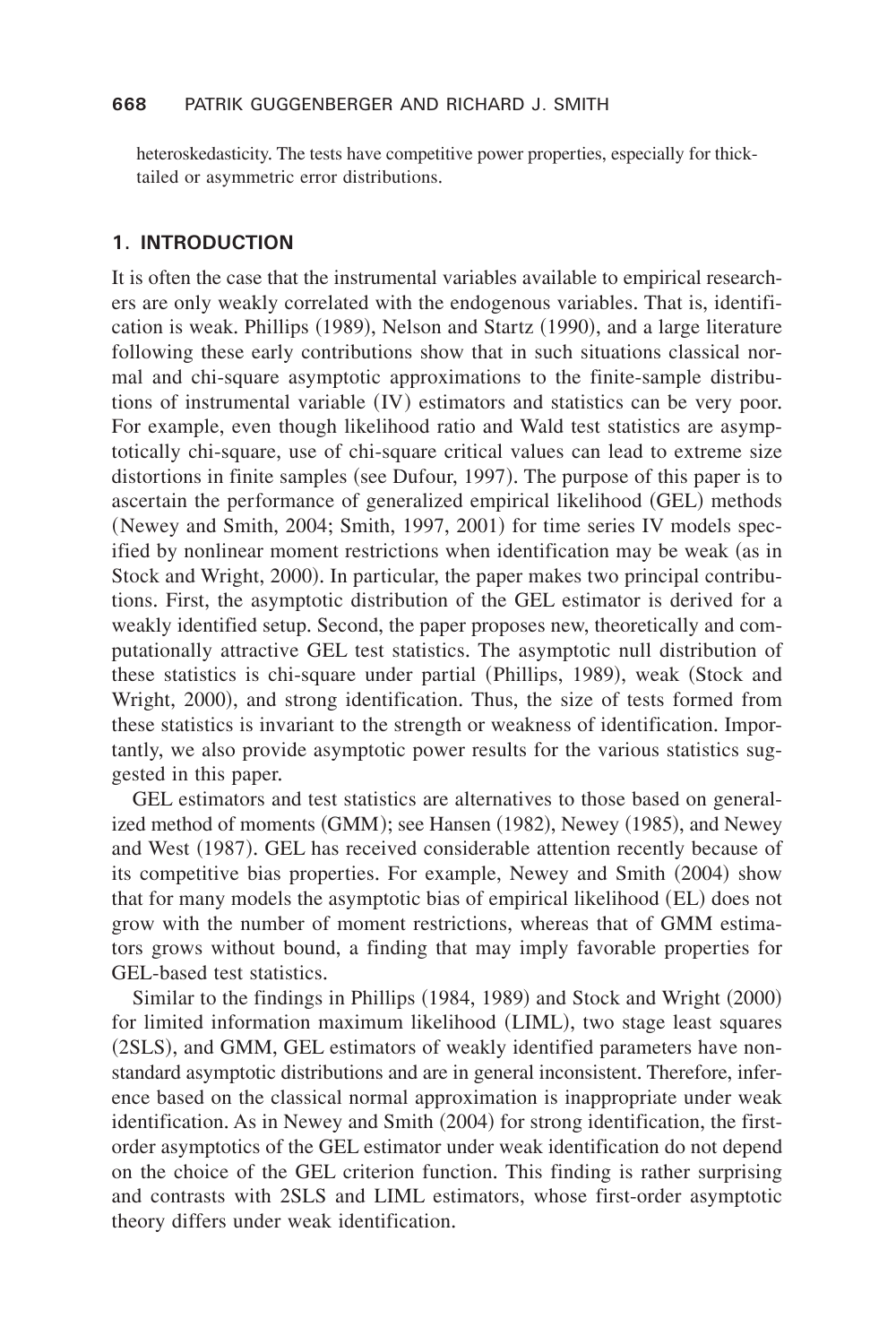The statistics proposed here are asymptotically pivotal in contrast to classical Wald and likelihood ratio statistics no matter what the strength of identification. The first statistic,  $GELR_o$ , is based on the GEL criterion function and may be thought of as a nonparametric likelihood ratio statistic. Two further statistics generalize the GMM-based *K*-statistic of Kleibergen (2001) to the GEL context. Like the *K*-statistic, which is a quadratic form in the first-order derivative vector of the continuous updating GMM objective function, the second GEL statistic,  $S_\rho$ , is a score-type statistic, being a quadratic form in the GEL criterion score vector. The third statistic,  $LM_\rho$ , is similar in structure to a GMM Lagrange multiplier statistic (Newey and West, 1987) and is asymptotically equivalent to the score-type statistic, being a quadratic form in the sample moment vector. Confidence regions constructed from the *K*- and GEL scoretype statistics are never empty and contain the continuous updating estimator (CUE) and GEL estimator, respectively. All forms of GEL statistics admit limiting chi-square null distributions with degrees of freedom equal to the number of instrumental variables or moment conditions for the first statistic and the dimension of the parameter vector for the second and third statistics. In overidentified situations, therefore, tests based on the latter statistics should be expected to have better power properties than those based on the former. In many cases, an applied researcher is interested in inference on a parameter subvector rather than the whole parameter vector. Modified versions of these statistics are therefore suggested for the subvector case when the remaining parameters are strongly identified.

Monte Carlo simulations for the independent and identically distributed  $(i.i.d.)$ linear IV model with a wide range of error distributions compare our test statistics to several others, including homoskedastic and heteroskedastic versions of the *K*-statistic of Kleibergen  $(2001, 2002a)$  and the similar conditional likelihood ratio statistic  $LR_M$  of Moreira (2003). We find that our tests have very good size properties even in the presence of conditional heteroskedasticity. In contrast, the homoskedastic version of the *K*-statistic of Kleibergen (2002a) and the  $LR_M$ -statistic of Moreira (2003) are size-distorted under conditional heteroskedasticity. Our tests have competitive power properties, especially for thicktailed or asymmetric error distributions+ Given the nonparametric construction of the GEL estimator, robustness of GEL-based test statistics to different error distributions should be expected.

Like the work of Stock and Wright  $(2000)$ , our paper allows for both i.i.d. and martingale difference sequences  $(m.d.s.)$  but does not apply to more general time series models; see Assumption  $M_\theta(ii)$ , which follows. Allowing for m.d.s. observations covers various cases of intertemporal Euler equations applications and regression models with m,d,s, errors. Therefore, the extension from the i.i.d. linear (Guggenberger, 2003, Ch. 1) to the particular time series setting with nonlinear moment restrictions considered here seems worthwhile, especially because there is essentially no cost (in terms of complications of the proofs) to making this extension. The proofs for consistency and for the asymp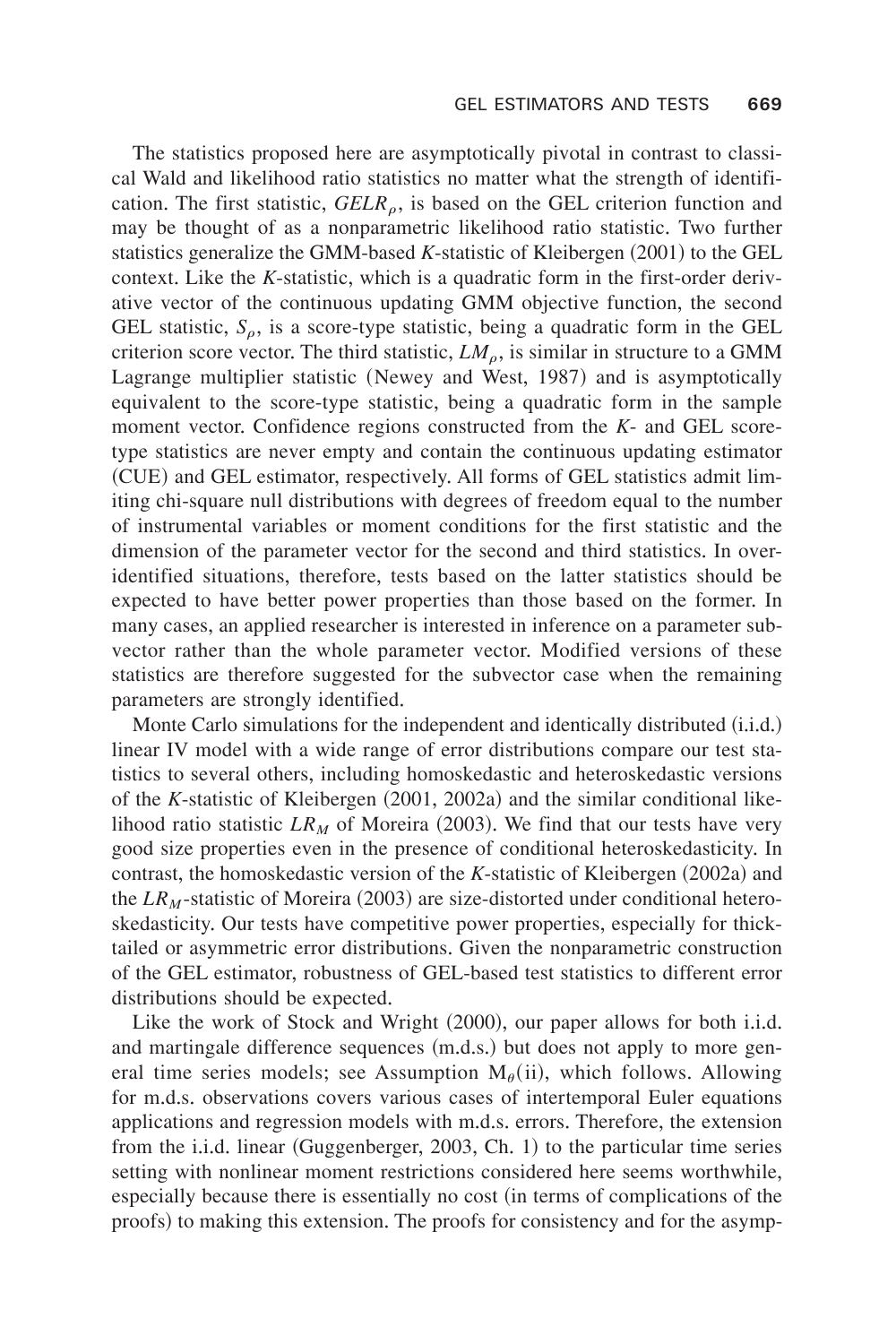totic distribution of the GEL estimator build on Guggenberger (2003), which adapts those given in Newey and Smith  $(2004)$  for the i.i.d. strongly identified context.

Subsequent to the i.i.d. linear version of this paper, two related papers have appeared. First, Caner  $(2003)$  derives the asymptotic distribution of the exponential tilting (ET) estimator (see Imbens, Spady, and Johnson, 1998; Kitamura and Stutzer, 1997) under weak identification with nonlinear moment restrictions for independent observations. Caner  $(2003)$  also obtains an ET version of the *K*-statistic for nonlinear moment restrictions. Second, Otsu (2003) considers GEL-based tests under weak identification in a more general time series setting than considered here and examines the GEL criterion function statistic *GELR*<sub> $\alpha$ </sub> and a modified version of the *K*-statistic based on the Kitamura and Stutzer  $(1997)$  and Smith  $(2001)$  kernel smoothed GEL estimator that is efficient under strong identification; see also Guggenberger and Smith  $(2003)$ .

The remainder of the paper is organized as follows. In Section 2, the model and the assumptions are discussed, the GEL estimator is briefly reviewed, and the asymptotic distribution of the GEL estimator under weak identification is derived. Section 3 introduces the GEL-based test statistics. We derive their asymptotic limiting distribution and show that it is unaffected by the degree of identification. Section 4 generalizes these results to hypotheses involving subvectors of the unknown parameter vector. Section 5 describes the simulation results. All proofs are relegated to the Appendix.

The following notation is used in the paper. The symbols  $\rightarrow_d$ ,  $\rightarrow_p$ , and  $\Rightarrow$ denote convergence in distribution, convergence in probability, and weak convergence of empirical processes, respectively. For the latter, see Andrews (1994) for a definition. For convergence "almost surely" we write "a.s." and "with probability approaching  $1$ " is replaced by "w.p.a.1."

The space  $C^{i}(M)$  contains all functions that are *i* times continuously differentiable on *M*. For a symmetric matrix  $A$ ,  $A > 0$  means that *A* is positive definite and  $\lambda_{\min}(A)$  and  $\lambda_{\max}(A)$  denote the smallest and largest eigenvalue of *A* in absolute value, respectively. By *A'* we denote the transpose of a matrix *A*. For a full column rank matrix  $A \in \mathbb{R}^{k \times p}$  and positive definite matrix  $K \in \mathbb{R}^{k \times k}$ , we denote by  $P_A(K)$  the oblique projection matrix  $A(A'K^{-1}A)^{-1}A'K^{-1}$  on the column space of *A* in the metric *K* and define  $M_A(K) := I_k - P_A(K)$ , where  $I_k$  is the *k*-dimensional identity matrix; we abbreviate this notation to  $P_A$  and  $M_A$  if  $K = I_k$ . The symbol  $\otimes$  denotes the Kronecker product. Furthermore, vec $(M)$ stands for the column vectorization of the  $k \times p$  matrix *M*; i.e., if  $M =$  $(m_1,..., m_p)$  then  $\text{vec}(M) = (m'_1,..., m'_p)'$ . Finally,  $\|M\|$  equals the square root of the largest eigenvalue of  $M'M$ .

#### **2. ESTIMATION**

This section is concerned with the asymptotic distribution of the GEL estimator when some elements of the parameter vector of interest may be only weakly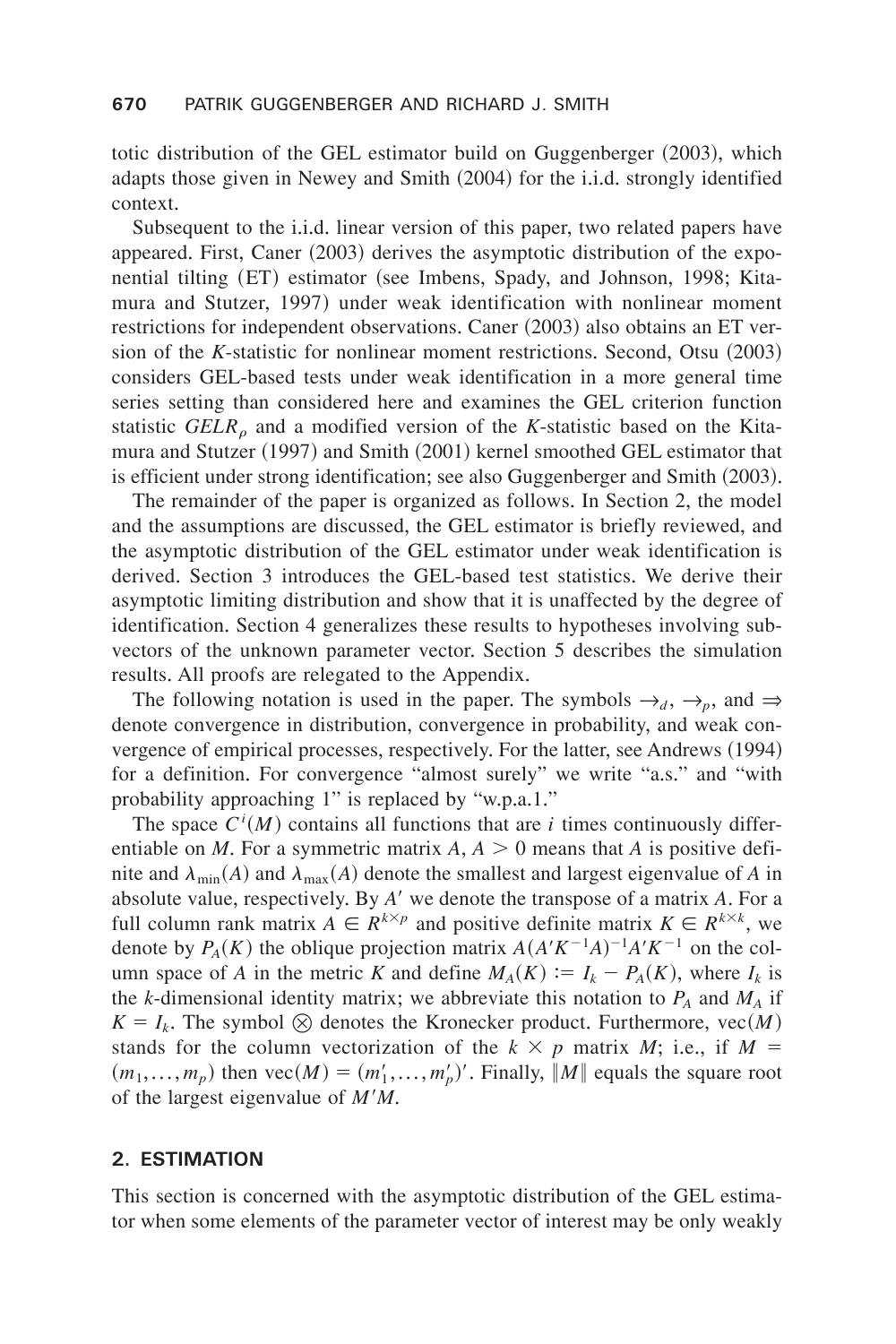identified. Intuitively, then, the moment conditions that define the model may not be particularly informative about these parameters.

## **2.1. Model**

We consider models specified by a finite number of moment restrictions. Let  $\{z_i : i = 1,..., n\}$  be  $R^i$ -valued data and, for each  $n \in N$ ,  $g_n : G \times \Theta \to R^k$  a given function, where  $G \subset R^l$  and  $\Theta \subset R^p$  denotes the parameter space. The model has a true parameter  $\theta_0$  for which the moment condition

$$
Eg_n(z_i, \theta_0) = 0 \tag{2.1}
$$

is satisfied. For  $g_n(z_i, \theta)$  we will usually write  $g_i(\theta)$ .

## **Example 1 (i.i.d. linear IV regression)**

Guggenberger (2003, Ch. 1) discusses in detail GEL estimation and testing for this model under weak identification. The structural form  $(SF)$  equation is given by

$$
y = Y\theta_0 + u,\tag{2.2}
$$

and the reduced form  $(RF)$  for *Y* by

$$
Y = Z\Pi + V,\tag{2.3}
$$

where  $y, u \in R^n$ ,  $Y, V \in R^{n \times p}$ ,  $Z \in R^{n \times k}$ , and  $\Pi \in R^{k \times p}$ . The matrix *Y* may contain both exogenous and endogenous variables,  $Y = (X, W)$  say, where  $X \in R^{n \times p_X}$  and  $W \in R^{n \times p_W}$  denote the respective observation matrices of exogenous and endogenous variables. The variables  $Z = (X, Z_W)$  constitute a set of instruments for the endogenous variables *W*. The first  $p<sub>X</sub>$  columns of  $\Pi$ equal the first  $p_X$  columns of  $I_k$ , and the first  $p_X$  columns of *V* are 0. Denote by  $Y_i$ ,  $V_i$ ,  $Z_i$ ,... $(i = 1,...,n)$  the *i*th row of the matrix *Y*, *V*, *Z*,... written as a column vector. Assuming the instruments and the structural error are uncorrelated,  $E_{u_i}Z_i = 0$ , it follows that  $E_{g_i}(\theta_0) = 0$ , where for each  $i = 1,...,n$ ,  $g_i(\theta) := (y_i - Y'_i \theta) Z_i$ . Note that in this example  $g_i(\theta)$  depends on *n* if the RF coefficient matrix  $\Pi$  is modeled to depend on *n* (see Staiger and Stock, 1997), where  $\Pi_n = n^{-1/2}C$  for a fixed matrix *C*.

## **Example 2 (conditional moment restrictions)**

As in Stock and Wright  $(2000)$  the moment conditions may result from conditional moment restrictions. Assume  $E[h(Y_i, \theta_0)|F_i] = 0$ , where  $h: H \times \Theta \rightarrow$  $R^{k_1}$ ,  $H \subset R^{k_2}$ , and  $F_i$  is the information set at time *i*. Let  $Z_i$  be a  $k_3$ -dimensional vector of instruments contained in  $F_i$ . If  $g_i(\theta) := h(Y_i, \theta) \otimes Z_i$ , then  $E g_i(\theta_0) = 0$ follows by taking iterated expectations. In (2.1),  $k = k_1 k_3$  and  $l = k_2 + k_3$ .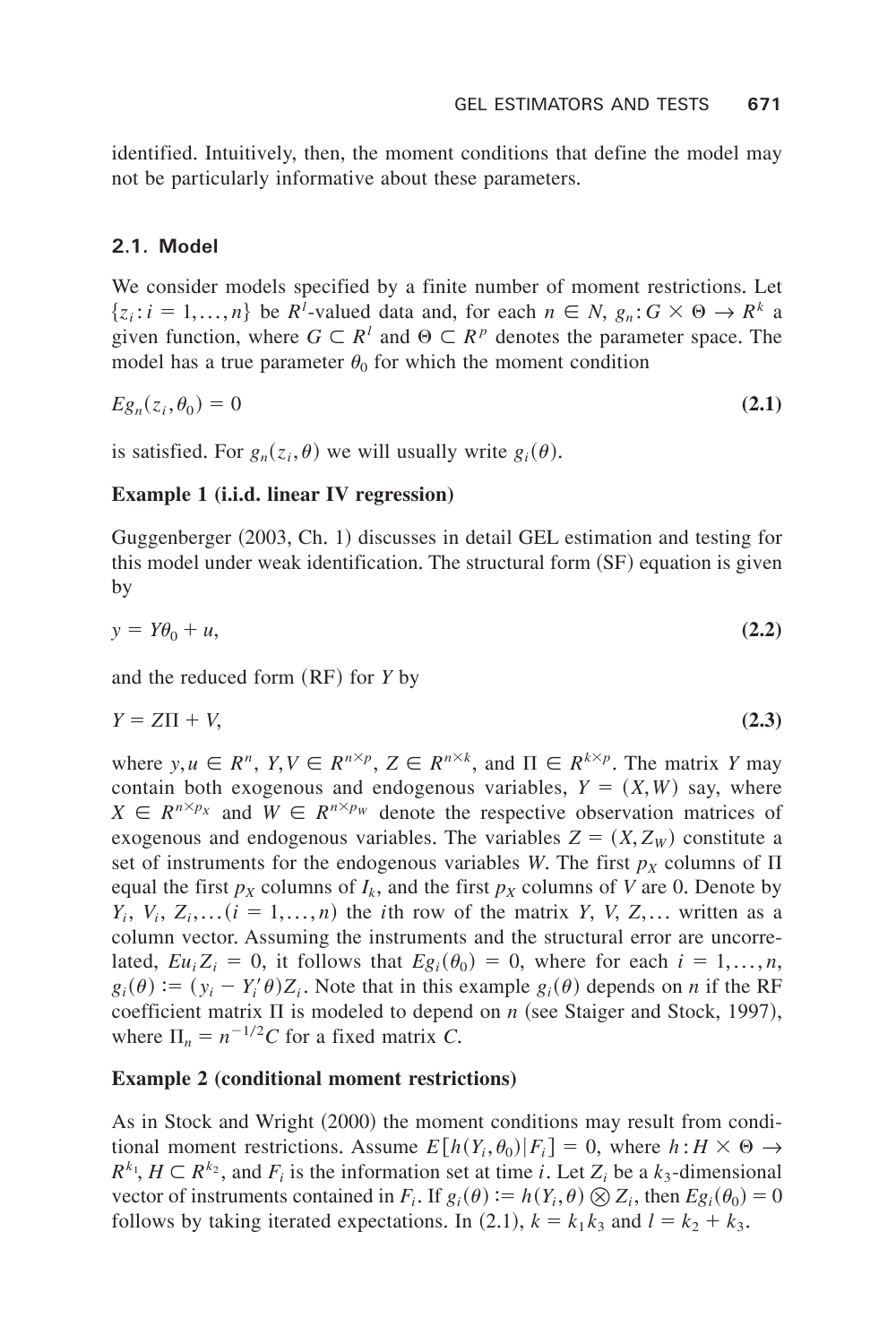#### **672** PATRIK GUGGENBERGER AND RICHARD J. SMITH

#### **2.2. Assumptions**

This section is concerned with the asymptotic distribution of the GEL estimator for  $\theta$  when some components of  $\theta_0 = (\alpha'_0, \beta'_0)'$ ,  $\alpha_0$  say,  $\alpha_0 \in A$ ,  $A \subset R^{p_A}$ , are only weakly identified. Intuitively, this means that the moment condition (2.1) is not very informative about  $\alpha_0$ . For parameter vectors  $\theta = (\alpha', \beta_0')'$ ,  $E_{\mathcal{S}_n}(z_i, \theta)$  may be very close to zero, not only for  $\alpha$  close to  $\alpha_0$  but also when  $\alpha$ is far from  $\alpha_0$ . In that case, the restriction  $Eg_n(z_i, \theta_0) = 0$  is not very helpful for making inference on  $\alpha_0$ . Assumption ID, which follows, provides a theoretical asymptotic framework for this phenomenon, which is taken from Assumption C in Stock and Wright  $(2000, p, 1061)$ . We refer the reader to Stock and Wright (2000, pp. 1060–1061), which provides substantial detailed motivation for this assumption and an explanation of why it models  $\alpha_0$  as weakly and  $\beta_0$ as strongly identified.

To describe the moment and distributional assumptions, we require some additional notation:

$$
\hat{g}(\theta) := n^{-1} \sum_{i=1}^{n} g_i(\theta), \qquad \hat{G}(\theta) := n^{-1} \sum_{i=1}^{n} G_i(\theta),
$$
  

$$
\Psi_n(\theta) := n^{1/2} (\hat{g}(\theta) - E\hat{g}(\theta)),
$$
  

$$
\hat{\Omega}(\theta) := n^{-1} \sum_{i=1}^{n} g_i(\theta) g_i(\theta),
$$

where, if defined,  $G_i(\theta) := (\partial g_i/\partial \theta)(\theta) \in R^{k \times p}$ . For notational convenience, a subscript *n* has been omitted in certain expressions. Define the  $k \times k$  matrices<sup>1</sup>

$$
\Omega(\theta) := \lim_{n \to \infty} En^{-1} \sum_{i=1}^n g_i(\theta) g_i(\theta),
$$

$$
\Delta(\theta_1, \theta_2) := \lim_{n \to \infty} E \Psi_n(\theta_1) \Psi_n(\theta_2) \quad \text{and} \quad \Delta(\theta) := \Delta(\theta, \theta).
$$

Let  $\theta = (\alpha', \beta')'$ , where  $\alpha \in A$ ,  $A \subset R^{p_A}$ ,  $\beta \in B$ ,  $B \subset R^{p_B}$ , and  $p_A + p_B = p$ . Also let  $N \subset B$  denote an open neighborhood of  $\beta_0$ .

Assumption  $\Theta$ . The true parameter  $\theta_0 = (\alpha'_0, \beta'_0)'$  is in the interior of the compact space  $\Theta = A \times B$ .

Assumption ID.

- (i)  $E_{\hat{g}}(\theta) = n^{-1/2} m_{1n}(\theta) + m_2(\beta)$ , where  $m_{1n}, m_1: \Theta \rightarrow R^k$  and  $m_2: B \rightarrow$  $R^k$  are continuous functions such that  $m_{1n}(\theta) \rightarrow m_1(\theta)$  uniformly on  $\Theta$ ,  $m_1(\theta_0) = 0$ , and  $m_2(\beta) = 0$  if and only if  $\beta = \beta_0$ .
- $(i)$   $m_2 \in C^1(\mathcal{N})$ .
- (iii) Let  $M_2(\beta) := (\partial m_2/\partial \beta)(\beta) \in R^{k \times p_B}$ . The expression  $M_2(\beta_0)$  has full column rank  $p_B$ .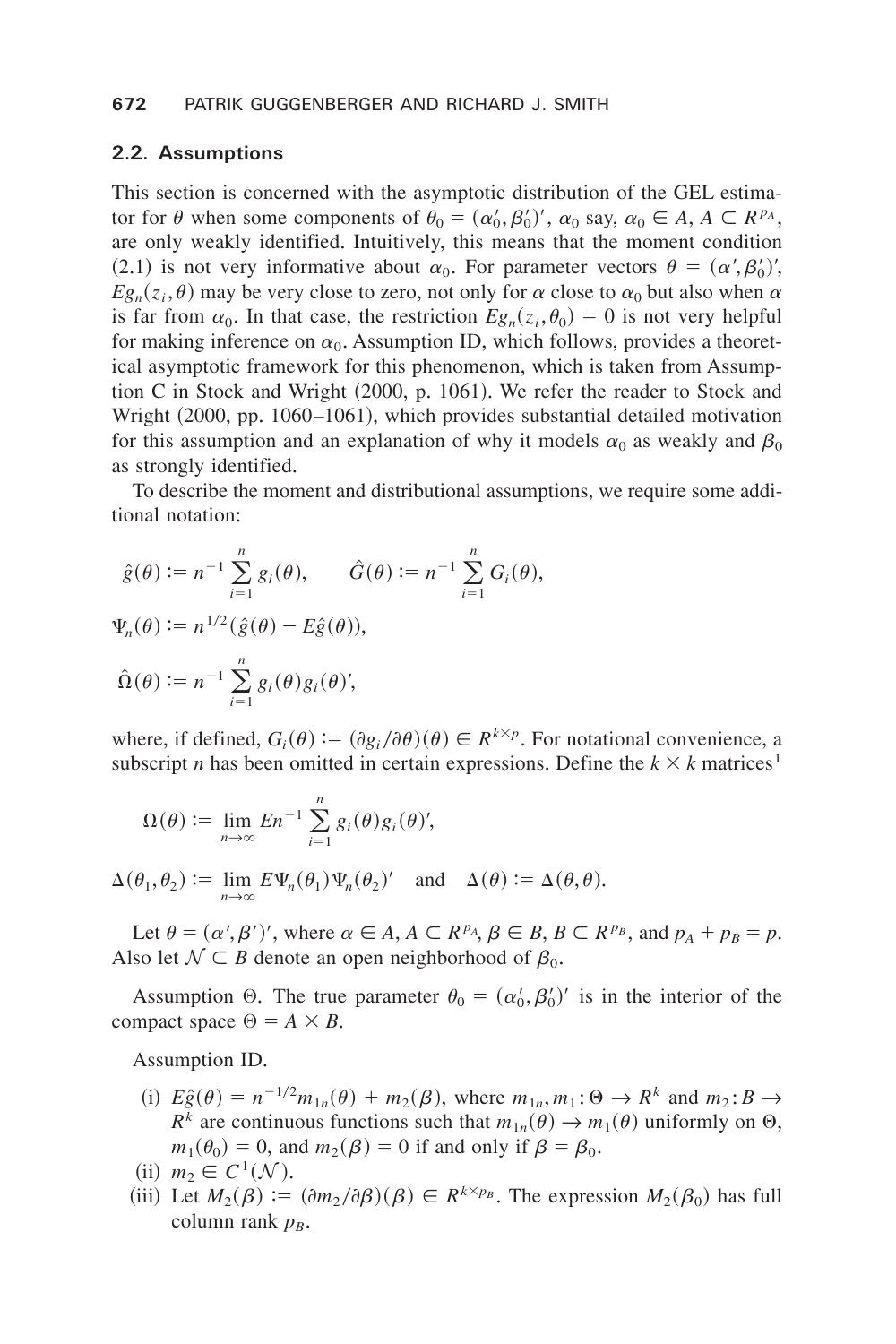Next we detail the necessary moment assumptions.<sup>2</sup>

Assumption M.

- (i)  $\max_{1 \le i \le n} \sup_{\theta \in \Theta} \|g_i(\theta)\| = o_p(n^{1/2}).$
- (ii)  $\Omega(\cdot)$  is in  $C^0(A \times {\{\beta_0\}})$  and bounded on  $\Theta$ ,  $\Omega(\theta)$  is nonsingular for all  $\theta \in A \times {\{\beta_0\}}, \sup_{\theta \in \Theta} \|\hat{\Omega}(\theta) - \Omega(\theta)\| = o_p(1), \sup_{\theta \in A \times \mathcal{N}} n^{-1}$  $\sum_{i=1}^{n} \|g_i(\theta)g_i(\theta)'\| = O_p(1).$
- (iii)  $\Psi_n \Rightarrow \Psi$ , where  $\Psi(\theta)$  is a Gaussian stochastic process on  $\Theta$  with mean zero and covariance function  $E\Psi(\theta_1)\Psi(\theta_2)' = \Delta(\theta_1, \theta_2)$ . For each  $\varepsilon > 0$ there exists a  $M_{\varepsilon} < \infty$  such that  $Pr(\sup_{\theta \in A \times \mathcal{N}} || \Psi(\theta) || \leq M_{\varepsilon}) > 1 - \varepsilon$ .

Assumption  $M(i)$  adapts Assumption 1(d) of Newey and Smith  $(2004)$ ,  $E \sup_{\beta \in B} |g_i(\beta)|^{\xi} < \infty$  for some  $\xi > 2$ , from the i.i.d. setting with strong identification ( $p_A = 0$  and thus  $\theta = \beta$  and  $\theta = B$ ) to the weakly identified setup considered here. A sufficient condition for  $M(i)$  in the time series context and under ID is given by

$$
\sup_{i\geq 1} E \sup_{\theta \in \Theta} \|g_i(\theta)\|^{\xi} < \infty \quad \text{for some } \xi > 2. \tag{2.4}
$$

Indeed, a simple application of the Markov inequality shows that  $(2.4)$  implies  $\max_{1 \le i \le n} \sup_{\theta \in \Theta} \|g_i(\theta)\| = O_p(n^{1/\xi}) = o_p(n^{1/2})$ . See the Appendix for a proof. Assumption  $M(ii)$ , which adapts Assumption 1 $(e)$  of Newey and Smith to the weakly identified setup, ensures that  $\hat{\Omega}(\theta)$  is nonsingular for  $\theta \in A \times N$ . Assumption  $M(iii)$  is essentially the "high-level" Assumption B of Stock and Wright (2000, p. 1059) that states that  $\Psi_n$  obeys a functional central limit theorem. In Assumption B', Stock and Wright provide primitive sufficient conditions for their Assumption B that can also be found in Andrews (1994). Note that the definition of weak convergence  $[Andrews (1994, p. 2250)]$  and  $M(iii)$ imply that  $\sup_{\theta \in \Theta} \|\Psi_n(\theta)\| \to_d \sup_{\theta \in \Theta} \|\Psi(\theta)\|$  and, thus, also that  $\sup_{\theta \in \Theta} \|\hat{g}(\theta) - g(\theta)\|$  $E\hat{g}(\theta)$   $\rightarrow$  *p* 0. In the proof of Theorem 2 we require sup<sub> $\theta \in A \times N$ </sub>  $\|\Psi(\theta)\|$  bounded in probability.

It is interesting to note that for i.i.d. data an application of the Borel–Cantelli lemma shows that  $M(i)$  is implied by Assumption 1(d) of Newey and Smith (2004) even if  $\xi = 2$ ; see Owen (1990, Lemma 3) for a proof. Hence, using Lemmas  $7-9$  given subsequently, their Assumption 1 $(d)$  can be weakened to  $\xi \geq 2$  for the consistency and asymptotic normality of the GEL estimator under strong identification with i.i.d. data (see their Theorems 3.1 and 3.2). Therefore, for i.i.d. data, identical assumptions guarantee consistency and asymptotic normality for both GEL and two-step efficient GMM estimators (Hansen, 1982).

#### **Example 1 (continued)**

See Guggenberger  $(2003)$ . For the linear IV model  $(2.2)$  Assumption ID can be expressed as the following assumption.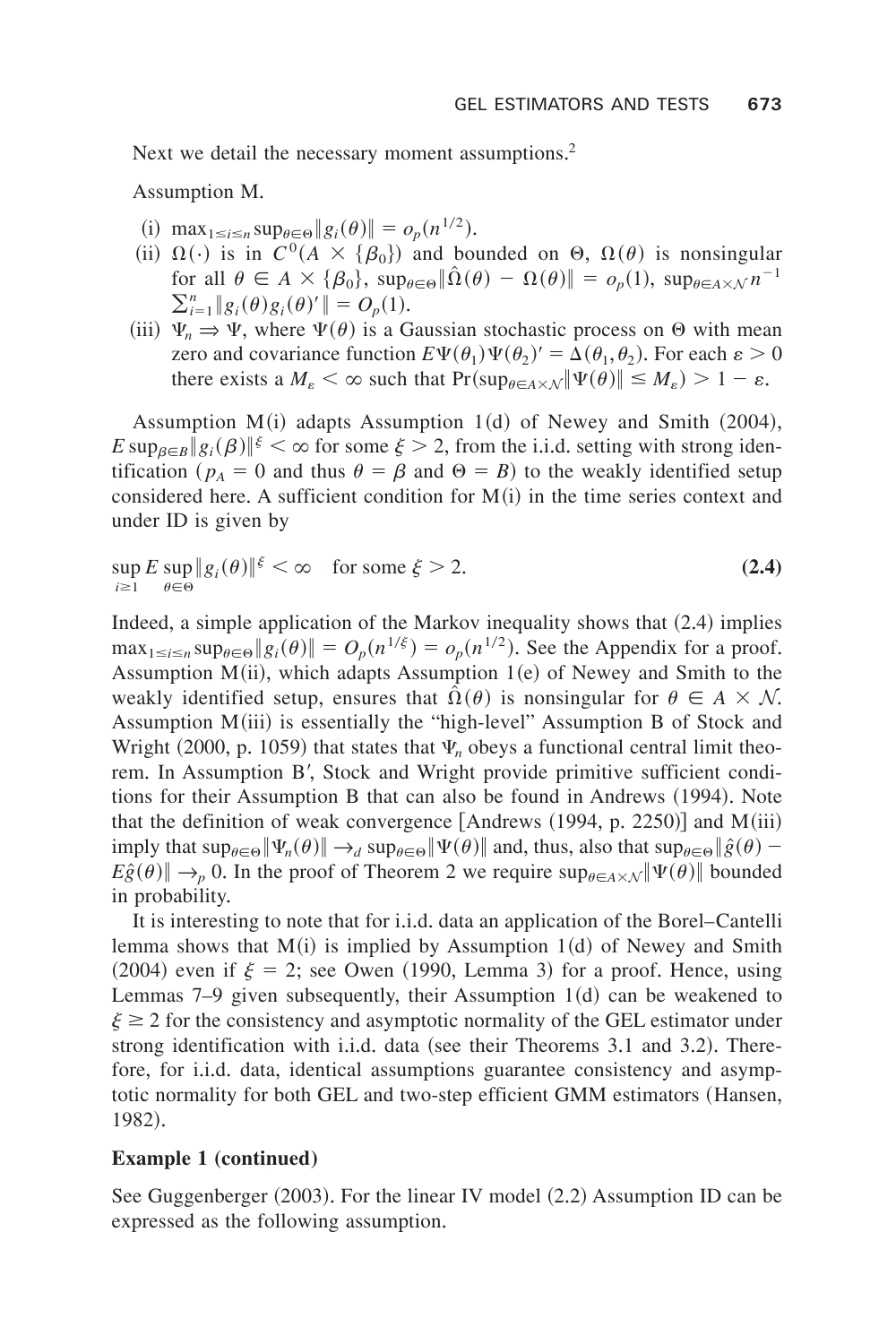Assumption ID'.  $\Pi = \Pi_n = (\Pi_{An}, \Pi_B) \in R^{k \times (p_A + p_B)}$ , where  $p_A + p_B = p$ . For a fixed matrix  $C_A \in R^{k \times p_A}$ ,  $\Pi_{An} = n^{-1/2} C_A$  and  $\Pi_B$  has full column rank.

Under Assumption ID', i.i.d. data, and instrument exogeneity it follows that

$$
E\hat{g}(\theta) = Eg_i(\theta) = E(Z_i Z_i')(n^{-1/2}C_A, \Pi_B)(\theta_0 - \theta),
$$

which implies that in the notation of ID(i),  $m_{1n}(\theta) = m_1(\theta) = E(Z_i Z'_i)$  $C_A(\alpha_0 - \alpha)$  and  $m_2(\beta) = E(Z_i Z_i') \Pi_B(\beta_0 - \beta)$ . Also, note that Assumption ID'  $includes the partially identified model of Phillips (1989). In particular, choos$ ing  $p_A$  and setting  $C_A = 0$ , one obtains a model in which  $\Pi$  may have any desired (less than full) rank.

We now give simple sufficient conditions that imply Assumption M. Let  $U := (u, V)$ .

Assumption M'.

- $(i) \{(U_i, Z_i) : i \geq 1\}$  are i.i.d.;
- (ii)  $EZ_i U_i' = 0;$
- (iii)  $E\|Z_i\|^4 < \infty$ ,  $Q_{ZZ} := E(Z_i Z_i') > 0$ ,  $E u_i^2 Z_i Z_i'$ ,  $E u_i V_{ij} Z_i Z_i'$ , and  $EV_{ij}V_{ik}Z_iZ_i'$  exist and are finite for  $j, k = 1,..., p$ , where  $V_{ij}$  denotes the *j*th component of the vector  $V_i$ ;
- (iv)  $\Omega(\theta)$  is nonsingular for all  $\theta \in A \times {\{\beta_0\}}$ .

Assumptions  $M'(i)$  and  $(ii)$  state that errors and exogenous variables are jointly ithered, and the standard instrument exogeneity assumption is satisfied, whereas  $M'(iii)$  and (iv) are technical conditions.

The following lemma shows that Assumption M' in the linear model implies Assumption M.

LEMMA 1+ *Suppose that Assumptions ID*' *, M*' *, and* Q *hold in the linear* IV *model (2.2). Then Assumptions ID and M hold.*

Therefore the various technical conditions of Assumption M reduce to very simple moment conditions in the linear model. Note that M' implies  $E\left[\sup_{\theta\in\Theta} |g_i(\theta)|^{\xi}\right]<\infty$  for  $\xi=2$ . However, we do not need the assumption  $E[\sup_{\theta \in \Theta} |g_i(\theta)|^{\xi}] < \infty$  for a  $\xi > 2$  to prove  $n^{1/2}$ -consistency of the GEL estimator of the strongly identified parameters.

Assumption HOM (conditional homoskedasticity).  $E(U_i U_i' | Z_i) = \sum_U > 0$ .

HOM, which is used in Staiger and Stock (1997), is sufficient for Assumption  $M'(iv)$ . That is, Assumptions  $M'(i)$ –(iii) and HOM imply  $M'(iv)$  under ID'. This follows from  $\Omega(\theta) = Q_{ZZ} v_{\alpha}^{\prime} \Sigma_{uV_A} v_{\alpha}$  for  $\theta \in A \times \{\beta_0\}$ , where  $v_{\alpha}^{\prime} :=$  $(1, (\alpha_0 - \alpha)')$  and  $\Sigma_{uV_A}$  is the  $(1 + p_A) \times (1 + p_A)$  upper left submatrix of  $\Sigma_U$ . However, M' is more general than HOM because it allows for conditional het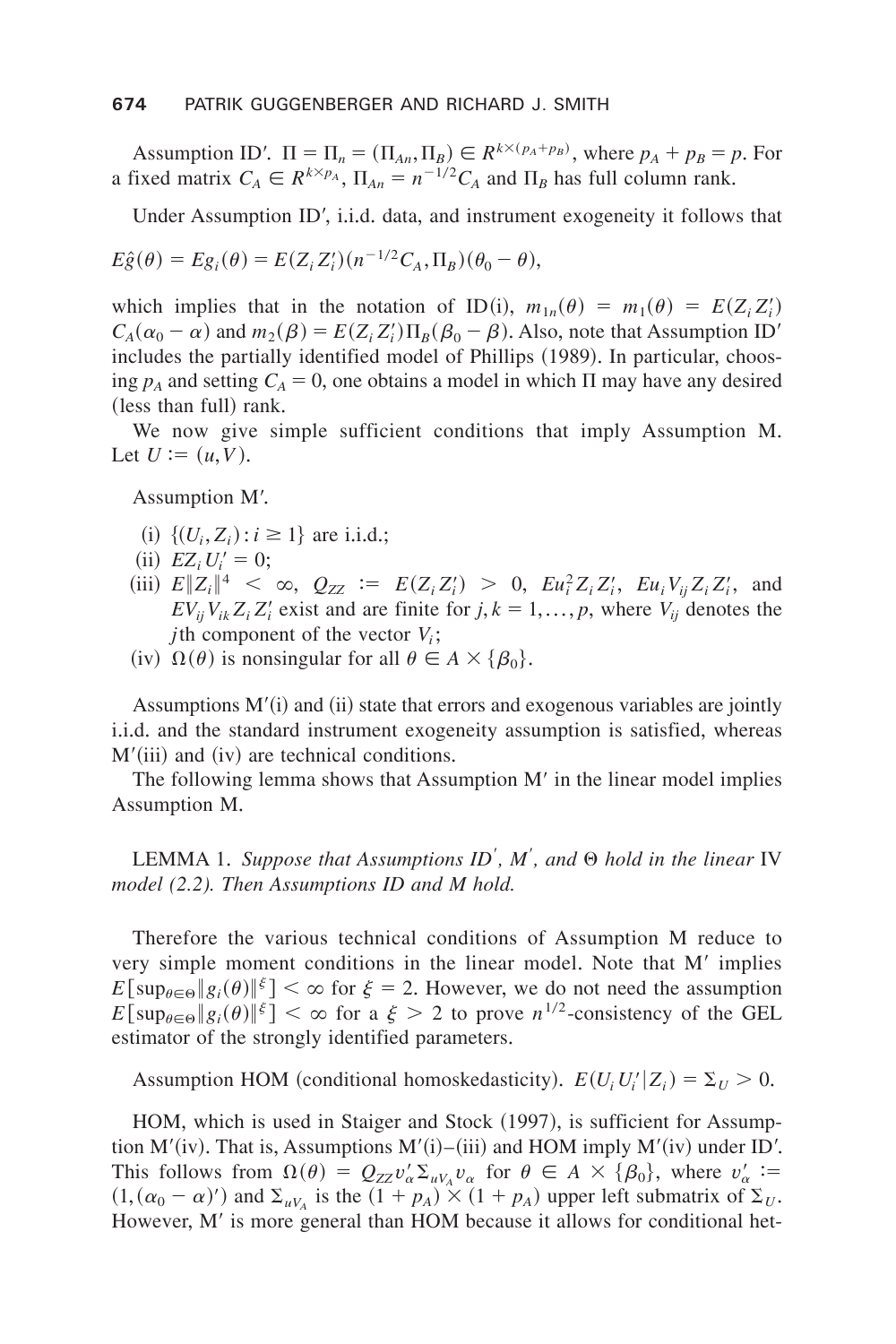eroskedasticity. For example,  $u_i = ||Z_i||\zeta_i$ , where  $\zeta_i \sim N(0,1)$  is independent of  $Z_i \sim N(0, I_k)$ , is compatible with M'.

#### **2.3. The GEL Estimator**

This section provides a formal definition of the GEL estimator of  $\theta_0$ .

Let  $\rho$  be a real-valued function  $Q \rightarrow R$ , where *Q* is an open interval of the real line that contains 0 and

$$
\hat{\Lambda}_n(\theta) := \{ \lambda \in R^k : \lambda' g_i(\theta) \in \mathcal{Q} \text{ for } i = 1, \dots, n \}. \tag{2.5}
$$

If defined, let  $\rho_j(v) := (\partial^j \rho / \partial v^j)(v)$  and  $\rho_j := \rho_j(0)$  for nonnegative integers *j*. The GEL estimator is the solution to a saddle point problem<sup>3</sup>

$$
\hat{\theta}_{\rho} := \arg\min_{\theta \in \Theta} \sup_{\lambda \in \hat{\Lambda}_n(\theta)} \hat{P}_{\rho}(\theta, \lambda),
$$
\n(2.6)

where

$$
\hat{P}_{\rho}(\theta,\lambda) := \left(2\sum_{i=1}^{n} \rho(\lambda' g_i(\theta))/n\right) - 2\rho_0.
$$
\n(2.7)

Assumption  $\rho$ .

(i)  $\rho$  is concave on *Q*;

(ii)  $\rho$  is  $C^2$  in a neighborhood of 0 and  $\rho_1 = \rho_2 = -1$ .

The definition of the GEL estimator  $\hat{\theta}_{\rho}$  is adopted from Newey and Smith (2004). We slightly modify their definition of  $\hat{P}_o(\theta, \lambda)$  by recentering and rescaling, which simplifies the presentation. We usually write  $\hat{P}(\theta, \lambda)$  for  $\hat{P}_{\rho}(\theta, \lambda)$ and  $\hat{\theta}$  for  $\hat{\theta}_{\rho}$ .

The most popular GEL estimators are the CUE, the EL, and the ET estimator, which correspond to  $\rho(v) = -(1 + v)^2/2$ ,  $\rho(v) = \ln(1 - v)$ , and  $\rho(v) =$  $-\exp v$ , respectively. The EL estimator was introduced by Imbens (1997), Owen  $(1988, 1990)$ , and Qin and Lawless  $(1994)$  and the ET estimator by Imbens et al. (1998) and Kitamura and Stutzer (1997). For a recent survey of GEL methods see Imbens  $(2002).<sup>4</sup>$ 

#### **2.4. First-Order Equivalence**

This section obtains the asymptotic distribution of the GEL estimator  $\hat{\theta}_{\rho}$  under Assumption ID. Theorem 2 shows that the weakly identified parameters of  $\theta_0$ are estimated inconsistently and their GEL estimator has a nonstandard limiting distribution whereas the GEL estimator of the strongly identified parameters is  $n^{1/2}$ -consistent but no longer asymptotically normal. Analogous results are available for LIML or more generally for GMM; see Phillips (1984) and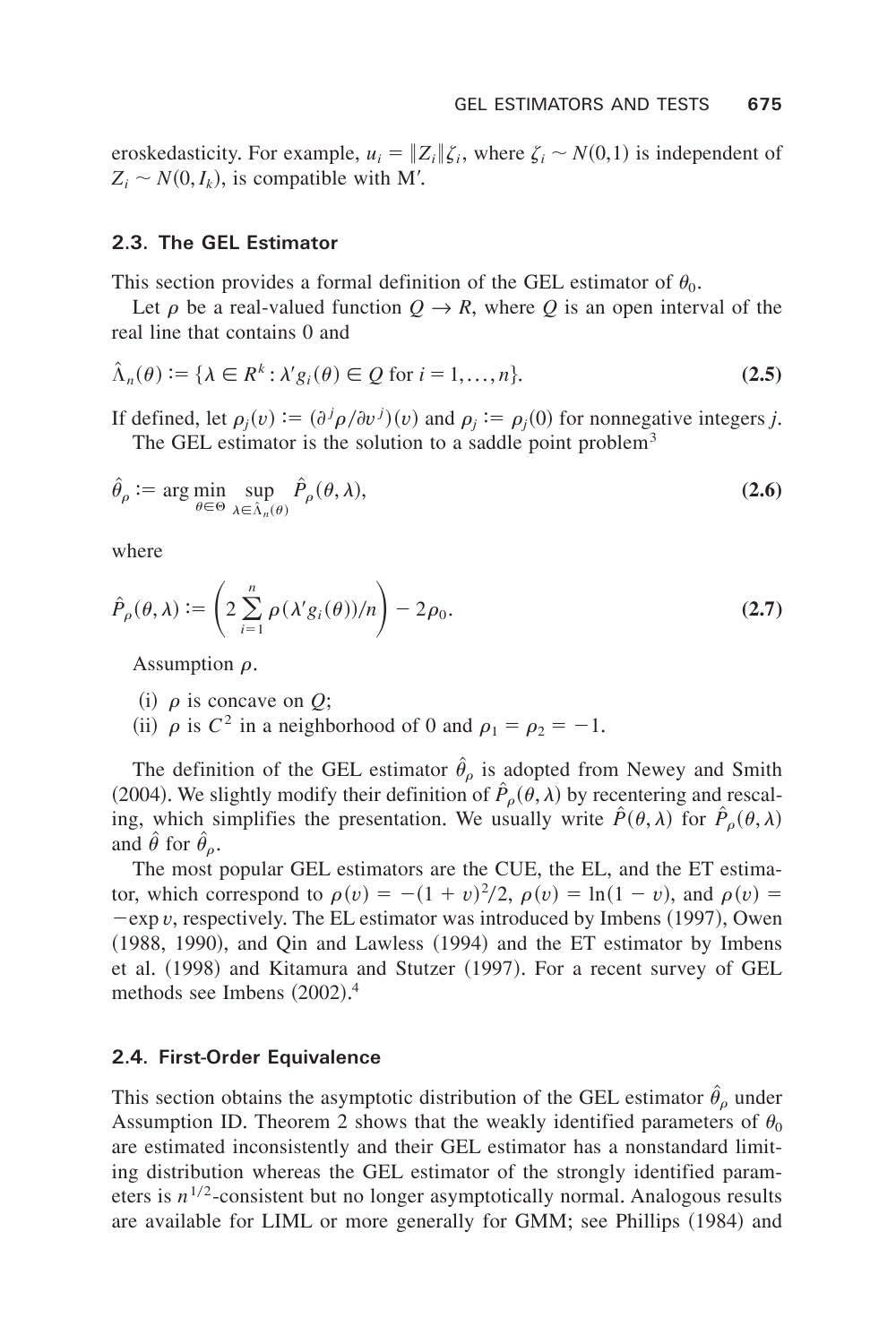Stock and Wright  $(2000,$  Theorem 1). The rather surprising finding is that the first-order asymptotic theory under ID is identical for *all* GEL estimators  $\hat{\theta}_{\rho}$ , as long as  $\rho$  satisfies Assumption  $\rho$ <sup>5</sup>. This is in contrast to the asymptotic theory for *k*-class estimators under weak identification. As shown in Staiger and Stock  $(1997,$  Theorem 1), the nonstandard asymptotic distribution of the *k*-class estimator depends on  $\kappa$  defined by  $n(k-1) \rightarrow_d \kappa$ . Therefore, LIML and 2SLS are not first-order equivalent under weak identification.

If defined, let

$$
\lambda(\theta) \text{ be such that } \hat{P}(\theta, \lambda(\theta)) = \max_{\lambda \in \hat{\Lambda}_n(\theta)} \hat{P}(\theta, \lambda).
$$

For  $\theta = (\alpha', \beta')' \in \Theta$  and  $b \in R^{p_B}$  let

 $P(\theta, b) := [\Psi(\theta) + m_1(\theta) + M_2(\beta)b]' \Omega(\theta)^{-1} [\Psi(\theta) + m_1(\theta) + M_2(\beta)b].$ 

The next theorem establishes the asymptotic behavior of  $\hat{\theta} = (\hat{\alpha}', \hat{\beta}')'$  under Assumption ID.

**THEOREM 2.** Suppose Assumptions  $\Theta$ , *ID, M, and*  $\rho$  *are satisfied. Then* 

 $(i)$   $\hat{\alpha}$  *is in general inconsistent and* 

$$
n^{1/2}(\hat{\beta}-\beta_0)=O_p(1).
$$

*(ii)* The following more precise result holds. For any fixed  $M > 0$  let  $B_M :=$  ${b \in R^{p_B} : \|b\| \le M}$  and define  $\theta_{\alpha b} := (\alpha', \beta'_0 + n^{-1/2}b')'$ . Then, for  $(a, b) \in A \times B_M$ ,  $n\hat{P}(\theta_{ab}, \lambda(\theta_{ab})) \Rightarrow P_{ab} := P((\alpha', \beta'_0)', b)$ . Assume there *exists a random element*  $(a^*, b^*) \in A \times R^{p_B}$  such that a.s.  $P_{a^*b^*}$  <  $\inf_{(\alpha, b) \in (A \times R^{p \beta}) \setminus G} P_{\alpha b}$  for every open set G that contains  $(\alpha^*, \beta^*)$ . Then

$$
(\hat{\alpha}, n^{1/2}(\hat{\beta} - \beta_0)) \rightarrow_d (\alpha^*, b^*).
$$

Remark 1. Theorem  $2(ii)$  is analogous to Theorem 1 in Stock and Wright (2000, p. 1062) for GMM. Note that from (A.5) in the Appendix  $\lambda(\hat{\theta}) =$  $-(\Omega((\hat{\alpha}', \beta'_0)') + o_p(1))^{-1}\hat{g}(\hat{\theta}) = O_p(n^{-1/2})$  as  $\hat{g}(\hat{\theta}) = O_p(n^{-1/2})$ . Moreover, using the proof of Theorem 2 it can be shown that

$$
n^{1/2}\lambda(\hat{\theta}) \to_d -\Omega((\alpha^{*}, \beta'_0)')^{-1}M_{M_2(\beta_0)}(\Omega((\alpha^{*}, \beta'_0)'))
$$
  
 
$$
\times [\Psi((\alpha^{*}, \beta'_0)') + m_1((\alpha^{*}, \beta'_0)')].
$$

Therefore, like  $\hat{\beta}$ , although  $n^{1/2}$ -consistent,  $n^{1/2}\lambda(\hat{\theta})$  admits a nonstandard asymptotic distribution (see also Caner, 2003). If  $p_A = 0$ , where all parameters are strongly identified,  $n^{1/2}\lambda(\hat{\theta}) \rightarrow_d N(0, \Omega^{-1}M_{M_2}(\Omega)\Delta M_{M_2}(\Omega)'\Omega^{-1})$ , where  $M_2 := M_2(\beta_0)$ ,  $\Omega := \Omega(\beta_0)$ , and  $\Delta := \Delta(\beta_0)$ . The covariance matrix reduces to  $\Omega^{-1} M_{M_2}(\Omega)$  in the i.i.d. case.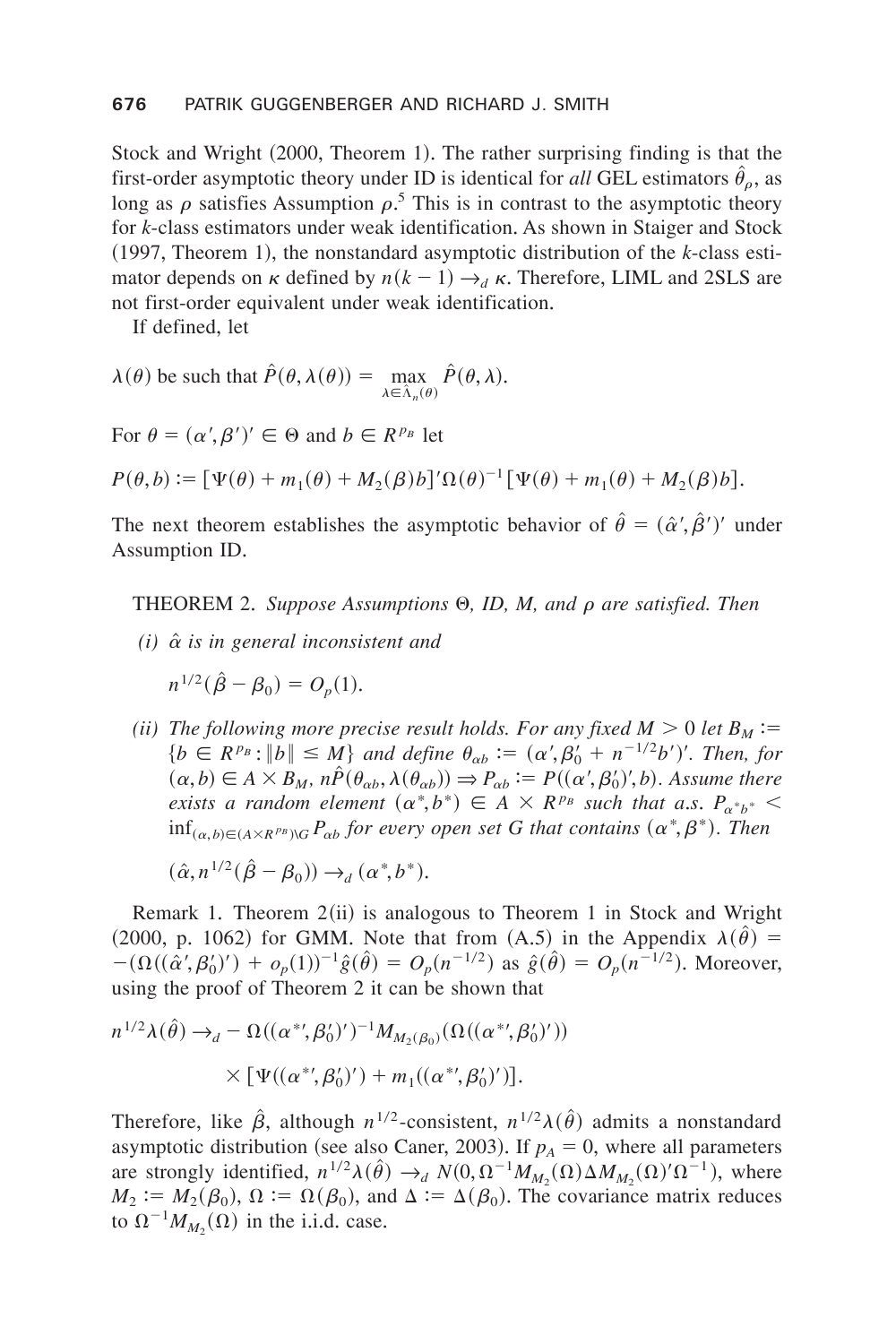The proof of Theorem 2 also provides a formula (equation  $(A.7)$  in the Appendix) for  $b^*(\alpha) := \arg \min_{b \in R^{p}B} P_{\alpha b}$  for  $\alpha \in A$ . In particular, if  $p_A = 0$ , (A.7) shows that

$$
n^{1/2}(\hat{\beta}-\beta_0) \rightarrow_d N(0, V(\beta_0)),
$$

where

$$
V(\beta_0) := (M'_2 \Omega^{-1} M_2)^{-1} M'_2 \Omega^{-1} \Delta \Omega^{-1} M_2 (M'_2 \Omega^{-1} M_2)^{-1}.
$$

The matrix  $V(\beta_0)$  simplifies to  $(M'_2 \Omega^{-1} M_2)^{-1}$  in the i.i.d. case, and thus the preceding formula coincides with Theorem 3.2 of Newey and Smith (2004). However, the asymptotic variance matrix of  $n^{1/2}(\hat{\beta} - \beta_0)$  in the time series context is in general different from that in Newey and Smith, and the estimator  $\hat{\beta}$  as defined previously would thus be inefficient. Block methods as in Kitamura  $(1997)$  or kernel-smoothing methods as in Smith  $(2001)$  can be used for efficient GEL estimation in a time series context with strong identification. In the case  $p_A > 0$ , the fact that the asymptotic distribution of the strongly identified parameter estimates is in general nonnormal is a consequence of the inconsistent estimation of  $\alpha_0$ .

Remark 2. Given the nonnormal asymptotic distribution of the GMM and GEL parameter estimates under weak identification (established in Theorem 1) in Stock and Wright, 2000, and our Theorem 2, respectively) the asymptotic distribution of test statistics based on these estimators, such as *t*- or Wald statistics, will also be nonstandard and non-pivotal+ Furthermore, these limiting distributions depend on quantities that cannot be consistently estimated (see Staiger and Stock, 1997, p. 564), which militates against their use for the construction of test statistics or confidence regions for  $\theta_0$ . The next section introduces alternative approaches that overcome these difficulties.

#### **Example 1 (continued)**

The specialization of Theorem 2 to the i.i.d. linear IV model of Example 1 was derived in Guggenberger  $(2003)$ .

#### **3. TEST STATISTICS**

This section proposes several statistics to test the simple hypothesis  $H_0: \theta = \theta_0$ versus  $H_1: \theta \neq \theta_0$ . We establish that they are asymptotically pivotal quantities and have limiting chi-square null distributions under Assumption ID. Therefore these statistics lead to tests whose size properties are unaffected by the strength or weakness of identification. For the time series setup considered here there are at least two other statistics that share this property, namely, the Anderson and Rubin (1949) *AR*-statistic and the Kleibergen (2001, 2002a) *K*-statistic. The first statistic,  $GELR_{\rho}(\theta)$ , that we describe may be interpreted as a likelihood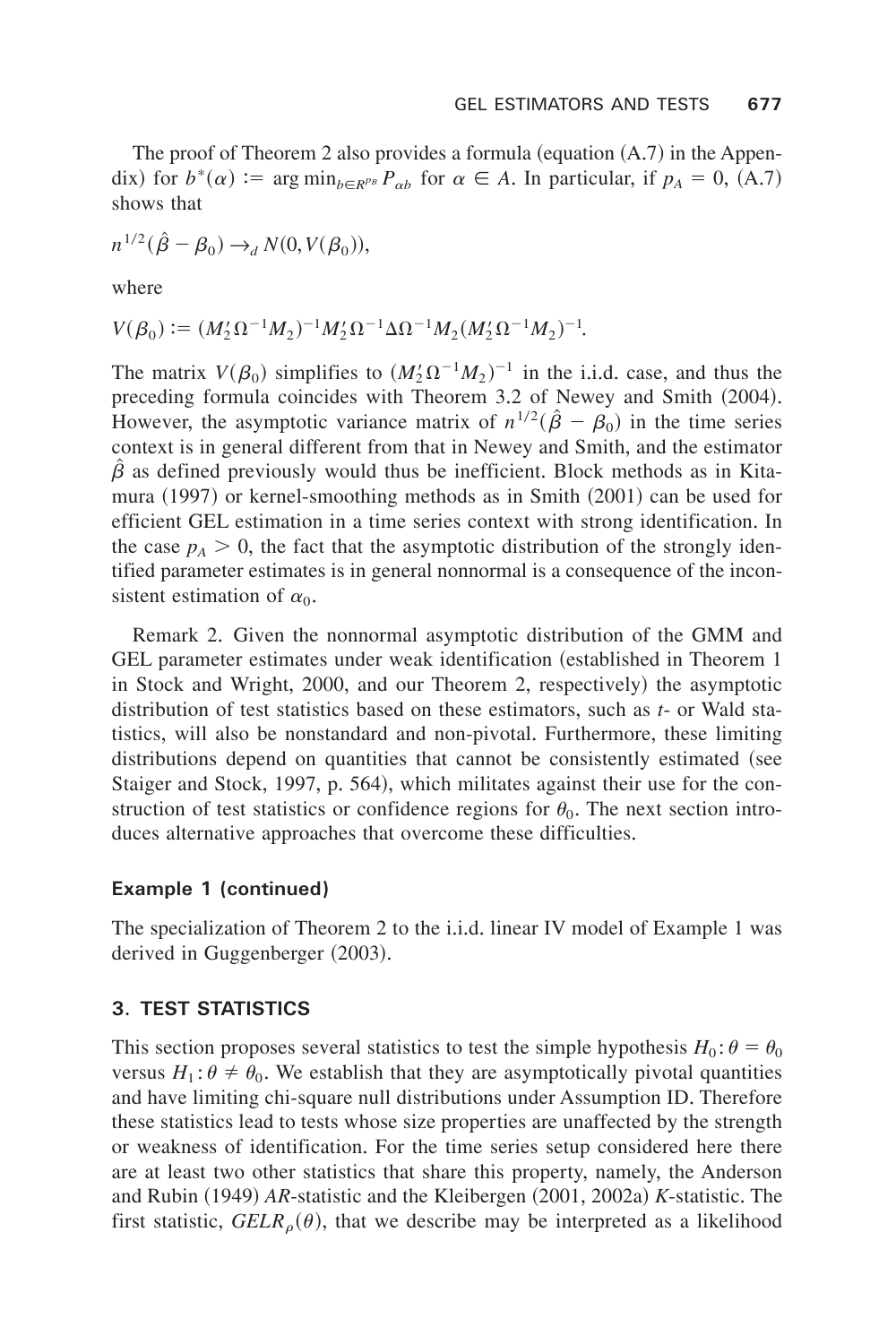ratio statistic. It has an asymptotic  $\chi^2(k)$  null distribution and is first-order equivalent to the *AR*-statistic. The second set of statistics in this section,  $S<sub>o</sub>(\theta)$  and *LM*<sub>0</sub>( $\theta$ ), are based on the first-order conditions (FOC) of  $\hat{P}_\rho(\theta, \lambda)$  with respect to  $\dot{\theta}$ . Each has a limiting  $\chi^2(p)$  null distribution and is first-order equivalent to the *K*-statistic. For a recent survey on robust inference methods with weak identification, see Stock, Wright, and Yogo  $(2002)$ .

To motivate the first statistic, consider an i.i.d. setting. In this case,  $GELR_{EI}(\theta)$  may be thought of in terms of the empirical likelihood ratio statistic  $R(\theta)$ , where<sup>6</sup>

$$
R(\theta) := \sup_{w_1, \dots, w_n} \left\{ \prod_{i=1}^n \frac{w_i}{(1/n)} \middle| \sum_{i=1}^n w_i g_i(\theta) = 0, w_i > 0, \sum_{i=1}^n w_i = 1 \right\}.
$$
 (3.1)

The criterion function  $R(\theta)$  can be interpreted as a nonparametric likelihood ratio. Indeed, for fixed  $\theta \in \Theta$  and given  $g_i(\theta)$ ,  $(i = 1,..., n)$ , the numerator of  $R(\theta)$  is the maximal probability of observing the given sample  $g_i(\theta)$ ,  $(i =$ 1,...,*n*), over all discrete probability distributions  $(w_1,...,w_n)$  on the sample such that the sample analogue  $\sum_{i=1}^{n} w_i g_i(\theta) = 0$  of the moment condition (2.1) is satisfied. The denominator  $(1/n)^n$  equals the unrestricted maximal probability. It can then be shown that  $-2 \ln R(\theta_0) = n \hat{P}_{EL}(\theta_0, \lambda(\theta_0))$ , where  $\lambda(\theta_0)$  is the vector of Lagrange multipliers associated with the *k* moment restrictions  $\sum_{i=1}^{n} w_i g_i(\theta_0) = 0$  in the constrained maximization problem (3.1). Therefore, the renormalized criterion function of the EL estimator has an interpretation as  $-2$  times the logarithm of the likelihood ratio statistic  $R(\theta_0)$ .

Generalizing from the i.i.d. to the time series setup and from EL to arbitrary  $\rho$ , the first statistic we consider is the renormalized GEL criterion function (2.7):

$$
GELR_{\rho}(\theta) := n\hat{P}_{\rho}(\theta, \lambda(\theta)).
$$
\n(3.2)

Second, following Kleibergen's (2001) suggestion of constructing a statistic from the FOC with respect to  $\theta$  but in the GMM framework, we construct a test statistic based on the GEL FOC for  $\hat{\theta}$ . If the minimum of the objective function  $\hat{P}(\theta, \lambda(\theta))$  is obtained in the interior of  $\Theta$ , the score vector with respect to  $\theta$  must equal 0 at  $\ddot{\theta}$ , i.e.,

$$
\lambda(\hat{\theta})' \sum_{i=1}^{n} \rho_1(\lambda(\hat{\theta})' g_i(\hat{\theta})) G_i(\hat{\theta})/n = 0'. \tag{3.3}
$$

For  $\theta \in \Theta$ , define the  $k \times p$  matrix

$$
D_{\rho}(\theta) := \sum_{i=1}^{n} \rho_1(\lambda(\theta)' g_i(\theta)) G_i(\theta) / n.
$$
 (3.4)

Thus, (3.3) may be written as  $\lambda(\hat{\theta})' D_{\rho}(\hat{\theta}) = 0'$ . The test statistic is therefore given as a quadratic form in the score vector  $\lambda(\theta)' D_{\rho}(\theta)$  evaluated at the hypothesized parameter vector  $\theta$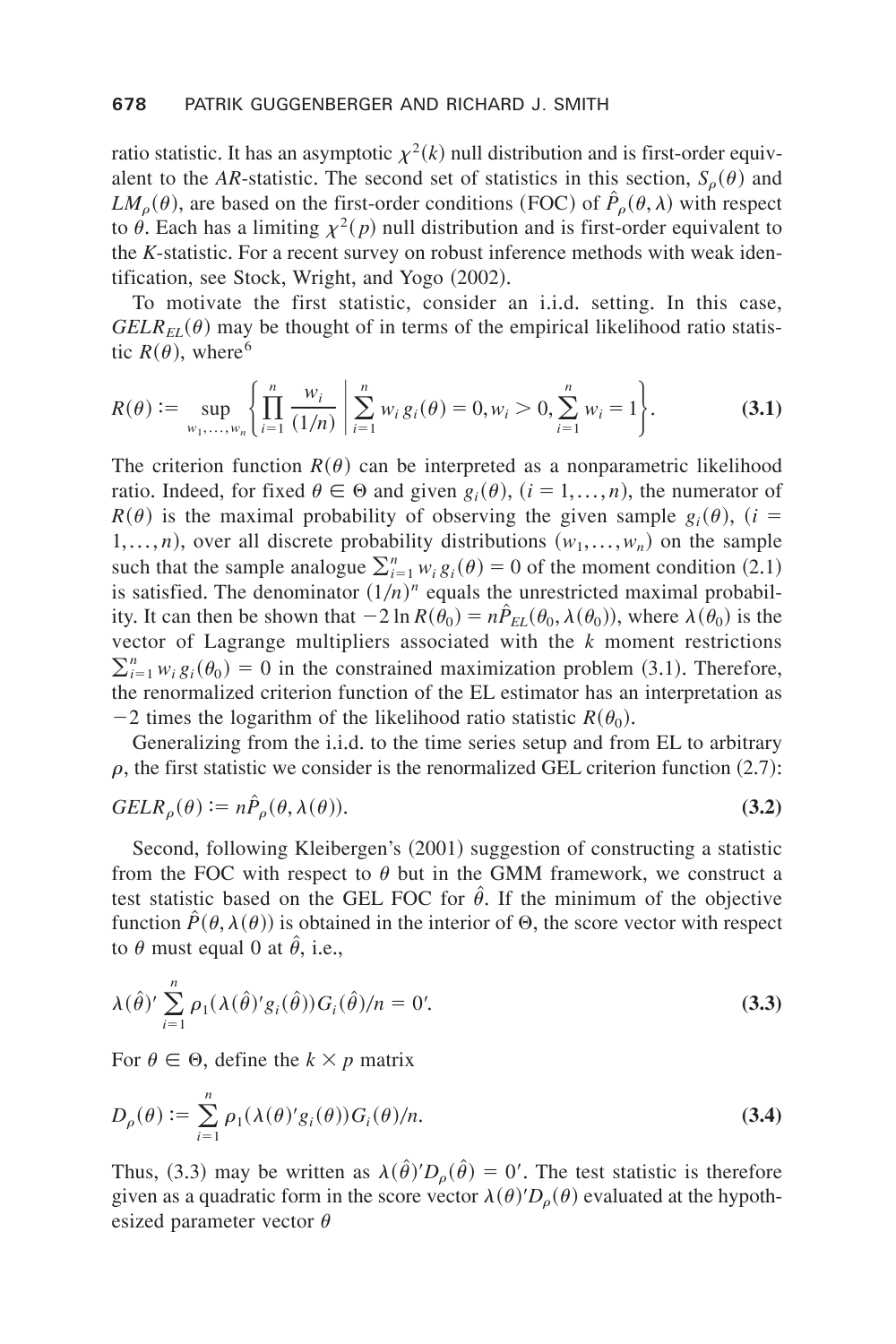$$
S_{\rho}(\theta) := n\lambda(\theta)' D_{\rho}(\theta) (D_{\rho}(\theta)'\tilde{\Omega}(\theta)^{-1} D_{\rho}(\theta))^{-1} D_{\rho}(\theta)'\lambda(\theta),
$$
\n(3.5)

where  $\rho$  is any function satisfying Assumption  $\rho$  and  $\tilde{\Omega}(\theta)$  is a consistent estimator of  $\Delta(\theta)$ . We also consider the following variant of  $S_{\rho}(\theta)$ :

$$
LM_{\rho}(\theta) := n\hat{g}(\theta)'\tilde{\Omega}(\theta)^{-1}D_{\rho}(\theta)(D_{\rho}(\theta)'\tilde{\Omega}(\theta)^{-1}D_{\rho}(\theta))^{-1}
$$
  
×  $D_{\rho}(\theta)'\tilde{\Omega}(\theta)^{-1}\hat{g}(\theta)$  (3.6)

that substitutes  $-\Delta(\theta)^{-1}\hat{g}(\theta)$  for  $\lambda(\theta)$  in  $S_{\rho}(\theta)$ ; see (A.8) in the Appendix, where it is shown that  $n^{1/2}\lambda(\theta) = -\Delta(\theta)^{-1}n^{1/2}\hat{g}(\theta) + o_p(1)$ . The statistic  $LM<sub>o</sub>(\theta)$  is similar to a GMM Lagrange multiplier statistic given in Newey and West  $(1987)$ . To make the origin of the preceding test statistics clearer, we adopted the notation  $LM_{\rho}(\theta)$  and  $S_{\rho}(\theta)$ , respectively, in place of  $K_{\rho}(\theta)$  and  $K^L_{\rho}(\theta)$  previously given to the statistics in Guggenberger (2003). To use these statistics for hypothesis tests or for the construction of confidence regions one needs a consistent estimator  $\tilde{\Omega}(\theta)$  of  $\Delta(\theta)$ . Under assumptions given later, the sample average  $\hat{\Omega}(\theta)$  may be used for  $\tilde{\Omega}(\theta)$ .<sup>7</sup> Note that when  $\rho(v)$  =  $-(1 + v)^2/2$ , i.e., in the case of a GEL CUE criterion, the GEL statistics  $S_\rho(\theta)$  $(3.5)$  and *LM<sub>0</sub>* $(\theta)$   $(3.6)$  are then identical and given in closed form by  $(3.6)$ with  $\lambda(\theta) = -\hat{\Omega}(\theta)^{-1} \hat{g}(\theta)$  in the definition of  $D_{CUE}(\theta)$ , where  $\hat{\Omega}(\theta)^{-1}$  denotes any generalized inverse of  $\Omega(\theta)$ .

As noted previously the GEL and GMM CUE are numerically identical. However, although the structures of the two statistics coincide, in general, the statistic  $LM_{CUE}(\theta)$  and the Kleibergen (2001) *K*-statistic based on the GMM CUE are not identical. The reason is that, in general, the first-order derivatives of the GMM and GEL CUE objective functions are not equal+ The *K*-statistic in Kleibergen (2001) is based on the FOC of the GMM CUE criterion  $\hat{g}(\theta)'\tilde{\Omega}(\theta)^{-1}\hat{g}(\theta)$ . It replaces  $D_{CUE}(\theta)$  in  $LM_{CUE}(\theta)$  by  $\hat{G}(\theta) - \tilde{V}(\theta)(I_p \otimes I_p)$  $(\tilde{\Omega}(\theta)^{-1}\hat{g}(\theta))$ , where  $\tilde{V}(\theta)$  is an estimator for  $\lim_{n\to\infty} E\{n^{-1}\sum_{i=1}^{n}\sum_{j=1}^{n}$  $[G_i(\theta) - EG_i(\theta)][(I_p \otimes g_j(\theta)') - E(I_p \otimes g_j(\theta)')]$ . The particular assumptions made on  $\Delta(\theta)$  determine the choice of estimators  $\tilde{\Omega}(\theta)$  and  $\tilde{V}(\theta)$ . If the sample average  $\hat{\Omega}(\theta)$  is used for  $\tilde{\Omega}(\theta)$  and  $\sum_{i=1}^{n} G_i(\theta) (I_p \otimes g_i(\theta)')/n$  for  $\widetilde{V}(\theta)$ , then the statistic *LM<sub>CUE</sub>*( $\theta$ ) and the *K*-statistic coincide.

Some intuition for these test statistics is provided under strong identification. Under strong identification, Newey and Smith (2004) show consistency of  $\theta$ . Therefore, if the FOC (3.3) hold at  $\theta$ , then, at least asymptotically, they also hold at the true value  $\theta_0$ . The statistic  $S_\rho(\theta)$  can then be interpreted as a quadratic form whose criterion is expected to be small at the true value  $\theta_0$ . If, however, all parameters are weakly identified this argument is no longer valid. From Theorem 2,  $\hat{\theta}$  is no longer consistent for  $\theta_0$ . Therefore, although the FOC hold at  $\hat{\theta}$ , this does not imply automatically that they also approximately hold at the true value  $\theta_0$ . However, it can be shown that under weak identification the FOC  $\lambda(\theta)' D_{\rho}(\theta) = 0'$  not only hold at  $\hat{\theta}$  w.p.a.1 but are satisfied to order  $O_p(T^{-1})$  uniformly over  $\theta \in \Theta$ . Thus, under weak identification the FOC do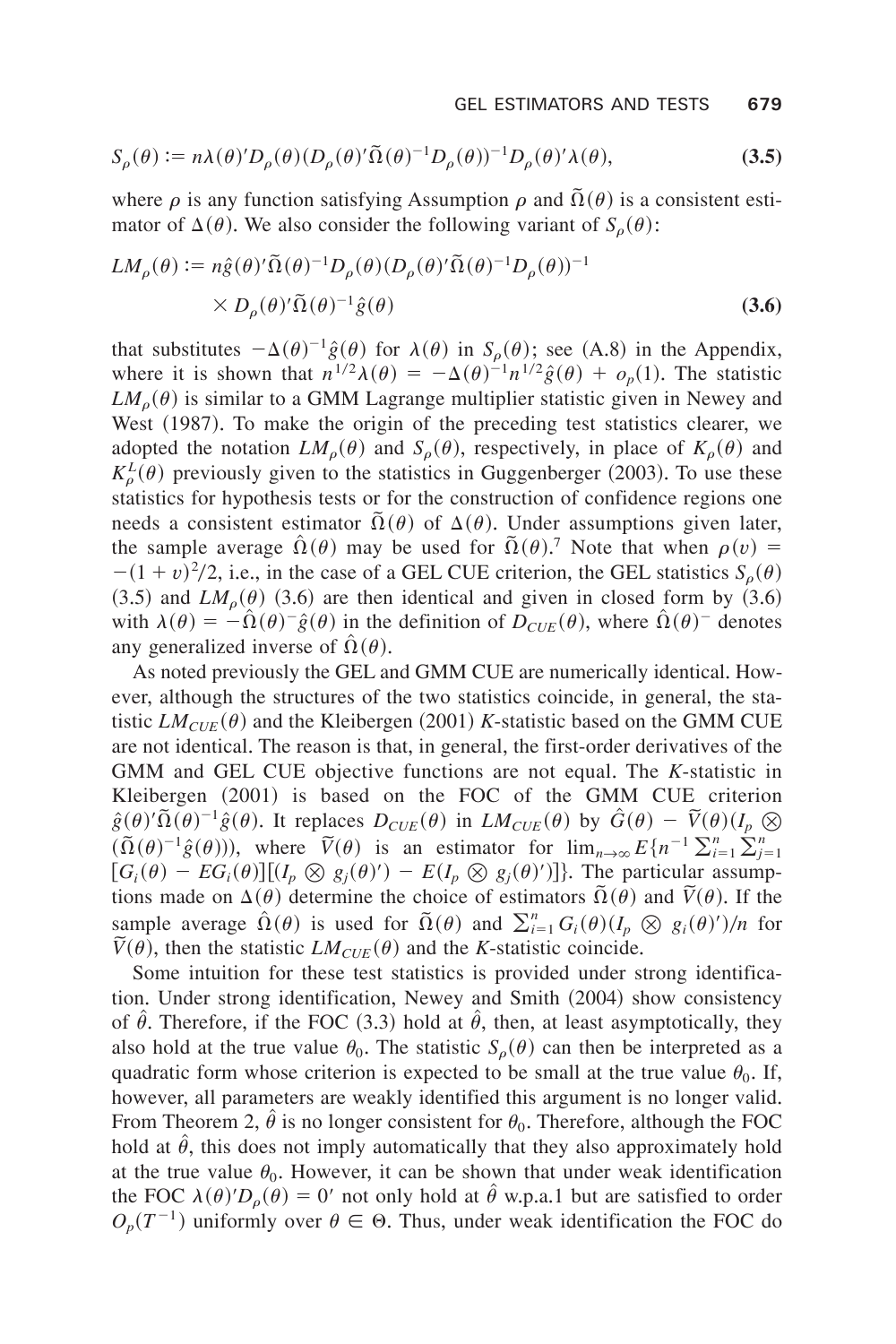not pin down the true value  $\theta_0$ . Consequently, the power properties of hypothesis tests for  $\theta_0$  based on the statistics  $S_o(\theta)$  or  $LM_o(\theta)$  should be expected to be better under strong rather than weak identification. Size properties however are not affected by the strength or weakness of identification. This is corroborated by the Monte Carlo simulations reported subsequently and theoretically by Theorem 4.

We now consider the asymptotic distribution of  $GELR_{\rho}(\theta)$  evaluated at a vector  $\theta = (\alpha', \beta'_0)'$ , thus allowing for a fixed alternative in the weakly identified components. We need the following local version of Assumption M.

Assumption M<sub> $\theta$ </sub>. Let  $\theta = (\alpha', \beta'_0)' \in A \times {\{\beta_0\}}$ . Suppose

- (i)  $\max_{1 \le i \le n} \|g_i(\theta)\| = o_p(n^{1/2})$ ;
- $(iii) \Delta(\theta) > 0, \hat{\Omega}(\theta) \rightarrow_{p} \Delta(\theta), n^{-1} \sum_{i=1}^{n} ||g_{i}(\theta)g_{i}(\theta)|| = O_{p}(1);$
- (iii)  $\Psi_n(\theta) \rightarrow_d \Psi(\theta)$ , where  $\Psi(\theta) \equiv N(0, \Delta(\theta))$ .

Note that for  $\theta = (\alpha', \beta'_0)' M_\theta(iii)$  and ID imply that  $\hat{g}(\theta) \to_p 0$ . Thus, under  $M_\theta(iii)$  and ID the assumption  $\hat{\Omega}(\theta) \rightarrow_p \Delta(\theta)$  in  $M_\theta(ii)$  is equivalent to the assumption  $n^{-1} \sum_{i=1}^{n} (g_i(\theta) - \hat{g}(\theta))(g_i(\theta) - \hat{g}(\theta))' \rightarrow_p \Delta(\theta)$  for  $\theta = (\alpha', \beta'_0)'$ , which is Assumption  $D'$  in Stock and Wright  $(2000)$ . The assumption rules out many interesting time series cases. However, it is more general than an i.i.d. assumption. The assumption allows for m,d,s, and thus covers various intertemporal Euler equations applications and regression models with m.d.s. errors. As in Stock and Wright, a possible application is the intertemporally separable consumption capital asset pricing model (CCAPM). Without assuming  $\hat{\Omega}(\theta) \rightarrow_p$  $\Delta(\theta)$ , a limiting chi-square distribution would no longer obtain in the following theorems. The problem arises because the GEL estimator as defined in  $(2.6)$ is not efficient in the time series setup considered here.

**THEOREM** 3. Suppose ID,  $M_{\theta}(i)$ –(iii), and  $\rho$  hold for  $\theta = (\alpha', \beta_0')'$ . Then  $GELR_{\rho}(\theta) \rightarrow_d \chi^2(k,\delta),$ 

*where the noncentrality parameter*  $\delta = m_1(\theta)^{\prime} \Delta(\theta)^{-1} m_1(\theta)$ . In particular,

 $GELR_{\rho}(\theta_0) \rightarrow_d \chi^2(k).$ 

To describe the asymptotic distribution of the statistics  $LM_{\rho}(\theta_0)$  and  $S_{\rho}(\theta_0)$ , we need the following additional assumptions. Write  $G_i(\theta) = (G_{iA}(\theta),$  $G_{iB}(\theta)$ , where the matrices  $G_{iA}(\theta)$  and  $G_{iB}(\theta)$  are of column dimension  $p_A$  and  $p_B$ , respectively.

Let  $\theta = (\alpha', \beta_0')' \in A \times {\{\beta_0\}}$  and  $M \subset \Theta$  be an open neighborhood of  $\theta$ .

Assumption  $M_\theta$  (continued).

 $(iy)$   $\hat{g}(\cdot)$  is differentiable at  $\bar{\theta}$  a.s. for each  $\bar{\theta} \in M$ ,  $\hat{g}(\bar{\theta})$  is integrable (with respect to the probability measure) for all  $\bar{\theta} \in \mathcal{M}$ ,  $\sup_{\bar{\theta} \in \mathcal{M}} ||\tilde{G}(\bar{\theta})||$  is integrable,  $m_{1n} \in C^1(\Theta)$ , and  $M_{1n}(\cdot) := (\partial m_{1n}/\partial \theta)(\cdot)$  converges uniformly on  $\Theta$  to some function;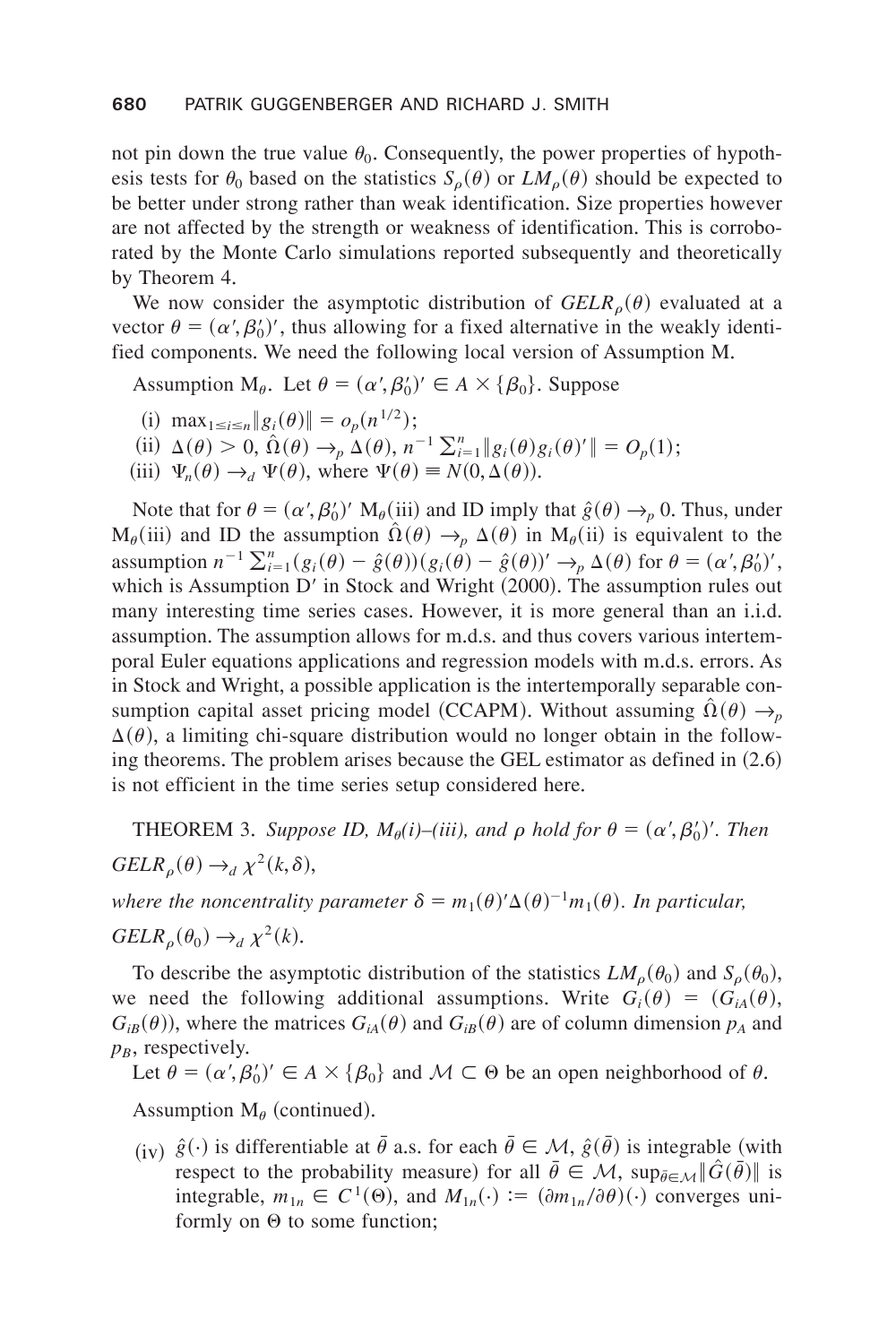(v) 
$$
n^{-1} \sum_{i=1}^{n} (vecG_A(\theta)) g'_i(\theta) \rightarrow_p \Delta_A(\theta) (\Delta_A(\theta))
$$
 is defined below in (vii)),  
\n $\tilde{\Omega}(\theta) \rightarrow_p \Delta(\theta), \hat{G}_B(\theta) := n^{-1} \sum_{i=1}^{n} G_{iB}(\theta) \rightarrow_p E \hat{G}_B(\theta);$ 

$$
\text{(vi)} \ \ n^{-1} \sum_{i=1}^n \|G_{iA}(\theta)\| \|g_i(\theta)\| = O_p(1),\ n^{-3/2} \sum_{i=1}^n \|G_{iB}(\theta)\| \|g_i(\theta)\| = o_p(1);
$$

 $(vii)$   $n^{-1/2} \sum_{i=1}^{n} ((vec(G_{iA}(\theta) - E_{iA}(\theta)))'$ ,  $(g_i(\theta) - E_{iB}(\theta))')' \rightarrow_d$  $N(0, V(\theta))$ , where  $V(\theta) := \lim_{n \to \infty} \text{var}(n^{-1/2} \sum_{i=1}^{n} ((\text{vec}(G_{iA}(\theta)))')$ ,  $g_i(\theta)')$   $\in$   $R^{k(p_A+1)\times k(p_A+1)}$  is positive definite.

In  $M_{\theta}(vii)$  write

$$
V(\theta) = \begin{pmatrix} \Delta_{AA} & \Delta_A \\ \Delta'_A & \Delta \end{pmatrix}(\theta), \text{ where } \Delta_{AA}(\theta) \in R^{p_A k \times p_A k}.
$$

Assumption  $M_\theta(iv)$  allows the interchange of the order of integration and differentiation in Assumption ID, i.e.,  $(\partial E \hat{g}/\partial \theta)(\theta) = E \hat{G}(\theta)$ . It also guarantees that  $M_{1n}(\theta) \rightarrow M_1(\theta) := (\partial m_1/\partial \theta)(\theta)$ . Assumptions ID and  $M_\theta$  thus imply that

$$
E\hat{G}(\theta) = n^{-1/2}M_{1n}(\theta) + (0, M_2(\beta_0)) \to (0, M_2(\beta_0)),
$$
\n(3.7)

where by ID the limit matrix  $(0, M_2(\beta_0))$  is of deficient rank  $p_B$ . Assumption  $M_{\theta}(v)$  is comparable to  $M_{\theta}(ii)$ , where  $\hat{\Omega}(\theta) \rightarrow_{p} \Delta(\theta)$  was assumed and extends  $M_{\theta}$ (ii) to cross-product terms in vec  $G_{iA}(\theta)$  and  $g_i(\theta)$ . Assumption  $M_{\theta}(vi)$  contains additional weak technical conditions that guarantee that certain expressions in the proof of Theorem 4 are asymptotically negligible.

The key assumption is  $M_{\theta}(vii)$ , which is a stronger version of  $M_{\theta}(iii)$  and states that a central limit theorem  $(CLT)$  holds simultaneously for the centered  $g_i(\theta)$  and part of the derivative matrix, namely, vec  $G_{iA}(\theta)$ . Write  $LM_{\rho}(\theta)$  =  $n\hat{g}'\tilde{\Omega}^{-1}D(D'\tilde{\Omega}^{-1}D)^{-1}D'\tilde{\Omega}^{-1}\hat{g}$ , where  $D=D_{\rho}(\theta)$  and  $\tilde{\Omega}=\tilde{\Omega}(\theta)$ . As shown in the proof of Theorem 4, for  $\theta = (\alpha', \beta'_0)'$ , Assumptions ID,  $\rho$ , M<sub> $\theta$ </sub>(i)–(vi), and  $\hat{G}_A(\theta) := n^{-1} \sum_{i=1}^n G_{iA}(\theta) \rightarrow_p E \hat{G}_A(\theta)$  imply that  $D \rightarrow_p - (0, M_2(\beta_0))$ . Therefore, the probability limit of  $\hat{D}' \tilde{\Omega}^{-1} D$  is not invertible without renormalization. Define  $D^* := D\Lambda$  where the  $p \times p$  diagonal matrix  $\Lambda := \text{diag}(n^{1/2}, \dots, n^{1/2},$ 1,...,1) with first  $p_A$  diagonal elements equal to  $n^{1/2}$  and the remainder equal to unity. Hence,

$$
LM_{\rho}(\theta) = n\hat{g}'\tilde{\Omega}^{-1}D^*(D^{*}\tilde{\Omega}^{-1}D^*)^{-1}D^{*}\tilde{\Omega}^{-1}\hat{g}.
$$
 (3.8)

In the proof of Theorem 4 we show that under Assumptions ID,  $\rho$ , and  $M_{\theta}(i)$ –(vi)

vec 
$$
D^*
$$
 = vec $(0, -M_2(\beta_0))$   
+  $\begin{pmatrix} -I_{kp_A} & \Delta_A(\theta) \Delta(\theta)^{-1} \\ 0 & 0 \end{pmatrix} n^{-1/2} \sum_{i=1}^n \begin{pmatrix} \text{vec}G_{iA}(\theta) \\ g_i(\theta) \end{pmatrix} + o_p(1).$ 

Assumption  $M_{\theta}(vii)$ , in particular the full rank assumption on  $V(\theta)$ , ensures that  $D^{\ast} \tilde{\Omega}^{-1} D^{\ast}$  has full rank w.p.a.1. Assumption  $M_{\theta}$ (vii) is closely related to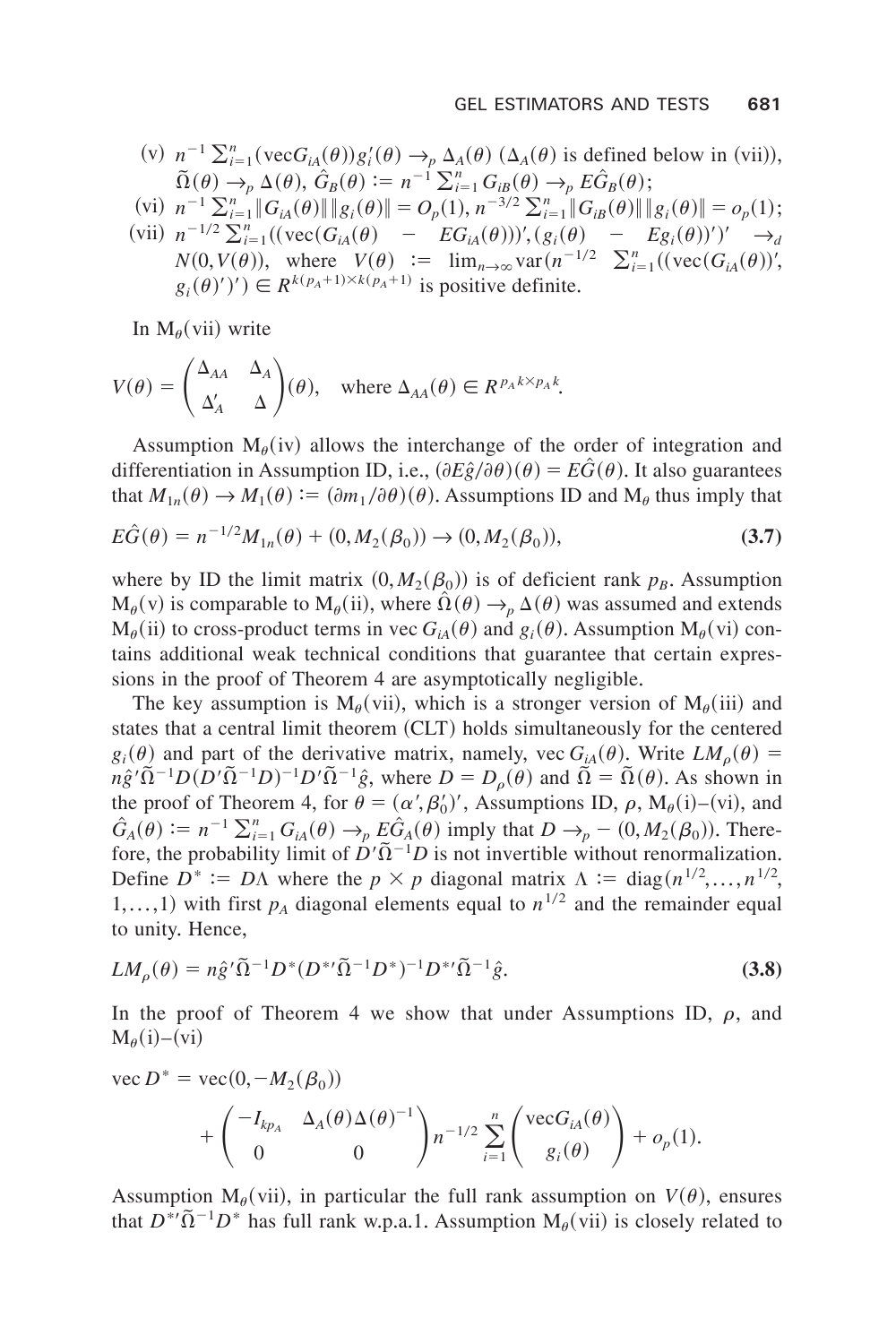Assumption 1 of Kleibergen (2001). Unlike Kleibergen (2001), however, we assume ID, which, as just shown, requires that we are specific about which part of the derivative matrix  $G_i(\theta)$  together with  $g_i(\theta)$  satisfies a CLT with full rank covariance matrix, namely,  $G_{iA}(\theta)$ , which corresponds to the weakly identified parameters. Assumption ID possesses the advantage that we can obtain the asymptotic distribution of the test statistics under fixed alternatives of the form  $\theta = (\alpha', \beta'_0)'$  and therefore derive asymptotic power results.

**THEOREM** 4. Suppose ID,  $M_{\theta}(i)$ –(vii), and  $\rho$  hold for  $\theta = (\alpha', \beta'_0)'$ . Then,

$$
S_{\rho}(\theta), LM_{\rho}(\theta) \rightarrow_d (W(\alpha) + \zeta)'(W(\alpha) + \zeta),
$$

*where the random p-vector*  $W(\alpha)$  *is defined in (A.11) in the Appendix,*  $\zeta \sim$  $N(0, I_p)$ , and *W* and  $\zeta$  *are independent. We have*  $W(\alpha_0) \equiv 0$ , and therefore

$$
S_{\rho}(\theta_0), LM_{\rho}(\theta_0) \rightarrow_d \chi^2(p).
$$

Remark 1. The proof of Theorem 4 crucially hinges on the fact that  $n^{1/2}\lambda(\theta_0)$ and vec  $D_{\rho}(\theta_0)$  (suitably normalized) from the FOC (3.3) are asymptotically jointly normally distributed and, moreover, are asymptotically independent. A similar result is critical also for the Kleibergen  $(2001)$  *K*-statistic, which generalizes the Brown and Newey (1998) analysis of efficient GMM moment estimation to the weakly identified setup. Therefore, by using an appropriate weighting matrix in the quadratic forms  $(3.5)$  and  $(3.6)$  that define  $S_{\rho}(\theta_0)$  and  $LM_{\rho}(\theta_0)$ , respectively, we immediately obtain the limiting  $\chi^2(p)$  null distribution of Theorem 4.

Remark 2. Theorems 3 and 4 provide a straightforward method to construct confidence regions or hypothesis tests on  $\theta_0$ . For example, a critical region for a test of the hypothesis  $H_0: \theta = \theta_0$  versus  $H_1: \theta \neq \theta_0$  at significance level *r* is given by  ${GELR_\rho(\theta_0) \geq \chi^2_r(k)}$ , where  $\chi^2_r(k)$  denotes the  $(1 - r)$ -critical value from the  $\chi^2(k)$  distribution. A  $(1 - r)$ -confidence region for  $\theta_0$  is obtained by inverting the just-described test, i.e.,  $\{\theta \in \Theta : GELR_{\rho}(\theta) \leq \chi^2_r(k)\}\)$ . Confidence regions and hypothesis tests based on  $S_o(\theta)$  and  $LM_o(\theta)$  may be constructed in a similar fashion.

Remark 3. Theorems 3 and 4 demonstrate that  $GELR_{\rho}(\theta_0)$ ,  $S_{\rho}(\theta_0)$ , and  $LM_{\rho}(\theta_0)$  are asymptotically pivotal statistics under weak and strong identification. Therefore, the size of tests based on these statistics should not vary much with the strength or weakness of identification in finite samples. However, these results also show that under weak identification hypothesis tests based on these statistics are inconsistent. For example, the noncentrality parameter  $\delta$  does not diverge to infinity for increasing sample size, and therefore the rejection rate under the alternative does not converge to 1. This is intuitively reasonable because if identification is weak one cannot learn much about  $\alpha_0$  from the data.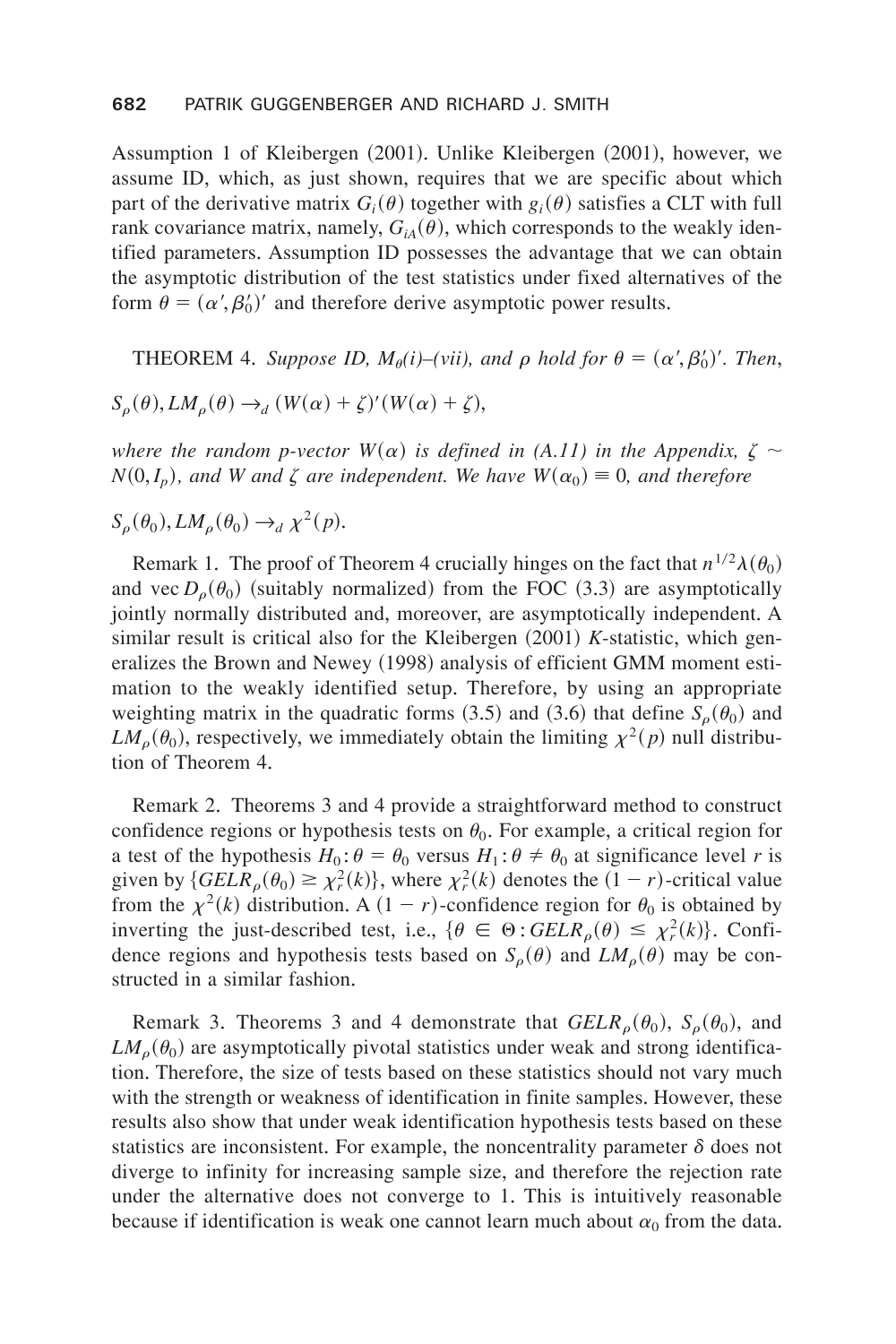Remark 4. A drawback of  $GELR<sub>o</sub>(\theta_0)$  is that its limiting null distribution has degrees of freedom equal to *k*, the number of moment conditions, rather than the dimension of the parameter vector. In general, this has a negative impact on the power properties of hypothesis tests based on  $GELR_{\rho}(\theta_0)$  in overidentified situations. On the other hand, the limiting null distribution of  $S_\rho(\theta_0)$  and  $LM_{\rho}(\theta_0)$  has degrees of freedom equal to p. Therefore the power of tests based on these statistics should not be negatively affected by a high degree of overidentification. The *AR*-statistic of Anderson and Rubin (1949) has a  $\chi^2(k)$  limiting null distribution also. Kleibergen (2002b) shows that it equals the sum of two independent statistics, namely, the *K*-statistic (Kleibergen, 2002a) and a *J*-statistic (Hansen, 1982) that test location and misspecification, respectively. Mutatis mutandis, a similar decomposition may be given for the  $GELR_{\rho}(\theta_0)$ statistic in terms of  $S_\rho(\theta_0)$  or  $LM_\rho(\theta_0)$ .

Remark 5. Stock and Wright (2000, Theorem 2) derive the asymptotic distribution under weak identification of the analogue of  $GELR_o(\theta_0)$  for the (GMM) CUE, which is also a  $\chi^2(k)$  null distribution. In the i.i.d. context, Qin and Lawless (1994, Theorem 2) propose the statistic  $2 \ln R(\hat{\theta}_{EL}) - 2 \ln R(\theta_0)$  to test the hypothesis  $H_0: \theta = \theta_0$ , which is shown to be asymptotically distributed as  $\chi^2(p)$ under strong identification. However, because of the dependence on  $\hat{\theta}_{EL}$ , this statistic is no longer asymptotically pivotal and thus leads to size-distorted tests under weak identification.

#### **Example 1 (continued)**

Guggenberger (2003) derives the results given in Theorems 3 and 4 under Assumptions  $\Theta$ , ID', M', and  $\rho$  allowing for alternatives  $\alpha \in A$  and Pitman drift in the data generating process  $(DGP)$  for the strongly identified parameters to assess the asymptotic power properties of the tests; i.e., ID' holds and for some fixed  $b \in R^{p_B}$ ,  $y = Y(\theta_0 + n^{-1/2}(0', b')) + u$ . To simplify our presentation here we ignore the possibility of Pitman drift. Results for the i.i.d. linear IV model follow directly from the preceding theorems because, as is easily shown, Assumptions ID', M',  $\rho$ , and  $V(\theta) > 0$  imply  $M_{\theta}$  for any consistent estimator  $\Omega(\theta)$  of  $\Omega(\theta)$ . In particular,  $V(\theta)$  has a simple representation. For  $\theta = (\alpha', \beta'_0)'$ ,  $\Omega(\theta) = \Delta(\theta)$  and  $\Delta_{AA}(\theta) = E(V_{iA}V'_{iA} \otimes Z_i Z'_i)$ , where  $V_{iA}$  consists of the first  $p_A$  components of  $V_i$  in  $(2.3)$ .

#### **4. SUBVECTOR TEST STATISTICS**

We now assume that interest is focused on the subvector  $\alpha_0 \in R^{p_A}$  of  $\theta_0 =$  $(\alpha'_0, \beta'_0)'$ . However, we no longer maintain Assumption ID. In particular,  $\alpha_0$ may not necessarily be weakly identified.

To adapt the test statistics of Section 3 to the subvector case, the basic idea is to replace  $\beta$  by a GEL estimator  $\beta(\alpha)$ . To make this idea more rigorous, define the GEL estimator  $\hat{\beta}(\alpha)$  for  $\beta_0$ :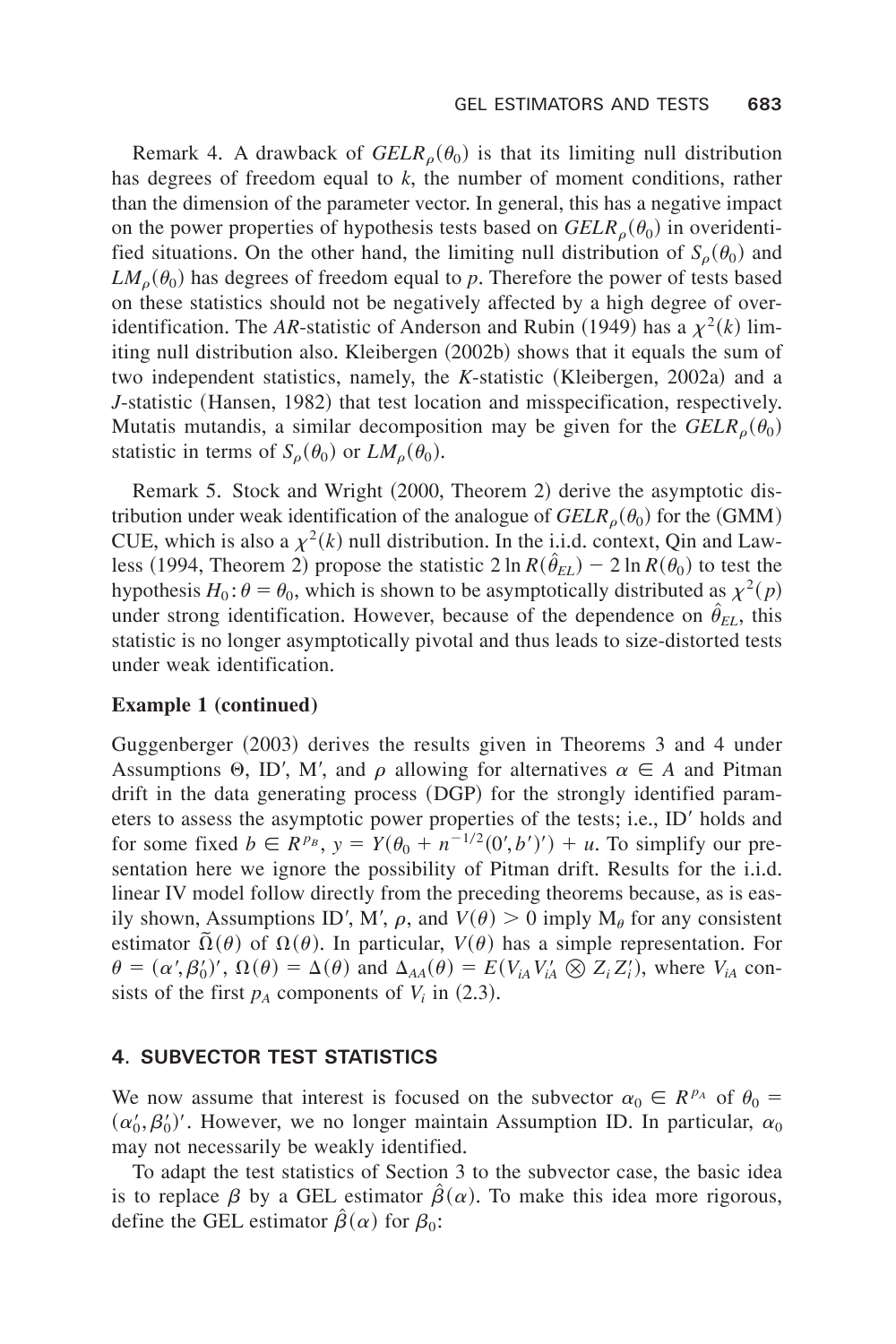$$
\hat{\beta}(\alpha) := \arg\min_{\beta \in B} \sup_{\lambda \in \hat{\Lambda}_n(\alpha', \beta')} \hat{P}((\alpha', \beta')', \lambda). \tag{4.1}
$$

We usually write  $\hat{\beta}$  for  $\hat{\beta}(\alpha)$  where there is no ambiguity. A requirement of the analysis that follows is that  $\hat{\beta} \rightarrow_{p} \beta_0$  if  $\alpha = \alpha_0$ . Therefore, we assume that the nuisance parameters  $\beta_0$  that are not involved in the hypothesis under test are strongly identified; see Theorem 2. On the other hand, the components of  $\alpha_0$ can be weakly or strongly identified, and in Assumption  $ID_{\alpha}$ , which follows, we assume the former holds for  $\alpha_{01}$  and the latter for  $\alpha_{02}$ , where  $\alpha_0 =$  $(\alpha_{01}', \alpha_{02}')'$ . The main advantage of the subvector test statistics introduced in this section is that asymptotically they have accurate sizes independent of whether  $\alpha_0$  is weakly or strongly identified. This property is not shared by classical tests based on Wald, likelihood ratio, or Lagrange multiplier statistics. In general, they have correct size only if  $\theta_0$  is strongly identified. In contrast, the subvector tests in Guggenberger and Wolf (2004) based on a subsampling approach have exact asymptotic sizes without any additional identification assumption.

Let  $\theta = (\alpha'_1, \alpha'_2, \beta')'$ , where  $\alpha_j \in A_j$ ,  $A_j \subset R^{p_{A_j}}$ ,  $(j = 1, 2)$ ,  $p_{A_1} + p_{A_2} = p_A$ and  $\beta \in B$ ,  $B \subset R^{p_B}$ . Also let  $\mathcal{N} \subset A_2 \times B$  be an open neighborhood of  $(\alpha_{02}, \beta_0).$ 

Assumption A. The true parameter  $\theta_0 = (\alpha'_{01}, \alpha'_{02}, \beta'_0)'$  is in the interior of the compact space  $\Theta$ , where  $\Theta = A_1 \times A_2 \times B$ .

Assumption  $ID_{\alpha}$ .

- (i)  $E\hat{g}(\theta) = n^{-1/2}m_{1n}(\theta) + m_2(\alpha_2, \beta)$ , where  $m_{1n}, m_1: \Theta \to \mathbb{R}^k$  and  $m_2: A_2 \times$  $B \to R^k$  are continuous functions such that  $m_{1n}(\theta) \to m_1(\theta)$  uniformly on  $\Theta$ ,  $m_1(\theta_0) = 0$ , and  $m_2(\alpha_2, \beta) = 0$  if and only if  $(\alpha_2, \beta) = (\alpha_{02}, \beta_0)$ .  $(iii)$   $m_2 \in C^1(\mathcal{N})$ .
- (iii) Let  $M_2(\cdot) := (\partial m_2 / \partial (\alpha'_2, \beta')') (\cdot) \in R^{k \times (p_{A_2} + p_B)}$ ;  $M_2(\alpha_{02}, \beta_0)$  has full column rank  $p_{A_2} + p_B$ .

Assumption ID<sub> $\alpha$ </sub> implies that  $\alpha_{01}$  and  $(\alpha_{02}, \beta_0)$  are weakly and strongly identified, respectively. Assumptions A and  $ID_{\alpha}$  adapt Assumptions  $\Theta$  and ID in Section 2 for the subvector case.

Let

$$
\hat{\theta}_{\alpha} := (\alpha', \hat{\beta}(\alpha)')'
$$
 and  $\theta_{\alpha\beta} := (\alpha', \beta')'$ .

We now introduce the subvector statistics. Recall the definition of  $GELR_{\rho}(\theta)$ in  $(3.2)$ . The *GELR*<sub>o</sub> subvector test statistic is given by

$$
GELR_{\rho}^{sub}(\alpha) := GELR_{\rho}(\hat{\theta}_{\alpha}).
$$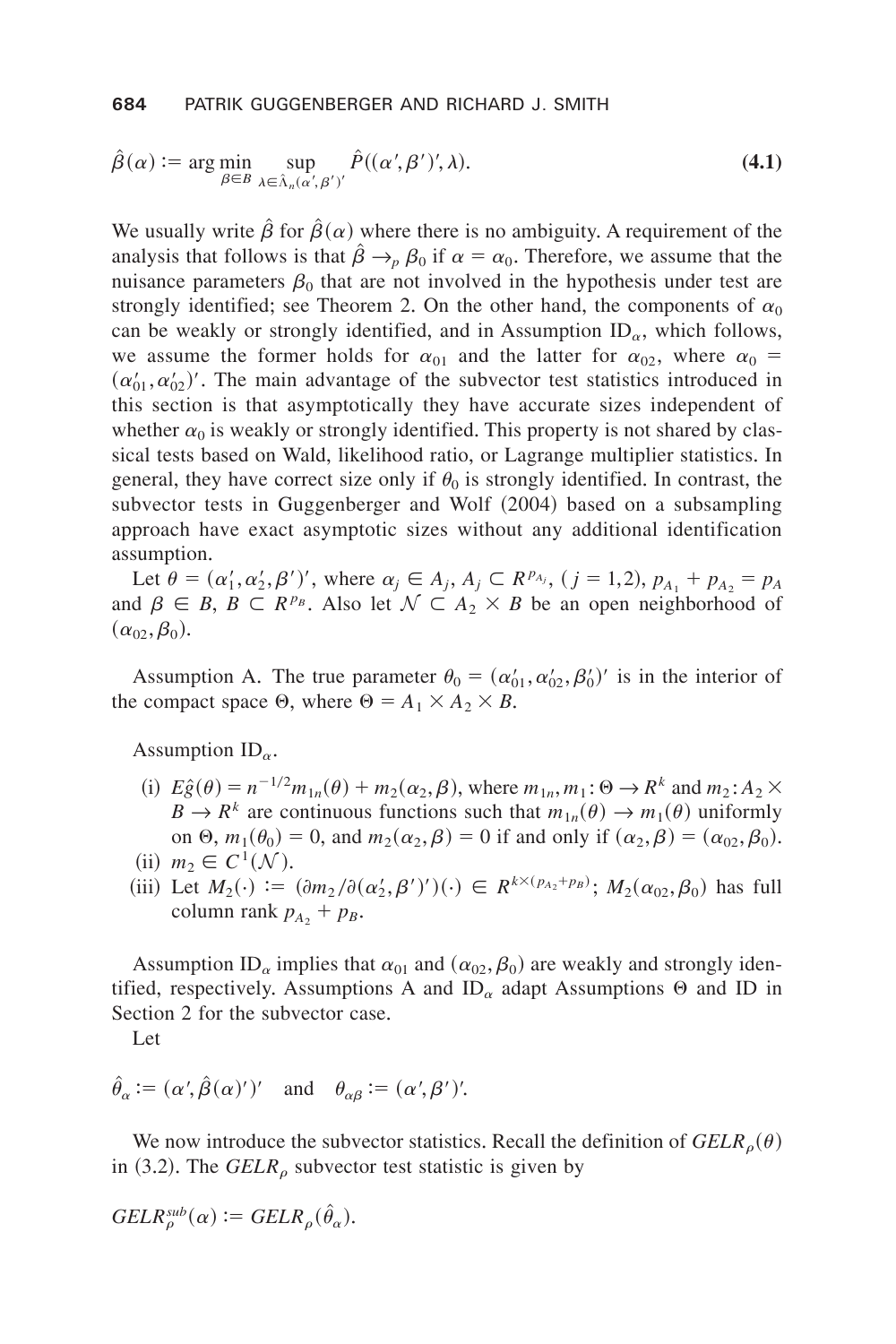We need the following technical assumptions for our derivation of its asymptotic distribution+ To obtain theoretical power properties, we again allow a fixed alternative for the weakly identified components,  $\alpha_{01}$  here.

For  $a_1 \in A_1$  let  $a := (a'_1, a'_0)'$  be a fixed vector whose strongly identified component  $\alpha_{02}$  is the same as the corresponding component of the true parameter vector  $\theta_0$ . Let  $\mathcal{M} \subset B$  be an open neighborhood of  $\beta_0$ .

Assumption  $M_{\alpha}$ .

- (i)  $\max_{1 \le i \le n} \sup_{\beta \in B} \|g_i(\theta_{a\beta})\| = o_p(n^{1/2});$
- (ii)  $\sup_{\beta \in B} \|\hat{\Omega}(\theta_{a\beta}) \Gamma(\theta_{a\beta})\| \to_p 0$  for some matrix  $\Gamma(\cdot)$  that is uniformly bounded on  $\{\theta_{a\beta} : \beta \in B\}$ , continuous at  $\theta_{a\beta_0}$  and  $\Gamma(\theta_{a\beta_0}) = \Delta(\theta_{a\beta_0}) > 0$ and  $n^{-1} \sum_{i=1}^{n} ||g_i(\theta_{a\beta_0})g_i(\theta_{a\beta_0})'|| = O_p(1);$
- (iii)  $\Psi_n(\theta_{a\beta_0}) \to_d \Psi(\theta_{a\beta_0})$ , where  $\Psi(\theta_{a\beta_0}) = N(0, \Delta(\theta_{a\beta_0}))$ ;
- $(iv)$   $\hat{G}_B(\cdot) := n^{-1} \sum_{i=1}^n (\partial g_i / \partial \beta)(\cdot)$  exists at  $\theta_{a\beta}$  a.s. for each  $\beta \in \mathcal{M}, \hat{g}(\theta_{a\beta})$ is integrable for all  $\beta \in M$ ,  $\sup_{\beta \in M} \|\hat{G}_B(\theta_{a\beta})\|$  is integrable,  $\partial m_{1n}/2$  $\partial \beta(\cdot)$  is continuous at  $\theta_{a\beta}$  a.s. for each  $\beta \in M$ , and  $\partial m_{1n}/\partial \beta(\theta_{a\beta})$  converges uniformly over  $\beta \in \mathcal{M}$  to some function;
- (v)  $\hat{g}(\theta_{a\beta}) \rightarrow_{p} E\hat{g}(\theta_{a\beta})$  uniformly over  $\beta \in B$ ,  $\hat{G}_{B}(\theta_{a\beta}) \rightarrow_{p} E\hat{G}_{B}(\theta_{a\beta})$  uniformly over  $\beta \in \mathcal{M}$ ;
- $(vi)$  sup<sub> $\beta \in \mathcal{M}} n^{-1} \sum_{i=1}^{n} \| G_{iB}(\theta_{a\beta}) \| = O_p(1)$ .</sub>

Mutatis mutandis,  $M_\alpha$  has the same interpretation as  $M_\theta$ . For example  $M_\alpha$ (ii) guarantees that  $\lambda_{\max}(\Omega(\hat{\theta}_a))$  is bounded and  $\lambda_{\min}(\Omega(\hat{\theta}_a))$  is bounded away from zero w.p.a.1, whereas  $M_{\alpha}(iv)$  and  $ID_{\alpha}$  imply that for  $\beta \in \mathcal{M}$  we have  $E\hat{G}_B(\theta_{a\beta}) = n^{-1/2}(\partial m_{1n}/\partial \beta)(\theta_{a\beta}) + (\partial m_2/\partial \beta)(\alpha_{02}, \beta) \rightarrow (\partial m_2/\partial \beta)(\alpha_{02}, \beta)$ . By ID<sub>a</sub> this last matrix has full column rank for  $\beta = \beta_0$ . If we assume that the  $G_{iB}(\theta_{aB})$ ,  $(i = 1,...,n)$ , viewed as functions of  $\beta$ , are continuous at  $\beta_0$  a.s., then we can simplify  $M_\alpha$ (vi) to  $n^{-1} \sum_{i=1}^n ||G_{iB}(\theta_{a\beta_0})|| = O_p(1)$ . A similar comment holds for the assumptions in the continuation of  $M_{\alpha}$  that follows.

**THEOREM 5.** Assume  $1 \leq p_A < p$ . Suppose Assumptions A,  $ID_\alpha$ ,  $M_\alpha(i)$ – *(vi), and*  $\rho$  *hold for some*  $a_1 \in A_1$  *and*  $a = (a'_1, a'_{02})'$ *. Then,* 

$$
GELR_{\rho}^{sub}(a) \rightarrow_d \chi^2(k - p_B, \delta),
$$

*where the noncentrality parameter*  $\delta$  *is given by* 

$$
\delta := m_1(\theta_{a\beta_0})' \Delta(\theta_{a\beta_0})^{-1} M_{M_{2\beta}(\alpha_{02}, \beta_0)}(\Delta(\theta_{a\beta_0})) m_1(\theta_{a\beta_0}),
$$

*where*  $M_{2\beta}(\cdot) := (\partial m_2 / \partial \beta)(\cdot) \in R^{k \times p_B}$ . In particular,

$$
GELR_{\rho}^{sub}(\alpha_0) \rightarrow_d \chi^2(k - p_A).
$$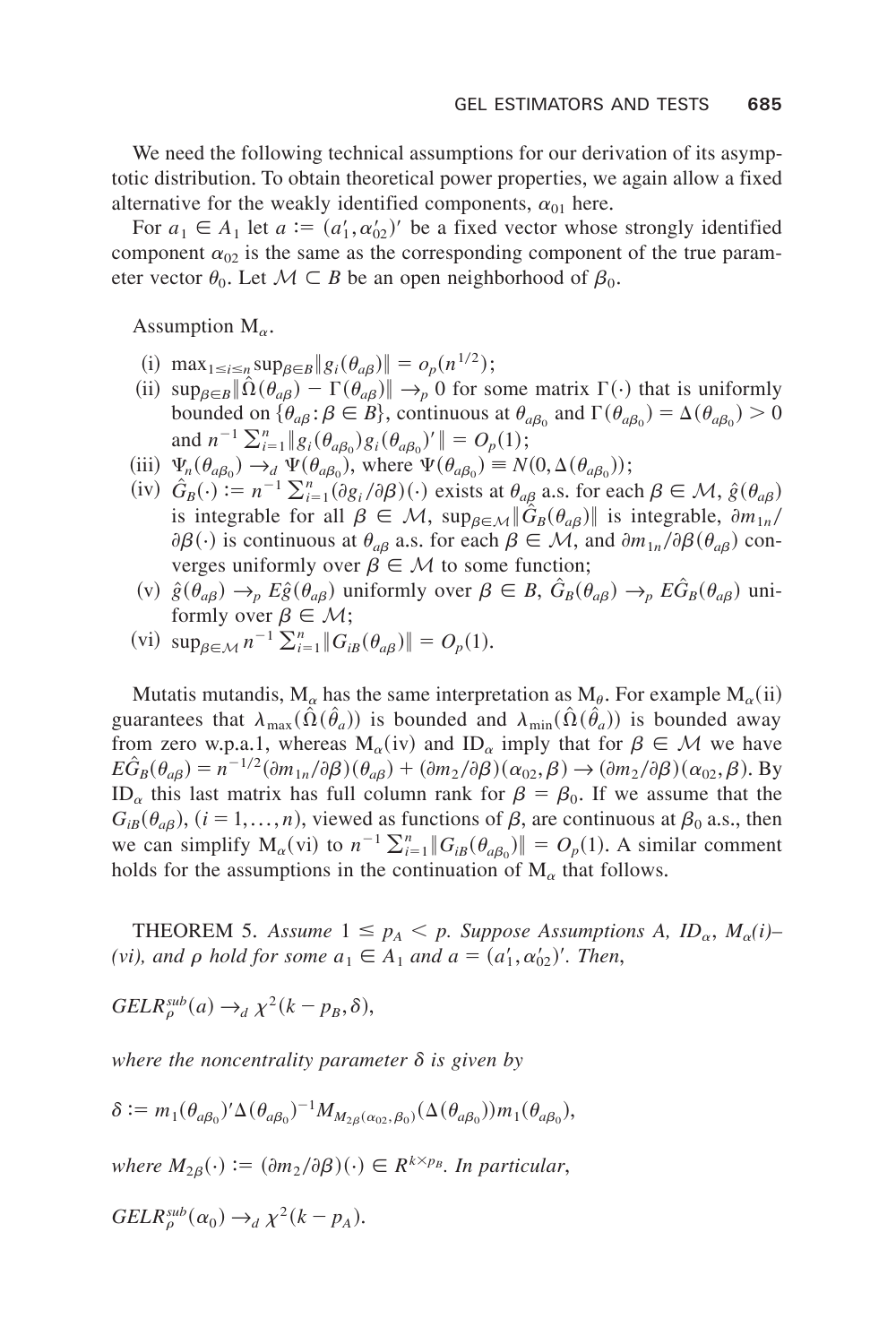#### **686** PATRIK GUGGENBERGER AND RICHARD J. SMITH

Theorem 5 confirms that the subvector statistic  $GELR_{\rho}^{sub}(\alpha_0)$ , like the full vector statistic  $GELR<sub>o</sub>(\theta_0)$ , is asymptotically pivotal. As before, this result can be used to construct hypothesis tests and confidence regions for  $\alpha_0$ .

We now generalize the statistics  $S_{\rho}$  and  $LM_{\rho}$  to the subvector case. The asymptotic variance matrices of  $n^{1/2} \hat{g}(\hat{\theta}_{\alpha})$  and  $n^{1/2} \lambda(\hat{\theta}_{\alpha})$  differ from those of  $n^{1/2}\hat{g}(\theta_{\alpha\beta_0})$  and  $n^{1/2}\lambda(\theta_{\alpha\beta_0})$ . Therefore different weighting matrices are required in the quadratic forms defining these subvector statistics. In the Appendix (see proofs of Theorems 5 and 6) it is shown that for  $a = (a'_1, a'_{02})'$ ,  $\lambda(\hat{\theta}_a)$  = arg max<sub> $\lambda \in \hat{\Lambda}_n(\hat{\theta}_a)} \hat{P}(\hat{\theta}_a, \lambda)$  exists w.p.a.1 and that  $n^{1/2}\lambda(\hat{\theta}_a)$  is asymptot-</sub> ically normal with covariance matrix  $M(a)$ , where for  $\alpha = (\alpha'_1, \alpha'_2)' \in R^{p_A}$ 

$$
M(\alpha) := \Delta(\theta_{\alpha\beta_0})^{-1} M_{M_{2\beta}(\alpha_2, \beta_0)}(\Delta(\theta_{\alpha\beta_0})).
$$
\n(4.2)

The first  $p_A$  elements of the FOC (3.3), evaluated at  $\hat{\theta}_a$ , are

$$
\lambda(\hat{\theta}_a)' \sum_{i=1}^n \rho_1(\lambda(\hat{\theta}_a)' g_i(\hat{\theta}_a)) G_{iA}(\hat{\theta}_a)/n = 0'. \tag{4.3}
$$

For  $\alpha \in R^{p_A}$ , let

$$
D_{\rho}(\alpha) := \sum_{i=1}^{n} \rho_1(\lambda(\hat{\theta}_{\alpha})' g_i(\hat{\theta}_{\alpha})) G_{iA}(\hat{\theta}_{\alpha})/n \in R^{k \times p_A},
$$
\n(4.4)

which coincides with the definition of  $D_{\rho}(\theta)$  in (3.4) when  $\alpha$  is the full vector  $\theta$ . Similarly to  $S_\rho(\theta)$  in (3.5) the subvector test statistic  $S_\rho^{sub}(\alpha)$  is constructed as a quadratic form in the vector  $\lambda(\hat{\theta}_\alpha)' D_\rho(\hat{\theta}_\alpha)$  from (4.3) with weighting matrix given by  $M(\alpha)$  in (4.2). Let  $\overline{M}(\alpha)$  be an estimator of  $M(\alpha)$  that is given by replacing the expressions  $\Delta(\theta_{\alpha\beta_0})$  and  $M_{2\beta}(\alpha_2, \beta_0)$  in  $M(\alpha)$  by consistent estimators,  $\Omega$  and  $\overline{M}_2$  say. By Assumptions M<sub>a</sub>(ii) and M<sub>a</sub>(iv)–(v) we may choose  $\Omega(\hat{\theta}_a)$  for  $\tilde{\Omega}$  and  $\tilde{G}_B(\hat{\theta}_a)$  for  $\tilde{M}_2$  when  $\alpha = a = (a'_1, a'_{02})'$ . Hence,

$$
S_{\rho}^{sub}(\alpha) := n\lambda(\hat{\theta}_{\alpha})' D_{\rho}(\alpha) (D_{\rho}(\alpha)'\widetilde{M}(\alpha)D_{\rho}(\alpha))^{-1} D_{\rho}(\alpha)'\lambda(\hat{\theta}_{\alpha}).
$$

The statistic  $LM_{\rho}^{sub}(\alpha)$  is constructed like  $S_{\rho}^{sub}(\alpha)$  but replaces  $\lambda(\hat{\theta}_{\alpha})$  by  $-\tilde{\Omega}^{-1}\hat{g}(\hat{\theta}_{\alpha})$ . Thus,

$$
LM_{\rho}^{sub}(\alpha) := n\hat{g}(\hat{\theta}_{\alpha})'\tilde{\Omega}^{-1}D_{\rho}(\alpha)(D_{\rho}(\alpha)'\tilde{M}(\alpha)D_{\rho}(\alpha))^{-1}D_{\rho}(\alpha)'\tilde{\Omega}^{-1}\hat{g}(\hat{\theta}_{\alpha}).
$$

Let  $a = (a'_1, a'_0)$ ',  $M \subset B$  be an open neighborhood of  $\beta_0$ , and  $G_{A_i}(\theta)$  :=  $n^{-1} \sum_{i=1}^{n} (\partial g_i / \partial \alpha_j)(\theta), (j = 1, 2).$ 

Assumption  $M_{\alpha}$  (continued).

(vii)  $G_{A_1}(\theta_{a\beta})$  viewed as a function in  $\beta$  is continuously differentiable at  $\beta$  a.s. for each  $\beta \in M$ ,  $(\partial \text{vec } \hat{G}_{A_1}/\partial \beta)(\theta_{a\beta}) \rightarrow_{p} E(\partial \text{vec } \hat{G}_{A_1}/\partial \beta)$  $\partial \beta$ ) $(\theta_{a\beta}) = (\partial E \text{ vec } \hat{G}_{A_1}/\partial \beta)(\theta_{a\beta}), \ \hat{G}_A(\theta_{a\beta}) \rightarrow_p E \hat{G}_A(\theta_{a\beta}) = (\partial E \hat{g})/2$  $\partial \alpha$ ) $(\theta_{a\beta})$ ,  $(\partial \text{vec}(\partial m_{1n}/\partial \alpha_1)/\partial \beta)$  $(\theta_{a\beta}) \rightarrow (\partial \text{vec}(\partial m_1/\partial \alpha_1)/\partial \beta)$  $(\theta_{a\beta})$ ,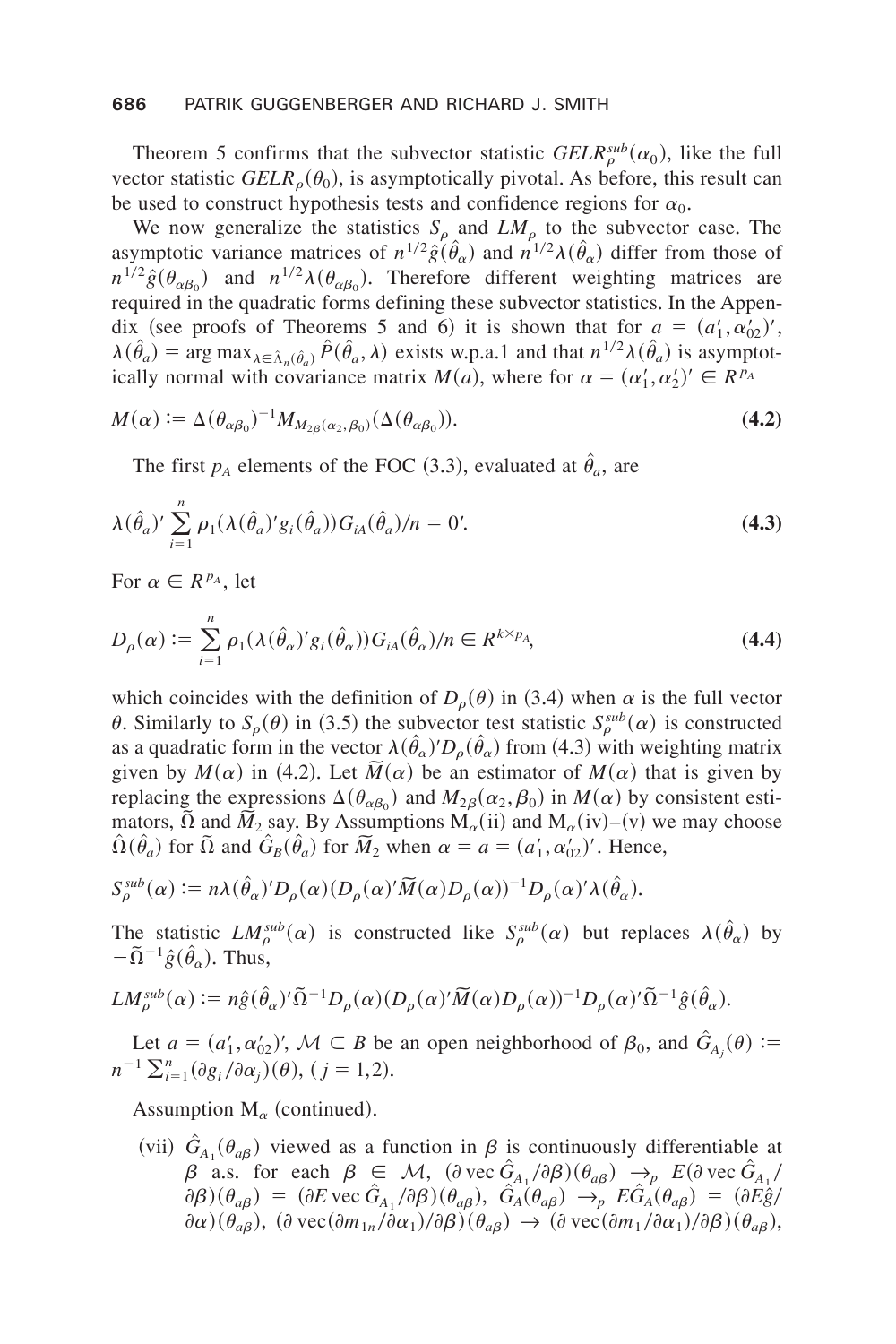where convergence is uniform over  $\beta \in M$  in all cases,  $\partial m_{1n}/\partial \alpha$  (·) is continuous at  $\theta_{a\beta}$  a.s. for each  $\beta \in M$ , and  $\partial m_{1n}/\partial \alpha(\theta_{a\beta})$  converges uniformly over  $\beta \in M$  to some function;

- (viii)  $n^{-1} \sum_{i=1}^{n} (\text{vec } G_{iA_i}(\theta_{a\beta})) g_i'(\theta_{a\beta}) \to_p \Phi(\theta_{a\beta})$  uniformly over  $\beta \in \mathcal{M}$ for some matrix  $\Phi(\cdot)$  that is continuous at  $\theta_{a\beta_0}$  and satisfies  $\Phi(\theta_{a\beta_0}) =$  $\Delta_{A_1}(\theta_{a\beta_0})$  ( $\Delta_{A_1}(\cdot)$  is defined in (x) of this assumption),  $\tilde{\Omega}(\hat{\theta}_a) \to_p$  $\Delta(\theta_{a\beta_0});$ 
	- $(i \times n^{-1} \sum_{i=1}^{n} ||G_{iA_{1}}(\theta_{a\beta})|| ||g_{i}(\theta_{a\beta})|| = O_{p}(1), n^{-3/2} \sum_{i=1}^{n} ||G_{iA_{2}}(\theta_{a\beta})|| ||g_{i}(\theta_{a\beta})|| =$  $o_p(1)$  uniformly over  $\beta \in \mathcal{M}$ ;
	- $(x)$   $n^{-1/2} \sum_{i=1}^{n} ((\text{vec}(G_{iA_1}(\theta_{a\beta_0}) EG_{iA_1}(\theta_{a\beta_0})))', (g_i(\theta_{a\beta_0}) Eg_i(\theta_{a\beta_0}))')' \rightarrow_d$  $N(0, V^{\alpha}(\theta_{a\beta_0}))$ , where  $V^{\alpha}(\theta_{a\beta_0})$  is the appropriate submatrix of  $V(\theta_{a\beta_0})$ defined in  $\dot{M}_{\theta}$ (vii);  $V^{\alpha}(\theta_{a\beta_0})$  is positive definite.

In  $M_{\alpha}(x)$  write

$$
V^{\alpha}(\theta) = \begin{pmatrix} \Delta_{A_1A_1} & \Delta_{A_1} \\ \Delta'_{A_1} & \Delta \end{pmatrix}(\theta), \text{ where } \Delta_{A_1A_1}(\theta) \in R^{p_{A_1}k \times p_{A_1}k}.
$$

Assumption  $M_{\alpha}(x)$  is the key assumption and plays a role similar to  $M_{\theta}(vii)$ . Assumption  $M_{\alpha}(vi)$  extends  $M_{\alpha}(iv)$  by explicitly assuming that integration and differentiation can be exchanged in the expectation of  $G_{A_1}(\theta_{a\beta})$ , whereas  $M_{\alpha}(iv)$  gave primitive conditions that imply that exchange holds for  $\hat{g}(\theta_{a\beta})$ . Assumptions  $M_{\alpha}(v)$ ,  $M_{\alpha}(vii)$ , and  $ID_{\alpha}$  imply that  $(\partial vec \hat{G}_{A_1}/\partial \beta)(\hat{\theta}_a) \rightarrow_p 0$ , which is an important result used in the proof of the next theorem; in a linear model this result is trivially true because  $\partial \text{vec } G_{A_1}/\partial \beta = 0$ . Assumptions  $M_{\alpha}(vii)$ –(x) are analogous to  $M_{\beta}(iv)$ –(vii) with  $A_1$  and  $A_2$  now playing the roles of *A* and *B*, respectively.

THEOREM 6. *Assume*  $1 \leq p_A < p$ . *Suppose Assumptions A, ID<sub>a</sub>, M<sub>a</sub>(i)–(x),*  $and \rho \text{ hold for } a = (a'_1, a'_0)' \text{ for } a_1 \in A_1.$  Then,

$$
S_{\rho}^{sub}(a), LM_{\rho}^{sub}(a) \rightarrow_d (W_{\alpha}(a) + \zeta_{\alpha})'(W_{\alpha}(a) + \zeta_{\alpha}),
$$

*where the random*  $p_A$ *-vector*  $W_\alpha(a)$  *is defined in (A.22) of the Appendix,*  $\zeta_\alpha \sim$  $N(0, I_{p_A})$ , and  $\zeta_\alpha$  *and*  $W_\alpha$  *are independent. We have*  $W_\alpha(\alpha_0) \equiv 0$ *, and therefore* 

$$
S_{\rho}^{sub}(\alpha_0), LM_{\rho}^{sub}(\alpha_0) \rightarrow_d \chi^2(p_A).
$$

Remark 1. The subvector statistics are asymptotically pivotal when elements of  $\alpha_0$  are arbitrarily weakly or strongly identified. This result can be used for the construction of test statistics or confidence regions that have correct size or coverage probabilities asymptotically, independent of the strength or weakness of identification of  $\alpha_0$ . Compared to the GMM-subvector statistic of Kleibergen (2001) the statistics  $S_\rho^{sub}(a)$  and  $LM_\rho^{sub}(a)$  are appealing because of their compact formulation.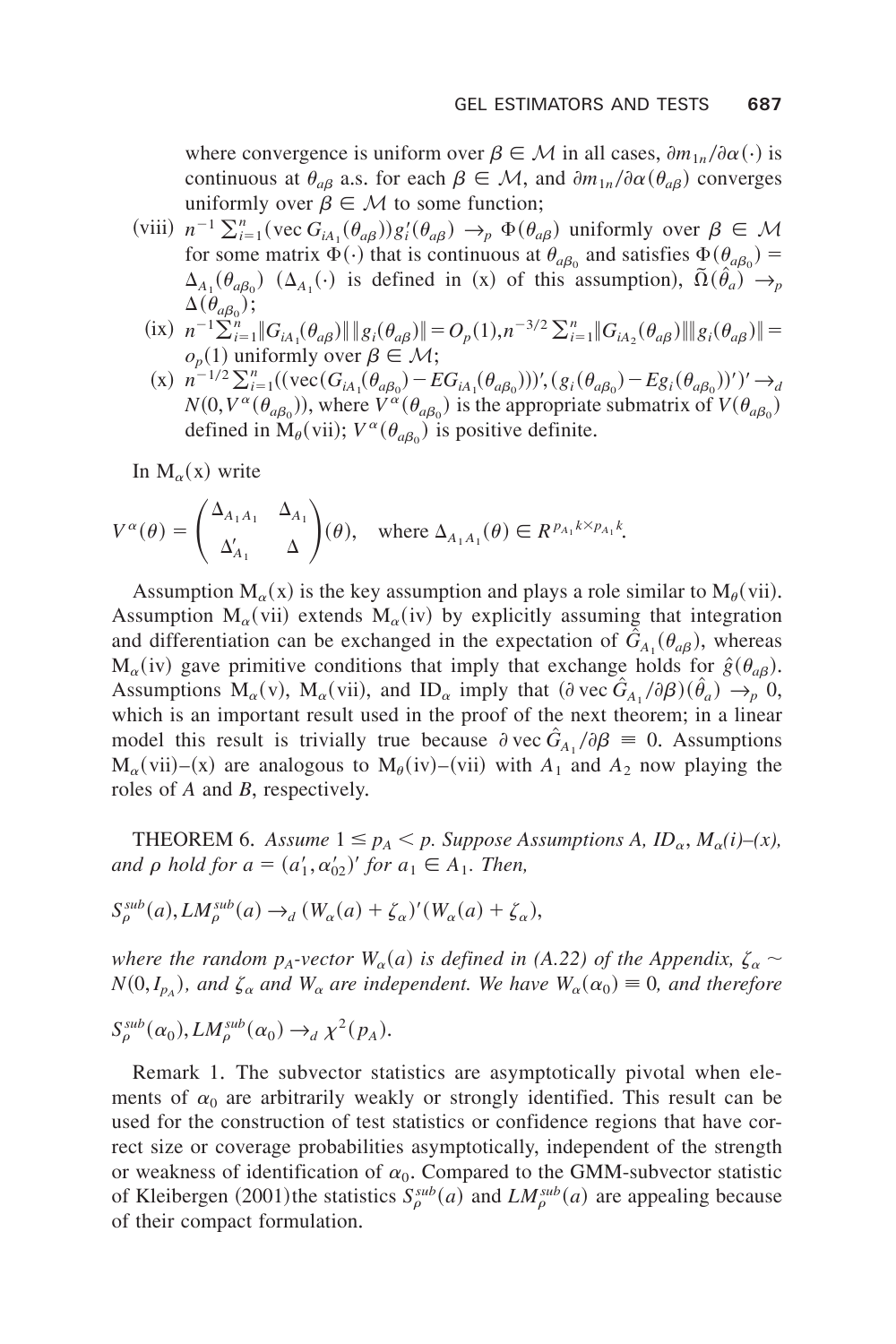Remark 2. Even though it is unclear how the asymptotic distribution of these test statistics might be derived without assuming strong identification of  $\beta_0$ , it is obvious that neither  $S_\rho^{sub}(\alpha_0)$  nor  $LM_\rho^{sub}(\alpha_0)$  would converge to a  $\chi^2(p_A)$  random variable. In general the quantities  $n^{1/2}\lambda(\hat{\theta}_{\alpha_0})$  in  $S_\rho^{sub}(\alpha_0)$  and  $n^{1/2} \hat{g}(\hat{\theta}_{\alpha_0})$  in  $LM_{\rho}^{sub}(\alpha_0)$  are no longer asymptotically normal because of their dependence on the GEL estimator  $\hat{\beta}(\alpha_0)$ , which as a direct consequence of Theorem 2 has a nonstandard limiting distribution if  $\beta_0$  is not strongly identified. Moreover, the subvector version of the *K*-statistic of Kleibergen (2001) also experiences the same problem in these circumstances as the  $(GMM)$  CUE of  $\beta_0$  has a nonnormal limiting distribution under weak identification (see Stock and Wright, 2000). Somewhat surprisingly, however, Monte Carlo simulations by the authors (not reported here) for the subvector statistic  $LM_{\rho}^{sub}(\alpha_0)$  indicate that its size properties are not much affected by the strength or weakness of identification of  $\beta_0$ . Startz, Zivot, and Nelson (2004) report similar findings from Monte Carlo simulations for the subvector test statistic of Kleibergen  $(2001).$ 

## **Example 1 (continued)**

Guggenberger (2003) derives the corresponding results. Note that Assumptions  $\Theta$ , ID', M', and  $\rho$  and also assuming that  $V^{\alpha}(\theta_{a\beta_0})$  is full column rank imply Assumption  $M_{\alpha}$ . In the linear model the components of  $V^{\alpha}(\theta_{a\beta_0})$  can be easily calculated. For example,  $\Delta_{A_1 A_1} = E(V_{iA_1} V'_{iA_1} \otimes Z_i Z'_i)$ , where  $V_{iA_1}$  is the subvector of  $V_i$  that contains its first  $p_{A_1}$  components. Let  $Y = (X, W)$  denote the partition of the included variables of the structural equation into exogenous and endogenous variables. Partition  $\theta_0 = (\theta'_{X0}, \theta'_{W0})'$  and  $\theta = (\theta'_{X}, \theta'_{W})'$  conformably. Valid inference is possible on any subvector of  $\theta_{W0}$  if the appropriate assumptions given previously are fulfilled. Unfortunately, if the dimension of the parameter vector not subject to test is large, then the argmin-sup problem in  $(4.1)$  is computationally very involved. Premultiplication of equation  $(2.2)$  by  $M_X$  should ameliorate this problem through the elimination of the exogenous variables; i.e.,  $M_{XY} = M_X W \theta_{W0} + M_X u$ . If Assumption  $M_\alpha$  holds for  $\theta_{W0} =$  $(\alpha_{W0}, \beta_{W0})$  and  $g_i(\theta_W) := M'_{X,i}(y - W\theta_W)Z_i$ , where  $M_{X,i}$  denotes the *i*th row of  $M_X$  written as a column vector, valid inference may be undertaken on  $\alpha_{W0}$ .

## **5. SIMULATION EVIDENCE**

To assess the efficacy of the hypothesis tests introduced in Theorems 3 and 4, we conduct a set of Monte Carlo experiments. The DGP is given by model  $(2.2)$  considered in Example 1 and is similar to that in Kleibergen  $(2002a,$ p. 1791), namely,

$$
y = Y\theta_0 + u,
$$
  
\n
$$
Y = Z\Pi + V.
$$
\n(5.1)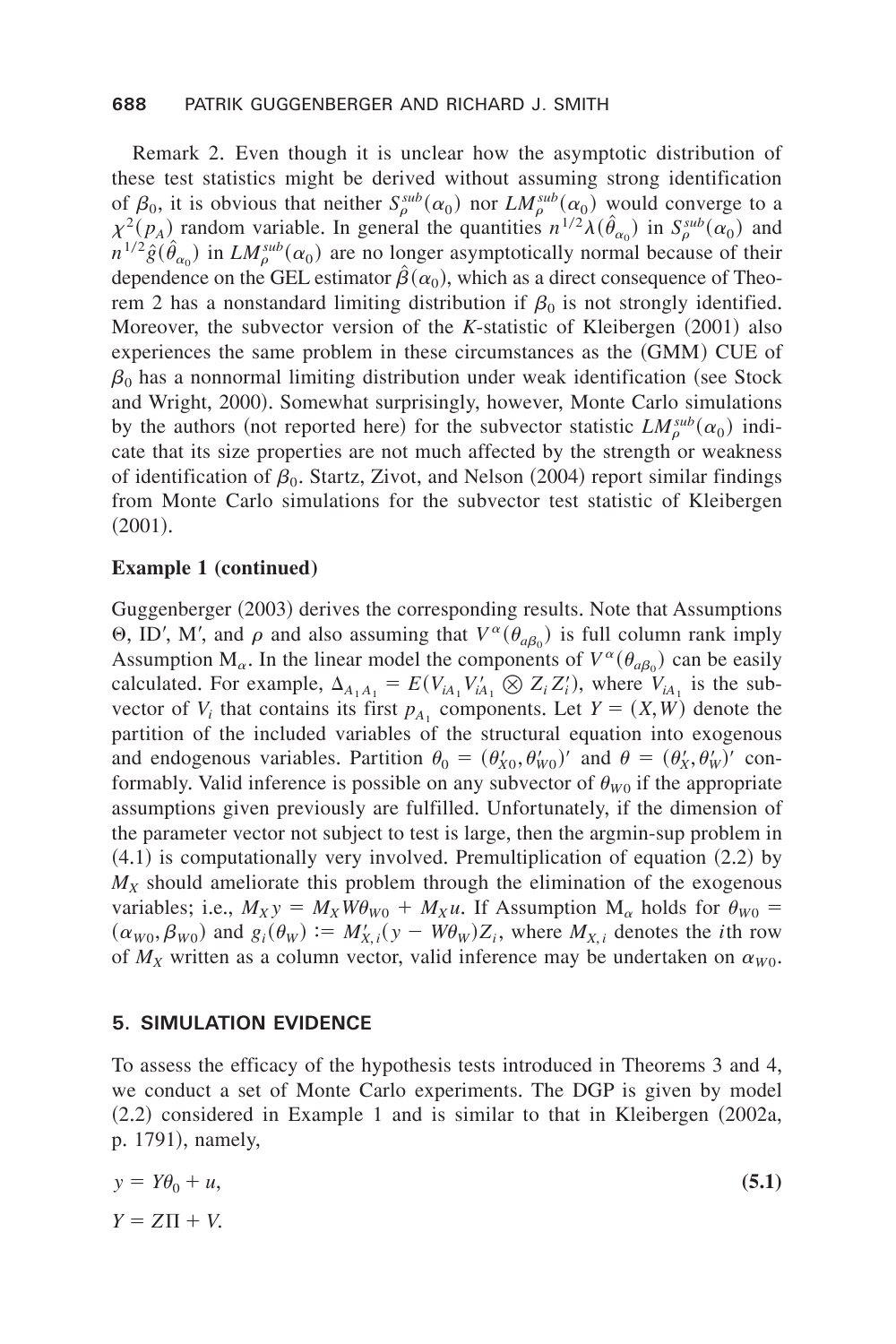There are a single right-hand-side endogenous variable and no included exogenous variables,  $p = 1$ ,  $Z \sim N(0, I_k \otimes I_n)$ , where *k* is the number of instruments and *n* the sample size. In the just-identified case, i.e.,  $k = 1$ ,  $\Pi = \Pi_1$ , whereas, in the overidentified case,  $k > 1$ ,  $\Pi = (\Pi_1, 0')'$ , i.e., irrelevant instruments are added.

Interest focuses on testing the scalar null hypothesis  $H_0: \theta_0 = 0$  versus the alternative hypothesis  $H_1$ :  $\theta_0 \neq 0$ .

## **5.1. Error Distributions**

We examine several distributions for  $(u, V)$  to investigate the robustness of the test statistics to potentially different features of the error distribution+ All designs are constructed from Design  $(I)$  obtained by modifying the distribution of the structural error *u*.

- Design (I):  $(u, V)' \sim N(0, \Sigma \otimes I_n)$ , where  $\Sigma \in R^{2 \times 2}$  with diagonal elements unity and off-diagonal elements  $\rho_{uv}$ .
- Design (II):  $u_i$  in Design (I) is modified as  $u_i/(w_i/r)^{1/2}$ , where  $w_i$  is a  $\chi^2(r)$  random variable independent of  $u_i$  and  $V_i$ , i.e.,  $u_i$  is  $t_r$ -distributed. We fix  $r = 2$ .
- Design (III): modifies Design (I) by exchanging  $u_i^2 1$  for  $u_i$ , i.e.,  $u_i$  is a recentered  $\chi^2(1)$  random variable.
- Design (IV):  $u_i$  from Design (I) is replaced by  $B_i |u_i + 2| (1 B_i) |u_i + 2|$ where  $B_i$  is Bernoulli  $(0.5,0.5)$  distributed and independent of all other random variables.

Design  $(II)$  examines the robustness of the performance of the test statistics to thick-tailed distributions for the structural equation error. Design  $(III)$  examines robustness with respect to asymmetric structural error distributions. In Design (IV) the structural error  $u_i$  is bimodal with peaks at  $-2$  and  $+2$ .

In addition, the impact of conditional heteroskedasticity on the performance of the test statistics is examined. Designs  $(I_{HET})$ – $(V_{HET})$  modify Designs  $(I)$ – (IV), respectively, replacing  $u_i$  by  $u_i = ||Z_i||u_i$ .

#### **5.2. Test Statistics**

We calculate three versions of the statistic  $GELR_{\rho}(\theta)$  in (3.2), for  $\rho(v)$  =  $-(1 + v)^2/2$  (CUE),  $\rho(v) = \ln(1 - v)$  (EL), and  $\rho(v) = -e^{v}$  (ET). We also consider the corresponding versions for each of  $S_{\rho}(\theta)$  in (3.5) and  $LM_{\rho}(\theta)$  in (3.6) with  $\tilde{\Omega}(\theta)$  replaced by  $\hat{\Omega}(\theta)$ . As noted previously, for CUE,  $S_{\rho}(\theta)$  and  $LM_{\rho}(\theta)$  are then numerically identical. Theorems 3 and 4 present the asymptotic null distributions of these statistics.<sup>8</sup>

Additional statistics considered are the Anderson–Rubin test statistic  $(AR)$ (see Anderson and Rubin, 1949), two versions of the *K*-statistic proposed by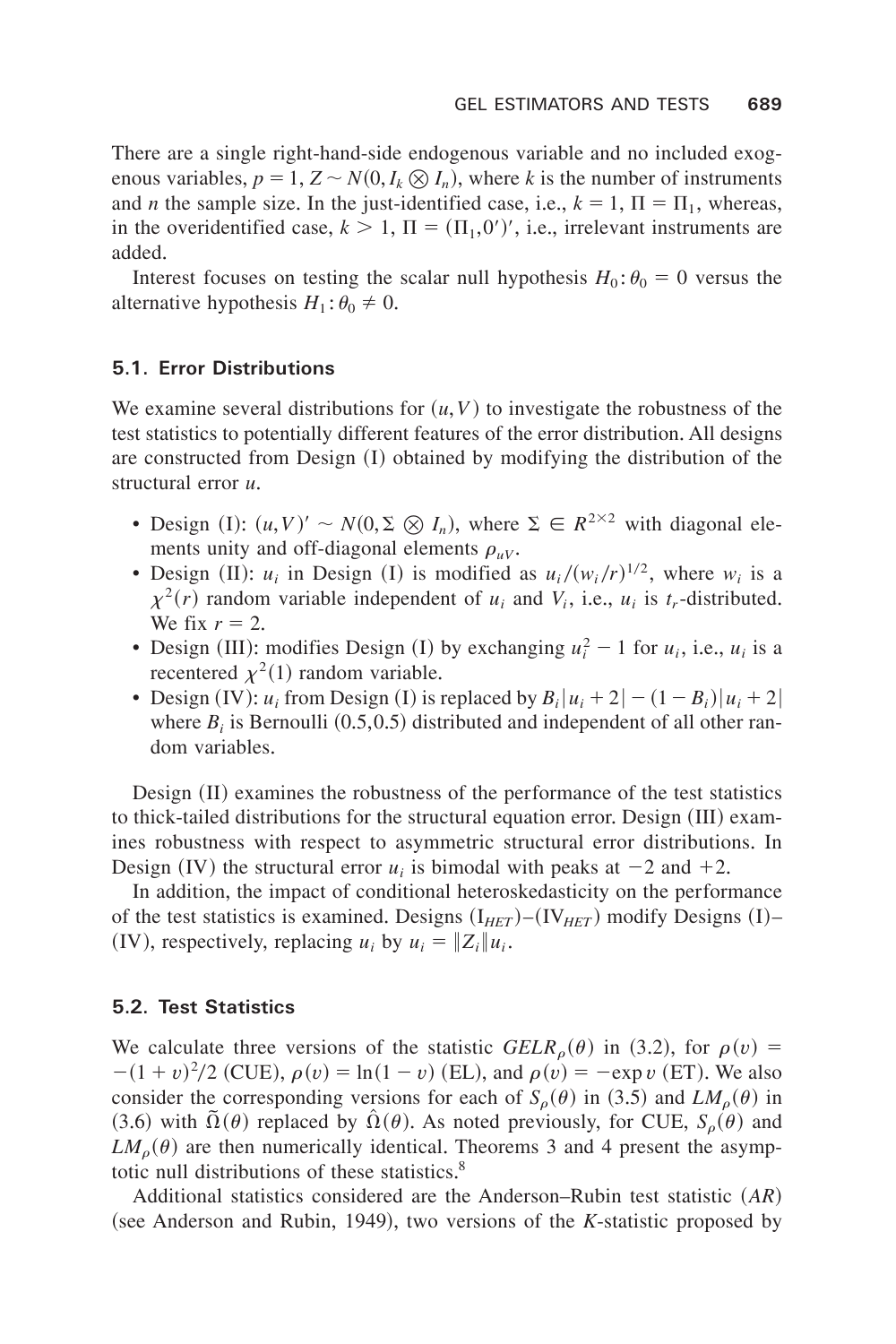Kleibergen  $(2001, 2002a)$ , one assuming homoskedastic errors  $K$ , the other robust to conditional heteroskedasticity  $K_{HET}$ , the conditional likelihood ratio test  $LR_M$ of Moreira  $(2003)$ , and two versions of the two-stage least squares  $(2SLS)$  Wald statistic 2*SLS* (see, e.g., Wooldridge, 2002, pp. 98, 100), one assuming homoskedastic errors  $(2SLS_{HOM})$  and the other robust to conditional heteroskedasticity  $(2SLS_{HET})$ <sup>9</sup> Under  $H_0: \theta_0 = 0$ ,  $AR(\theta_0) \rightarrow_d \chi^2(k)$  and  $K(\theta_0) \rightarrow_d \chi^2(p)$ . In the just-identified case  $k = p = 1$ , the *AR*- and *K*-statistics coincide. Both Wald statistics are asymptotically distributed as  $\chi^2(1)$  under  $H_0: \theta = \theta_0$  and strong identification.

#### **5.3. Size Comparison**

Empirical sizes are calculated using 5% asymptotic critical values for all of the preceding statistics for DGPs  $(5.1)$  corresponding to all 54 possible combinations of sample size  $n = 50$ , 100, 250, number of instruments  $k = 1, 5, 10, SF$ and RF error correlation  $\rho_{\mu V}$  = 0.0, 0.5, 0.99, and RF coefficient  $\Pi_1$  = 0.1, 1.0 for Designs (I)–(IV) and  $(I_{HET})$ – $(IV_{HET})$ <sup>10</sup>

We use  $R = 3,000$  replications of each DGP. We also use 3,000 realizations each of  $\chi^2(1)$  and  $\chi^2(k-1)$  random variables to simulate the critical values of Moreira's  $LR_M$  statistic. For the results reported in Tables 1 and 2, which follow, we use  $R = 10,000$  replications. We refer to  $\Pi_1 = 0.1$  and 1.0 as the "weak" and "strong" instrument cases, respectively. The value of  $\rho_{\mu\nu}$  allows the degree of endogeneity of *Y* to be varied. Whereas for  $\rho_{uv} = 0$ , *Y* is exogenous, *Y* is strongly endogenous for  $\rho_{uv} = 0.99$ . We include the just-identified case,  $k = 1$ , and two overidentified-cases,  $k = 5$  and 10.

We now describe the results for Designs  $(I)$  and  $(I<sub>HET</sub>)$  given in Tables 1 and 2, respectively, which exclude those for  $GELR_{EL}$ ,  $S_{ET}$ ,  $LM_{ET}$ , AR, and the case  $n = 100$ . The qualitative features of the size results for *GELR<sub>EL</sub>*, *S<sub>ET</sub>*, and *LM<sub>ET</sub>* are identical to their  $ET/EL$  counterparts. For  $k = 1$ , AR coincides with K, and, for  $k > 1$ , we find that in most cases K has better size properties than AR. We report *K* and  $2SLS_{HOM}$  for the homoskedastic and  $K_{HET}$  and  $2SLS_{HET}$  for the heteroskedastic design. We now discuss the results for the homoskedastic case of Design  $(I)$ .

First, we consider the separate effects of  $\Pi_1$ , *n*,  $\rho_{uV}$ , and *k* on the size results.

The most important finding is that the empirical sizes of all statistics except 2*SLS* show little or no dependence on  $\Pi_1$  (some additional Monte Carlo results show that this even holds true for the completely unidentified case where  $\Pi_1 = 0$ ). However, those for 2*SLS* depend crucially on the strength or weakness of identification. Although for  $\Pi_1 = 1.0$ , 2*SLS* has reliable size properties for many cases, with weak instruments sizes range over the entire interval, 0% to  $100\%$ .

In general, increasing  $n$  leads to more accurate size across all statistics. This holds especially true for those that are poor for smaller *n*. For example, the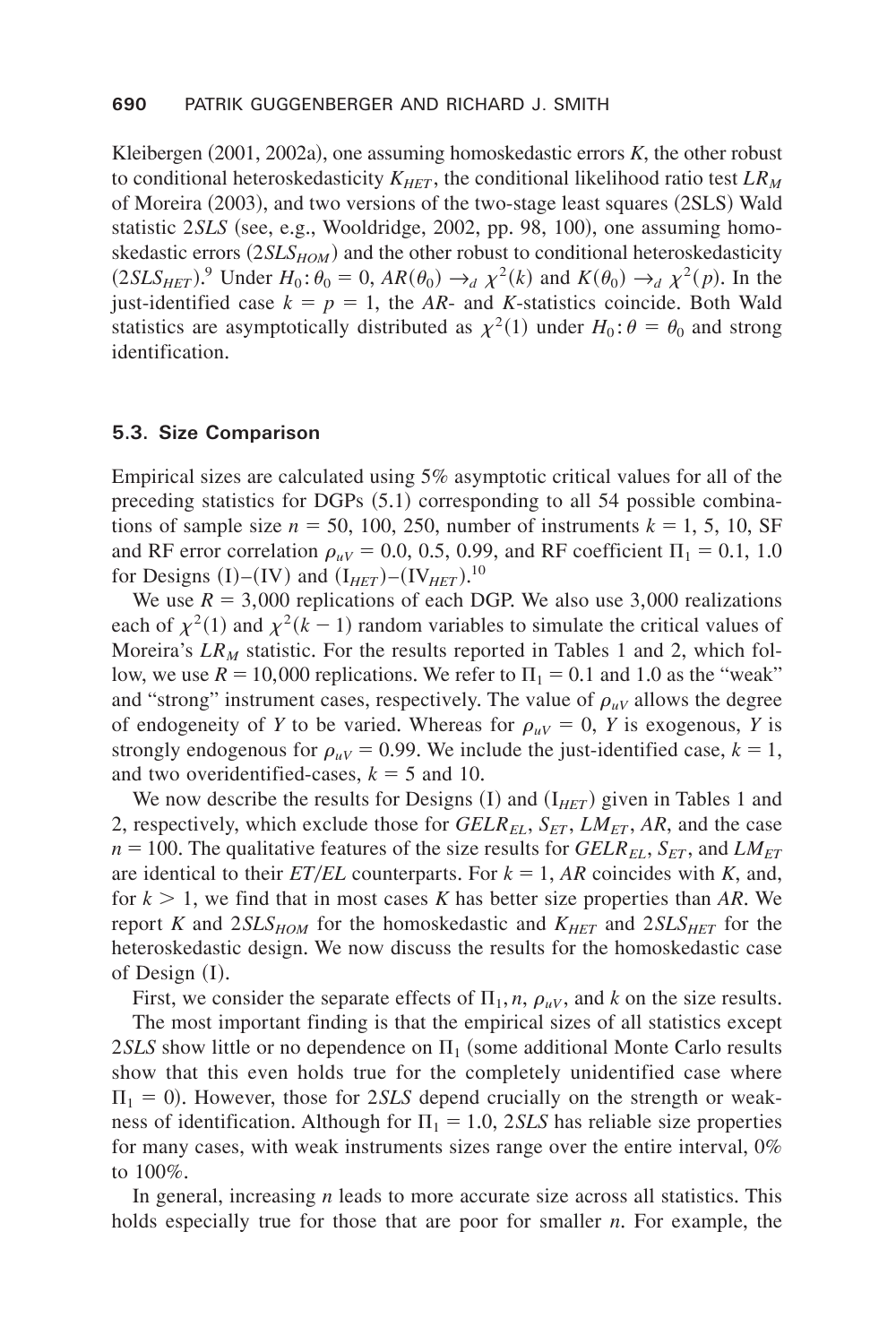| $\Pi_1$      | $\,$ | k | $\rho_{uV}$                       | $LM_{EL}$                  |                       |                         | $S_{EL}$ LM <sub>CUE</sub> GELR <sub>CUE</sub> GELR <sub>ET</sub> K |                      |                      | $LR_M$                  | $2SLS_{HOM}$         |
|--------------|------|---|-----------------------------------|----------------------------|-----------------------|-------------------------|---------------------------------------------------------------------|----------------------|----------------------|-------------------------|----------------------|
| $\mathbf{1}$ | 50   |   | $1\ 0.0$<br>$0.5^{\circ}$<br>0.99 | 4.6<br>$4.8*$<br>$4.9*$    | 9.0<br>9.0<br>9.1     | 4.6<br>$4.8*$<br>$4.9*$ | 4.6<br>$4.8*$<br>$4.9*$                                             | 6.3<br>6.7<br>6.9    | $5.1*$<br>5.7<br>6.1 | 5.9<br>5.4<br>5.7       | 4.3<br>$5.2*$<br>6.2 |
|              |      |   | 5 0.0<br>$0.5^{\circ}$<br>0.99    | 4.3<br>4.1<br>4.2          | 15.5<br>15.0<br>15.0  | 2.6<br>2.6<br>2.6       | 2.8<br>2.5<br>2.7                                                   | 13.5<br>13.3<br>12.9 | 5.6*<br>5.4<br>5.6   | 6.3<br>$5.2*$<br>$5.4*$ | 3.8<br>5.8<br>12.3   |
|              |      |   | 10 0.0<br>0.5<br>0.99             | 4.4<br>$4.2*$<br>4.0       | 26.8<br>26.1<br>25.8  | 1.6<br>1.7<br>1.6       | 1.3<br>1.5<br>1.3                                                   | 28.9<br>28.8<br>29.5 | 5.9<br>6.3<br>$5.7*$ | $5.4*$<br>6.6<br>6.3    | 2.8<br>9.2<br>27.1   |
|              | 250  |   | $1\ 0.0$<br>$0.5^{\circ}$<br>0.99 | 5.3<br>$5.1*$<br>$5.0*$    | 5.6<br>5.4<br>5.4     | 5.3<br>$5.1*$<br>$5.0*$ | 5.3<br>$5.1*$<br>$5.0*$                                             | 5.8<br>5.4<br>5.3    | 5.3<br>5.3<br>5.1    | 5.3<br>5.9<br>4.3       | $5.1*$<br>5.2<br>5.2 |
|              |      |   | 50.0<br>0.5<br>0.99               | $5.0*$<br>$5.0*$<br>4.5    | 6.5<br>6.3<br>5.9     | 4.4<br>4.4<br>4.0       | 4.4<br>4.6<br>4.5                                                   | 6.4<br>6.6<br>6.8    | 5.2<br>5.3<br>$4.8*$ | 5.6<br>5.2<br>4.4       | 4.8<br>5.6<br>6.7    |
|              |      |   | 100.0<br>0.5<br>0.99              | $4.8*$<br>4.7<br>4.8       | 7.6<br>7.6<br>7.5     | 3.7<br>3.5<br>3.5       | 4.1<br>4.0<br>3.8                                                   | 8.9<br>8.8<br>8.9    | 5.3<br>5.1<br>$5.1*$ | 5.4<br>$5.0*$<br>5.2    | 4.7<br>6.1<br>10.9   |
| 0.1          | 50   |   | $1\ 0.0$<br>0.5<br>0.99           | 4.4<br>$4.4*$<br>$4.8*$    | 8.9<br>$8.8\,$<br>8.9 | 4.4<br>$4.4*$<br>$4.8*$ | 4.4<br>$4.4*$<br>$4.8*$                                             | 6.4<br>6.6<br>6.5    | $5.3*$<br>5.7<br>5.7 | $5.3*$<br>5.7<br>6.5    | 0.0<br>2.2<br>24.9   |
|              |      |   | 50.0<br>0.5<br>0.99               | $5.6*$<br>$5.3*$<br>$4.1*$ | 17.4<br>16.9<br>15.9  | 3.8<br>3.5<br>2.7       | 2.7<br>2.7<br>2.7                                                   | 13.6<br>12.9<br>13.2 | 6.6<br>6.6<br>6.0    | 7.1<br>7.1<br>6.7       | 0.6<br>16.3<br>96.5  |
|              |      |   | 10 0.0<br>0.5<br>0.99             | $6.2*$<br>$6.1*$<br>$5.0*$ | 30.3<br>30.5<br>27.4  | 3.1<br>3.2<br>2.0       | 1.3<br>1.3<br>1.3                                                   | 29.3<br>28.9<br>28.9 | 8.6<br>8.2<br>6.7    | 9.2<br>10.3<br>6.5      | 1.0<br>34.3<br>99.9  |
|              | 250  |   | $1\ 0.0$<br>0.5<br>0.99           | 4.8<br>$5.1*$<br>$5.2*$    | 5.3<br>5.5<br>5.6     | 4.8<br>$5.1*$<br>$5.2*$ | 4.8<br>$5.1*$<br>$5.2*$                                             | 5.2<br>5.4<br>5.6    | $5.1*$<br>5.3<br>5.3 | 4.5<br>4.5<br>5.4       | 0.1<br>3.3<br>13.2   |
|              |      |   | 50.0<br>$0.5\,$<br>0.99           | 4.7<br>$4.9*$<br>$5.1*$    | 6.2<br>6.2<br>6.4     | 4.1<br>4.2<br>4.6       | 4.0<br>4.5<br>4.8                                                   | 6.0<br>6.9<br>6.9    | $4.8*$<br>4.8<br>5.5 | $5.2*$<br>5.5<br>6.2    | 0.5<br>15.8<br>80.1  |
|              |      |   | 10 0.0<br>$0.5\,$<br>0.99         | $5.3*$<br>5.3<br>$4.9*$    | 7.9<br>8.4<br>7.8     | 4.0<br>4.0<br>3.7       | 3.9<br>4.3<br>4.0                                                   | 8.5<br>8.8<br>9.0    | $5.3*$<br>5.3<br>5.4 | 5.7<br>$5.1*$<br>6.1    | 1.5<br>35.2<br>98.8  |

**TABLE 1.** Size results for Design (I) at 5% significance level

*Note:* Asterisks in each row denote the number closest to the 5% significance level. The size results are com-<br>puted using  $R = 10,000$  simulation repetitions.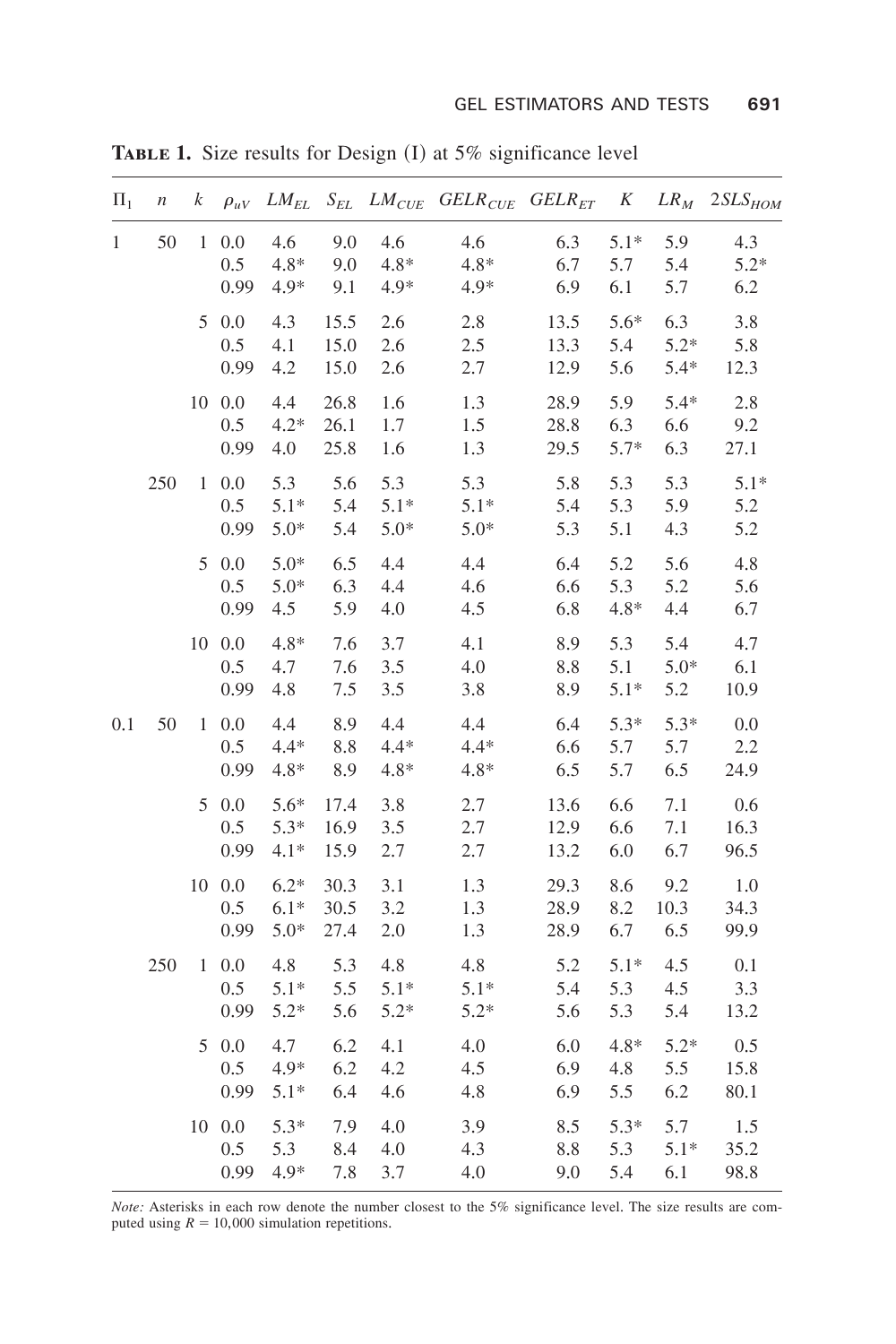| $\Pi_1$ | $\boldsymbol{n}$ | k            | $\rho_{uV}$              |                            |                      |                          | $LM_{EL}$ S <sub>EL</sub> $LM_{CUE}$ GELR <sub>CUE</sub> GELR <sub>ET</sub> K <sub>HET</sub> LR <sub>M</sub> 2SLS <sub>HET</sub> |                      |                            |                      |                     |
|---------|------------------|--------------|--------------------------|----------------------------|----------------------|--------------------------|----------------------------------------------------------------------------------------------------------------------------------|----------------------|----------------------------|----------------------|---------------------|
| 1       | 50               |              | $1\ 0.0$<br>0.5<br>0.99  | 3.9<br>4.2<br>3.9          | 15.9<br>16.8<br>16.3 | 3.9<br>4.2<br>3.9        | 3.9<br>4.2<br>3.9                                                                                                                | 8.1<br>8.4<br>7.8    | 4.9*<br>$5.0*$<br>$4.8*$   | 27.7<br>26.1<br>25.7 | 7.8<br>8.2<br>8.1   |
|         |                  |              | 50.0<br>0.5<br>0.99      | 4.3<br>4.0<br>4.0          | 20.2<br>19.9<br>19.7 | 2.8<br>2.6<br>2.3        | 2.2<br>2.0<br>2.0                                                                                                                | 16.1<br>15.9<br>15.3 | $5.1*$<br>$4.6*$<br>$4.7*$ | 13.1<br>11.3<br>10.8 | 6.0<br>7.9<br>14.4  |
|         |                  |              | 100.0<br>0.5<br>0.99     | $4.5*$<br>$4.2*$<br>4.1    | 29.9<br>29.0<br>28.9 | 1.8<br>1.7<br>1.6        | 1.2<br>1.2<br>1.2                                                                                                                | 31.7<br>31.8<br>32.4 | 6.2<br>5.9<br>$5.7*$       | 8.8<br>10.2<br>9.4   | 4.4<br>10.7<br>28.9 |
|         | 250              | 1            | $0.0\,$<br>0.5<br>0.99   | 4.8<br>4.8<br>$5.0*$       | 7.4<br>7.7<br>7.5    | 4.8<br>4.8<br>$5.0*$     | 4.8<br>4.8<br>$5.0*$                                                                                                             | 5.9<br>6.0<br>5.9    | $5.0*$<br>$5.0*$<br>5.2    | 25.9<br>27.6<br>24.2 | 5.7<br>5.9<br>5.8   |
|         |                  |              | 50.0<br>0.5<br>0.99      | 5.1<br>$5.1*$<br>$4.4*$    | 8.4<br>8.0<br>7.3    | 4.3<br>4.4<br>3.7        | 4.0<br>4.1<br>4.3                                                                                                                | 7.8<br>7.7<br>8.0    | $5.0*$<br>$4.9*$<br>4.3    | 10.8<br>10.0<br>8.8  | 5.6<br>6.0<br>7.2   |
|         |                  |              | 100.0<br>0.5<br>0.99     | $5.0*$<br>$4.8*$<br>4.9*   | 9.1<br>9.1<br>9.1    | 3.9<br>3.5<br>3.8        | 3.5<br>3.6<br>3.6                                                                                                                | 10.4<br>10.0<br>10.0 | 4.6<br>4.4<br>4.5          | 8.1<br>8.0<br>7.8    | 5.2<br>6.5<br>11.1  |
| 0.1     | 50               | $\mathbf{1}$ | $0.0\,$<br>0.5<br>0.99   | 3.6<br>3.7<br>3.9          | 16.3<br>16.4<br>16.5 | 3.6<br>3.7<br>3.9        | 3.6<br>3.7<br>3.9                                                                                                                | 7.7<br>8.1<br>8.1    | $4.5*$<br>$4.7*$<br>$4.9*$ | 26.3<br>26.4<br>28.8 | 0.4<br>3.1<br>25.2  |
|         |                  | 5            | 0.0<br>0.5<br>0.99       | $5.7*$<br>$5.7*$<br>$5.0*$ | 23.1<br>22.6<br>23.0 | 3.6<br>3.7<br>2.8        | 2.1<br>2.1<br>2.1                                                                                                                | 16.0<br>15.8<br>15.7 | 6.4<br>6.6<br>5.2          | 18.1<br>18.2<br>22.3 | 1.4<br>18.4<br>93.6 |
|         |                  |              | $10\ 0.0$<br>0.5<br>0.99 | $6.4*$<br>$6.2*$<br>$5.7*$ | 33.3<br>33.5<br>33.7 | 3.2<br>3.4<br>2.2        | 1.1<br>1.0<br>1.1                                                                                                                | 31.8<br>32.0<br>31.5 | 8.7<br>9.2<br>7.0          | 16.7<br>18.7<br>19.8 | 2.2<br>36.1<br>99.8 |
|         | 250              | $\mathbf{1}$ | 0.0<br>0.5<br>0.99       | 4.9*<br>$5.1*$<br>$4.9*$   | 7.5<br>8.0<br>7.5    | $4.9*$<br>$5.1*$<br>4.9* | $4.9*$<br>$5.1*$<br>$4.9*$                                                                                                       | 6.1<br>6.4<br>6.1    | 5.2<br>5.2<br>$5.1*$       | 25.0<br>25.2<br>26.6 | 0.3<br>3.2<br>12.8  |
|         |                  | 5            | 0.0<br>0.5<br>0.99       | $4.7*$<br>$4.9*$<br>$5.1*$ | 7.8<br>8.1<br>8.1    | 4.0<br>4.1<br>4.5        | 3.8<br>4.2<br>4.3                                                                                                                | 6.9<br>8.1<br>7.8    | 4.5<br>4.6<br>4.9*         | 15.3<br>15.5<br>15.1 | 0.8<br>15.9<br>75.6 |
|         |                  |              | 10 0.0<br>0.5<br>0.99    | 5.2<br>5.7<br>$5.2*$       | 9.3<br>10.4<br>9.9   | 4.0<br>4.2<br>3.6        | 3.8<br>4.0<br>3.8                                                                                                                | 9.8<br>10.2<br>10.6  | 4.9*<br>$5.2*$<br>4.5      | 12.4<br>11.9<br>12.6 | 1.8<br>34.3<br>98.4 |

**TABLE 2.** Size results for Design  $(I_{HET})$  at 5% significance level

*Note:* Asterisks in each row denote the number closest to the 5% significance level. The size results are com-<br>puted using  $R = 10,000$  simulation repetitions.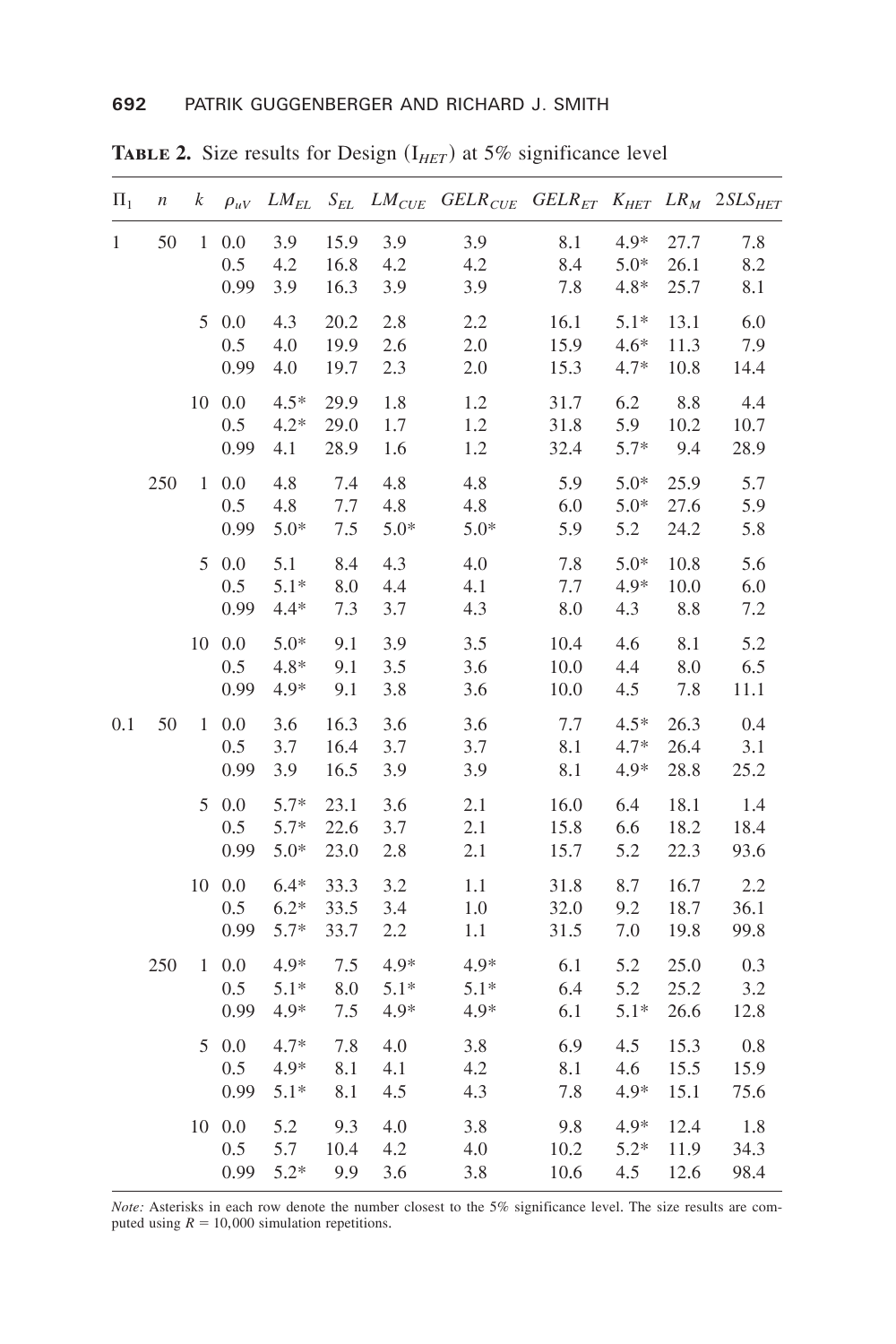2*SLS* statistics,  $GELR<sub>ET</sub>$  and  $S<sub>EL</sub>$ , severely overreject in overidentified and strongly endogenous cases when  $n = 50$ . Even though they still overreject for  $n = 250$ , the rejection rates are much closer to the 5% significance level.

It is easily shown that the rejection rates under the null hypothesis for *AR* and *GELR<sub>o</sub>* are independent of the value of  $\rho_{\mu V}$ . The slight dependence of the size results in Table 1 on  $\rho_{uv}$  results from the use of different samples. For all the remaining statistics except for 2*SLS*, there does not appear to be a clear pattern for how  $\rho_{uV}$  affects their size properties. Moreover, there is little dependence of the results on  $\rho_{uv}$ . However, for 2*SLS*, increasing  $\rho_{uv}$  leads to severe overrejection when combined with overidentification, especially so in the weak instrument case.

Increasing the number of instruments *k* usually leads to overrejection for 2*SLS*,  $GELR<sub>ET</sub>$ , and  $S<sub>EL</sub>$ . For 2*SLS* this is especially true under weak identification and/or strong endogeneity. All the other statistics show little dependence on  $k$ .

We now turn to a comparison of performance across statistics. The 2*SLS* statistics should not be used with weak instruments or in strongly endogenous overidentified situations. In all other cases, 2*SLS* has competitive size properties. The statistics *GELR<sub>ET</sub>* and *S<sub>EL</sub>* severely overreject in overidentified problems when the sample size is small+ Overall, then, the statistics *LMEL*, *K*, and  $LR_M$  lead to the best size results. The statistics  $LM_{CUE}$  and  $GELR_{CUE}$  come in only as second winners because they tend to underreject, especially in overidentified situations. Across the 36 experiments in Table 1, the sizes of  $LM_{EL}$ , *LM<sub>CUE</sub>*, *GELR<sub>CUE</sub>*, *K*, and *LR<sub>M</sub>* are in the intervals [4.0,6.2], [1.6,5.3], [1.3,5.3], [4.8,8.6] and [4.3,10.3], respectively. The statistics *K* and  $LR<sub>M</sub>$  usually slightly overreject. In 22 of the 36 cases, the size of  $LM_{EL}$  comes closest to the 5% significance level across all the statistics. The corresponding numbers for  $LM_{CUE}$ , *GELR<sub>CUE</sub>*, *K* and *LR<sub>M</sub>* are 8, 8, 9, and 7. Based on Design  $(I)$ , *LM<sub>EL</sub>* seems to have a slight advantage over the remaining statistics.

We now discuss the size results for Design  $(I_{HET})$  summarized in Table 2. As most findings are similar to those discussed for Design  $(I)$ , we only describe the new features.

The statistics  $2SLS_{HOM}$ , *K*, and  $LR_M$  perform uniformly worse than in Design  $(I)$ . Tests based on these statistics severely overreject, especially in the just-identified case. Their performance does not improve when *n* increases. We therefore report results for the heteroskedasticity robust versions  $2SLS_{HET}$  and  $K_{HET}$ . Their size properties and those of the statistics based on GEL methods do not appear to be negatively influenced by the presence of conditional heteroskedasticity. This is to be expected from our earlier theoretical discussion of the GEL statistics, which does not assume conditional homoskedasticity. Of course, 2*SLS<sub>HET</sub>* still suffers in weakly identified models, and *GELR<sub>ET</sub>* and *S<sub>EL</sub>* perform poorly in overidentified situations for small *n*. Rejection rates of the test statistics  $LM_{EL}$ ,  $LM_{CUE}$ ,  $GELR_{CUE}$ ,  $K_{HET}$ , and  $LR_M$  across the 36 experiments of Table 2 are in the intervals  $[3.6,6.4]$ ,  $[1.6,5.1]$ ,  $[1.0,5.1]$ ,  $[4.3,9.2]$ , and  $[7.8,28.8]$ , respectively. In 21 of the 36 cases, the size of  $LM_{EL}$  comes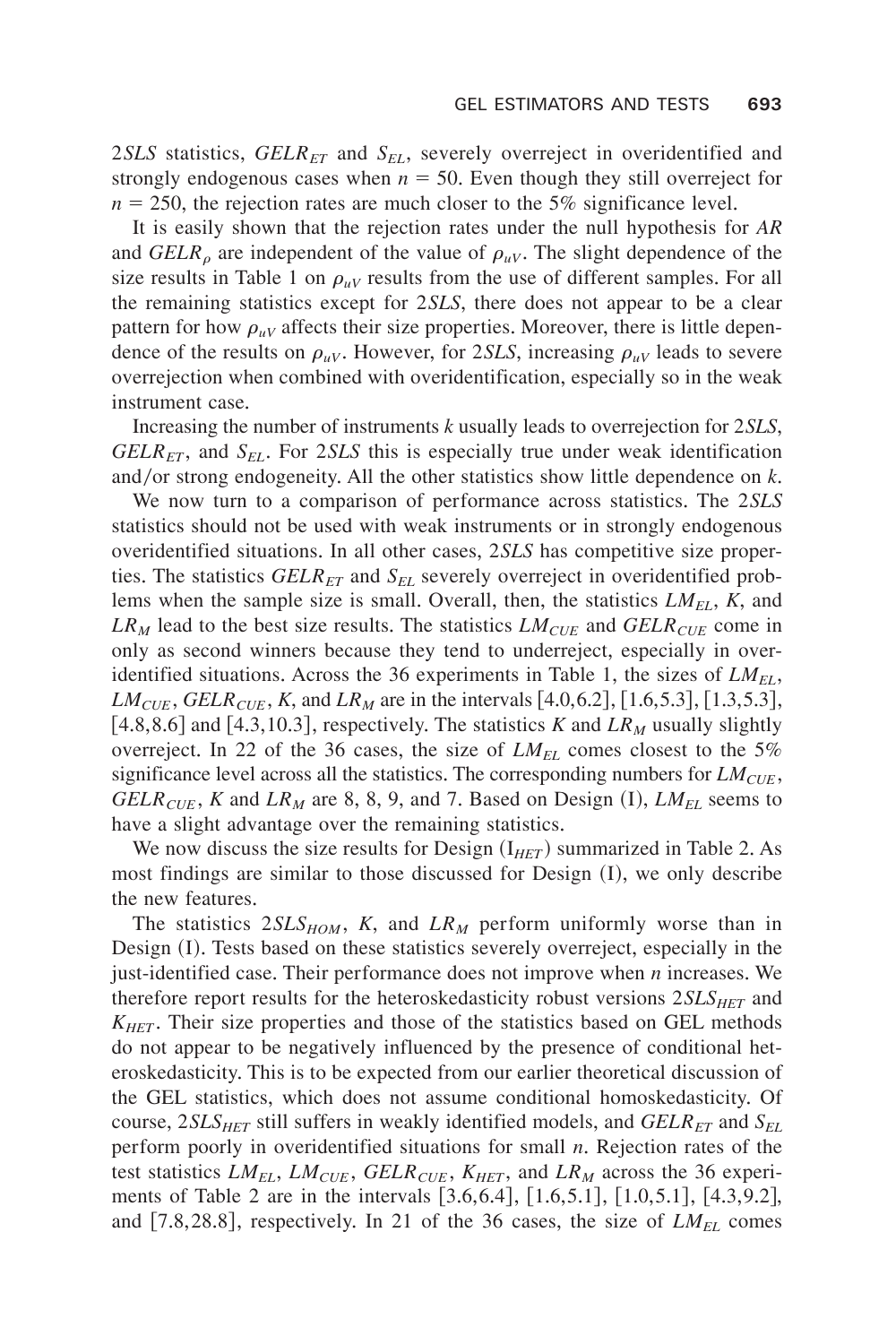closest to the  $5\%$  significance level across all the statistics. The test statistic  $K_{HET}$  wins in 18 cases.

In summary, the only statistics with accurate size properties across all experiments of Designs (I) and ( $I_{HET}$ ) are *LM<sub>EL</sub>*, *LM<sub>CUE</sub>*, *GELR<sub>CUE</sub>*, and *K<sub>HET</sub>*. Based on the preceding results it seems that *LMEL* enjoys a slight advantage over the other statistics. From the 72 cases in Tables 1 and 2 the empirical size of *LM<sub>EL</sub>* is closest to the nominal  $5\%$  in 43 cases across all statistics.

The qualitative features of the size results for Designs  $(II)$ – $(IV)$  and  $(II<sub>HET</sub>)$ –  $(V_{HET})$  are generally very similar to their normal counterparts of Designs  $(I)$ and  $(I<sub>HET</sub>)$ . For this reason, we do not include additional tables for these designs. One striking difference however occurs for 2*SLS* under weak identification with  $\chi^2(1)$  (Design (III)) and bimodal errors (Design (IV)). Rejection rates across these 54 combinations for  $2SLS_{HOM}$  are in the intervals  $[0.1,7.1]$  and  $[0.0,5.4]$ , respectively+ Whereas with normal errors and weak identification 2*SLS* severely overrejects, with these error distributions it severely underrejects.

To summarize this size study,  $LM_{EL}$ ,  $LM_{CUE}$ ,  $GELR_{CUE}$ , and  $K_{HET}$  have reliable size properties across all designs that appear independent of both the strength or weakness of identification and possible conditional heteroskedasticity. The test statistic 2*SLS* performs very poorly in the presence of weak instruments. The  $LR_M$  statistic performs well in homoskedastic cases but poorly otherwise.

#### **5.4. Power Comparison**

Empirical power curves are calculated for the preceding statistics and DGPs  $(5.1)$  corresponding to all 16 possible combinations of sample size  $n = 100$ , 250, number of instruments  $k = 5$ , 10, SF and RF error correlation  $\rho_{\mu\nu} = 0.5$ , 0.99, and RF coefficient  $\Pi_1 = 0.1$ , 1.0 for each of the error distributions of Designs  $(I)$ – $(III)$ . Except for  $LR_M$ , we report size-corrected power curves at the 5% significance level, using critical values calculated in the preceding size comparison. We do so because size correction of  $LR_M$  is not straightforward as a result of the conditional construction of  $LR_M$  and, as shown before, for Designs  $(I)$ – $(III)$ , *LR<sub>M</sub>* has empirical size very close to nominal at the 5% significance level.

We use  $R = 1,000$  replications from the DGP  $(5.1)$  with various values of the true value  $\theta_0$ . The null hypothesis under test is again  $H_0$ :  $\theta_0 = 0$ . For weak identification ( $\Pi_1 = 0.1$ ),  $\theta_0$  takes values in the interval  $[-4.0, 4.0]$  whereas, with strong identification ( $\Pi_1 = 1.0$ ),  $\theta_0 \in [-0.4, 0.4]$ . We use 1,000 realizations each of  $\chi^2(1)$  and  $\chi^2(k-1)$  random variables to simulate the critical values of  $LR_M$ . For those results reported in the figures that follow, we use  $10,000$  replications from  $(5.1)$ .

Detailed results are presented only for the statistics  $LM_{EL}$ ,  $K$ ,  $LR_M$ , and  $2SLS<sub>HET</sub>$ . The statistics  $LM<sub>CUE</sub>$ ,  $LM<sub>EL</sub>$ , and  $LM<sub>ET</sub>$  display a very similar performance across almost all scenarios. We therefore only report results for  $LM_{EL}$ .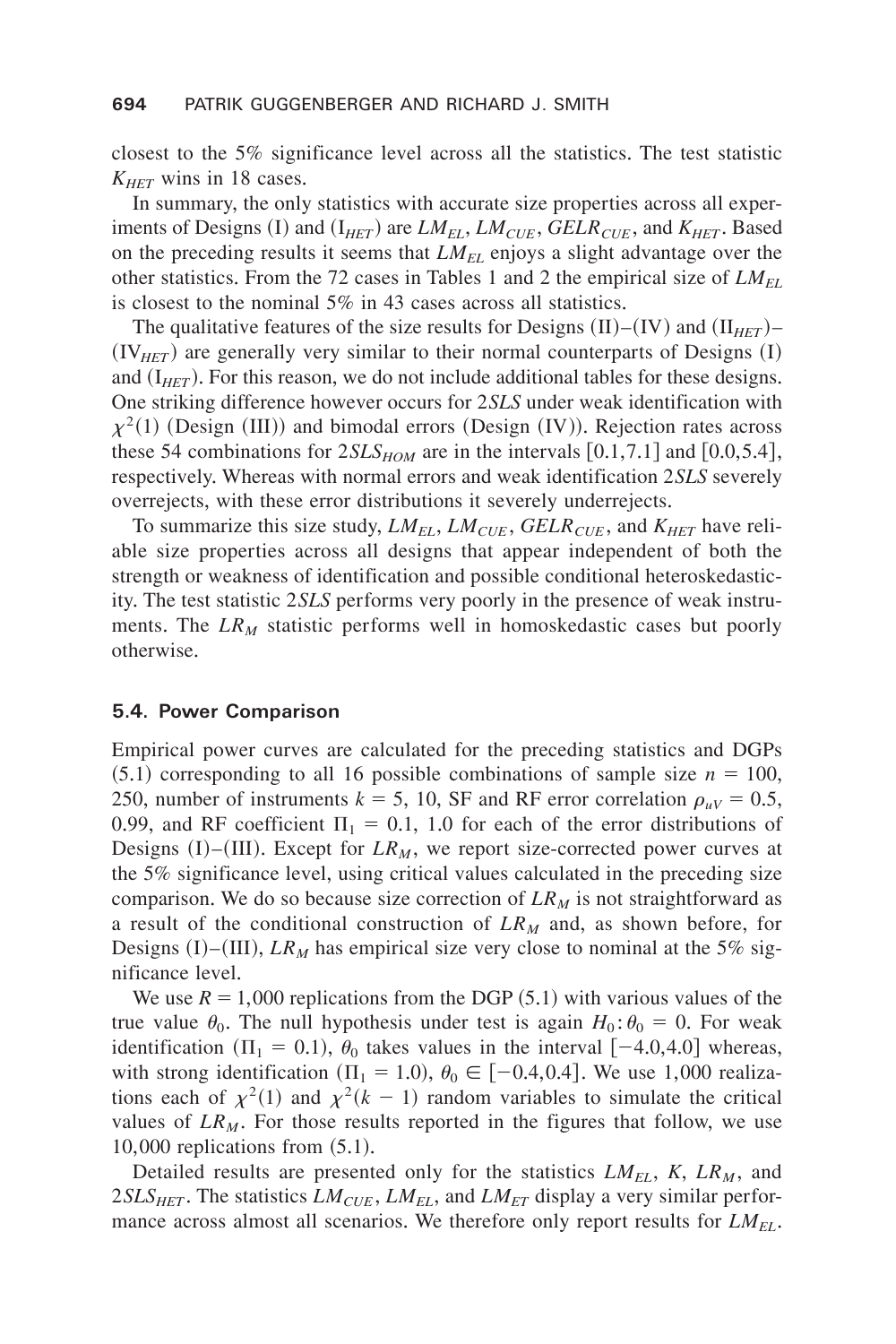We do not report power results for the statistics  $S_{EL}$  and  $S_{ET}$  because, as seen earlier, their size properties appear to be quite poor for the sample sizes considered here. When  $k = 1$ , *AR* and *K* are numerically identical. In overidentified cases, *K* generally performs better than *AR*+ We therefore do not report results for  $AR$  (see Kleibergen, 2002a, for a comparison of  $K$  and  $AR$ ). Similarly, *GELR<sub>CUE</sub>* is numerically identical to  $LM<sub>o</sub>$  for  $k = 1$  but leads to a less powerful test for  $k > 1$ . Also EL and ET versions of *GELR<sub>o</sub>* have rather unreliable size properties for the sample sizes considered here+ Therefore we do not report detailed results for  $GELR_{\rho}$ .

We first focus on the separate effects of  $\Pi_1$ , *n*,  $\rho_{uV}$ , and *k* on power.

With strong identification all statistics have a U-shaped power curve. With the exception of  $2SLS<sub>HET</sub>$ , the lowest point of the power curve is usually achieved at  $\theta_0 = 0$ . In Designs (I) and (II), 2*SLS<sub>HET</sub>* is usually biased, taking on its lowest value at a negative  $\theta_0$  value in the interval  $[-0.2,0.0]$ . When  $\theta_0$  is weakly identified, the power curves of  $LM_{EL}$ ,  $K$ , and  $LR_M$  are generally very flat across all  $\theta_0$  values, often only slightly exceeding the significance level of the test. This is especially true for  $LM_{EL}$  and K but less so for  $LR_M$ , which is generally more powerful than the other two statistics in this situation. There is one exception when the power of the three tests is high. In Design (I) with  $\rho_{\mu V} = 0.99$ , although being flat at about 5% for positive  $\theta_0$  values, the power curves reach a sharp peak of almost 100% around  $\theta_0 = -1$ . The reason for this anomaly is most easily explained in the case  $k = 1$ , where  $LM_{EL}(0) = GELR_{CUE}(0)$  =  $n\hat{g}(0)\hat{\Omega}(0)^{-1}\hat{g}(0)$ . We have  $\hat{\Omega}(0) \rightarrow_{p} E(u_i + Y_i\theta_0)^2$ , which in Design (I) with  $\Pi_1 = 0.1$  equals  $1 + 2\theta_0 \rho_{uv} + (1.01)\theta_0^2$ . If  $\rho_{uv} = 0.99$  this expression is minimized at around  $\theta_0 = -0.98$  where it equals approximately 0.03. Therefore, this peak is caused by  $\hat{\Omega}(0)^{-1}$  taking on large values for  $\theta_0$  in the neighborhood of  $-1$ .

For negative  $\theta_0$  values with  $|\theta_0| > 1$  power quickly falls, reaching between 20% and 50% across the different designs at  $\theta_0 = -4$ .

In contrast to the power curves of  $LM_{EL}$ , K, and  $LR_M$ , the power curve of  $2SLS<sub>HET</sub>$  retains its U-shaped form for  $\Pi_1 = 0.1$ . In many cases, the power curve reaches values close to 100% when  $|\theta_0|$  is close to 4.

As to be expected the tests are more powerful when *n* is increased from 100 to 250. This holds uniformly across all statistics and designs with a more pronounced power increase in the strongly identified cases.

There does not seem to be a systematic effect due to  $\rho_{\mu}$  as it varies with the specific design. For reasons explained previously, the shape of the power curves can change dramatically in Design  $(I)$  when  $\rho_{uV}$  is increased from 0.5 to 0.99 if  $\Pi_1 = 0.1.$ 

In most cases, there is only little change in the power functions when *k* is increased from 5 to 10. In general, if the power function changes, then power is slightly lower for larger *k*.

We now compare the power functions across statistics. Figures  $1a-c$  display the power curves of the four statistics for Designs  $(I)$ – $(III)$  in the case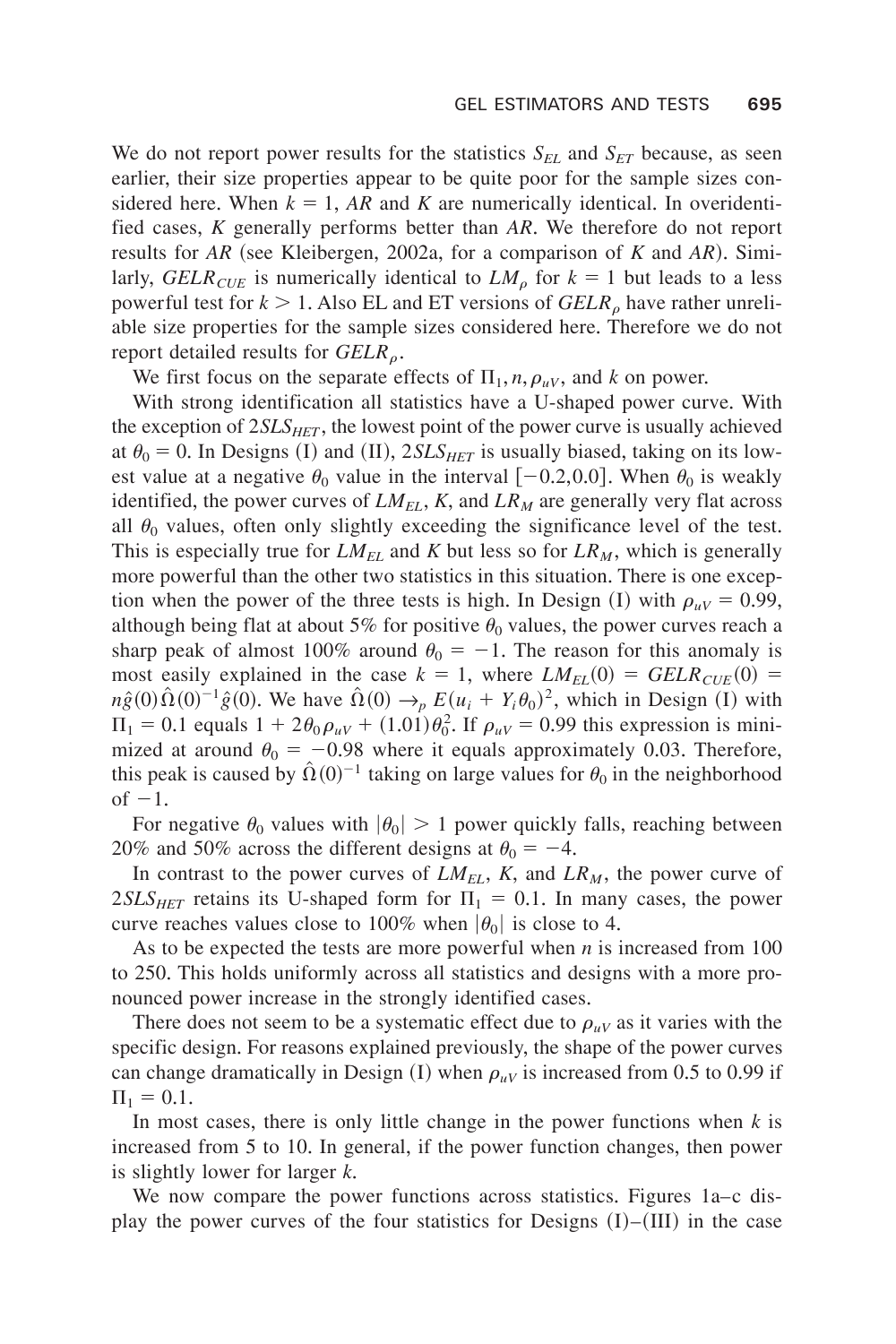

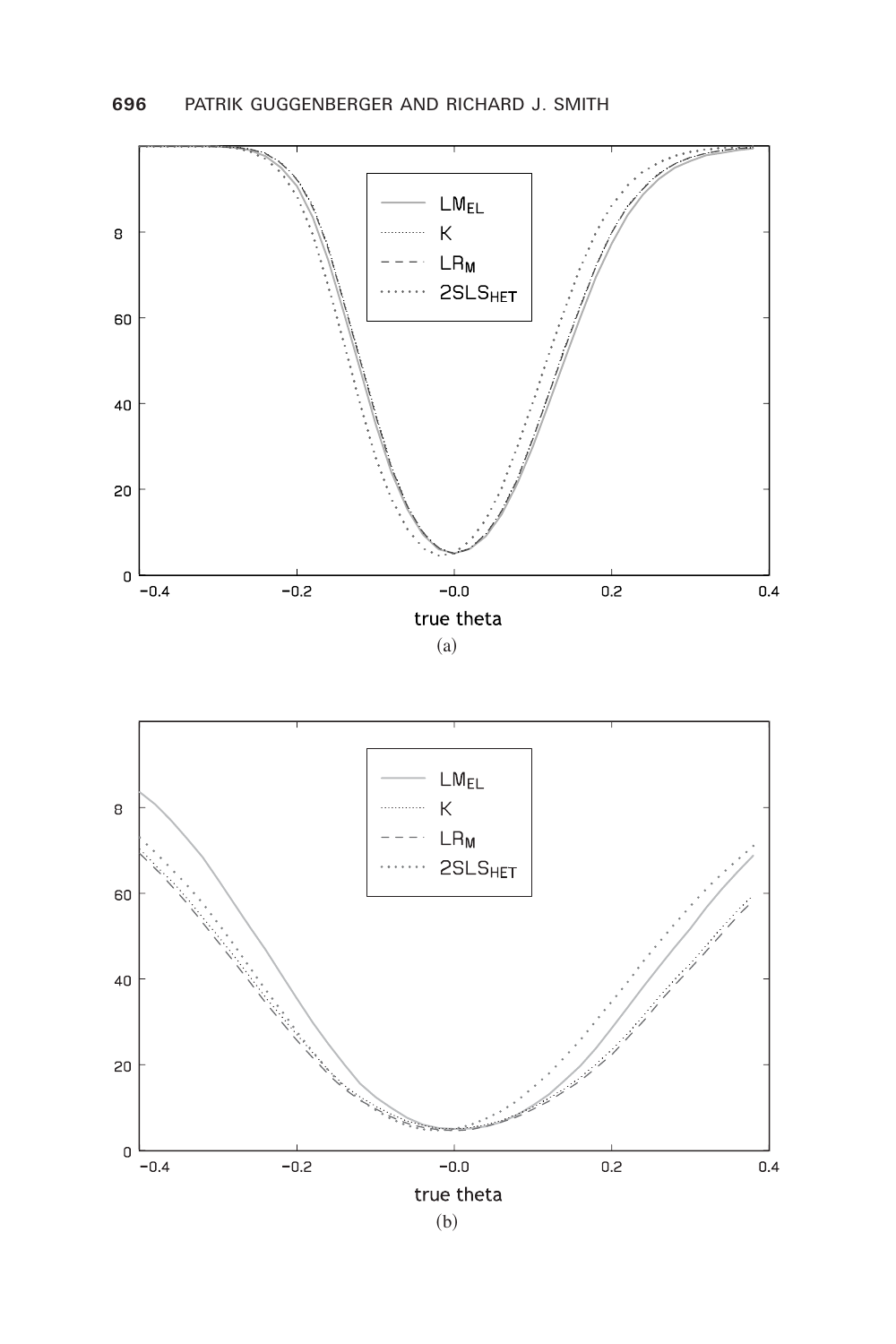

**FIGURE 1.** Power curves, strong instrument. (a) Normal errors,  $(b)$   $t(2)$  errors, (c)  $\chi^2$  errors.

 $\Pi_1 = 1.0$ ,  $n = 250$ ,  $\rho_{uv} = 0.5$ , and  $k = 5$  (the figures for  $\Pi_1 = 0.1$  and for the other parameter combinations are available upon request). The qualitative comparison for the other parameter combinations is very similar, and we therefore focus on these representative cases.

When identification is weak, the test based on  $LR<sub>M</sub>$  is usually more powerful than those based on  $LM_{EL}$  and K. The power gain of using  $LR_M$  is quite substantial for negative  $\theta_0$  values but less so for positive  $\theta_0$ . However, the Wald test  $2SLS_{HET}$  is by far the most powerful test in all three designs. Except for some small negative  $\theta_0$  values its power curve uniformly dominates the power curves of the other tests. Recall though that  $2SLS_{HET}$  has unreliable size properties under weak identification.

When identification is strong,  $LM_{EL}$  uniformly dominates  $LR_M$  and K in Designs (II) and (III) (see Figures 1b and 1c). However,  $LR_M$  and *K* uniformly dominate  $LM_{EL}$  in Design (I) (see Figure 1a). This result is to be expected. On the one hand, the  $LM_{EL}$  test is based on nonparametric GEL methods. On the other hand,  $LR_M$  and  $K$  are motivated within the normal model framework. Although the power gain of  $LM_{EL}$  is small in Design  $(III)$ , it is substantial in Design  $(II)$ . Therefore, *LM<sub>EL</sub>* should be used when errors have thick tails.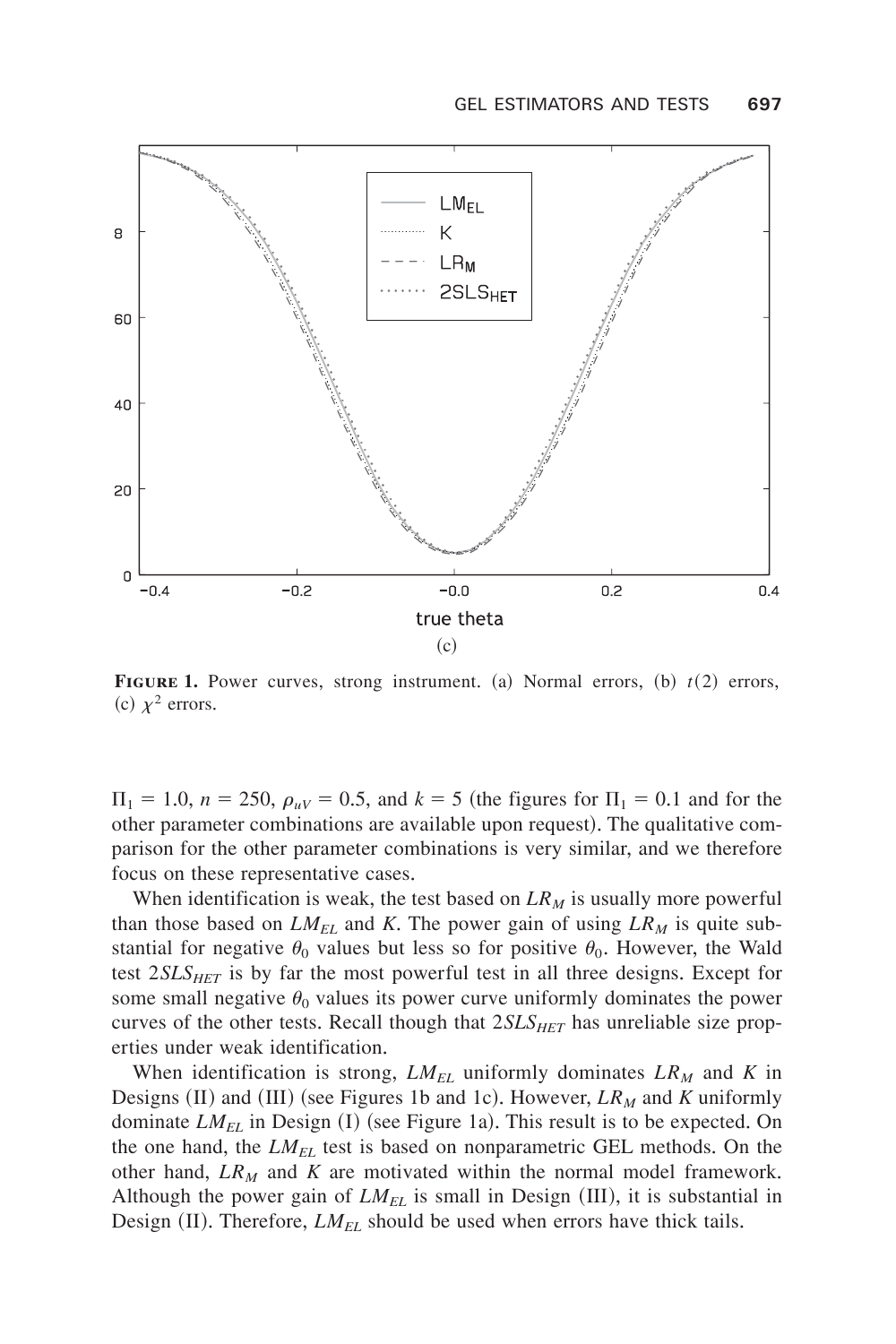#### **698** PATRIK GUGGENBERGER AND RICHARD J. SMITH

With strong identification, the Wald test is the most powerful test for positive  $\theta_0$  values. For negative  $\theta_0$  values, its performance varies from being most powerful in Design  $(III)$  to least powerful in Design  $(I)$ . These results confirm that the Wald test is a reasonable choice when identification is strong+

Overall, therefore, the power study does not lead to an unambiguous ranking of the different tests considered here. Which test is most appropriate depends on the particular error distribution and degree of identification. We find that with strong identification and errors with thick tails or asymmetric errors,  $LM_{EL}$ seems to be the best choice whereas with normal errors  $LR_M$  and  $K$  appear preferable. When identification is weak,  $LR_M$  generally dominates *K* and  $LM_{EL}$ in terms of power although as noted previously the size properties of  $LR<sub>M</sub>$  deteriorate substantially in the presence of heteroskedasticity.

#### *NOTES*

1. Note that  $\Delta(\theta)$  is  $\Omega(\theta)$  in Stock and Wright (2000). We choose our notation for  $\Omega(\theta)$  for consistency with Newey and Smith (2004).

2. Weak convergence here is defined with respect to the sup-norm on function spaces and euclidean norm on  $R^k$ .

3. For compact  $\Theta$ , continuous  $\rho$ , and  $g_i$   $(i = 1,..., n)$ , the existence of an argmin  $\hat{\theta}$  may be shown. In fact,  $\sup_{\lambda \in \hat{\Lambda}_n(\theta)} P(\theta, \lambda)$ , viewed as a function in  $\theta$ , can be shown to be lower semicontinuous (1s). A function  $f(x)$  is 1s at  $x_0$  if, for each real number *c* such that  $c < f(x_0)$ , there exists an open neighborhood *U* of  $x_0$  such that  $c < f(x)$  holds for all  $x \in U$ . The function *f* is said to be ls if it is ls at each  $x_0$  of its domain. It is easily shown that ls functions on compact sets take on their minimum. Uniqueness of  $\hat{\theta}$ , however, is not implied. As a simple example, consider the i.i.d. linear IV model in (2.2) when  $p = 2$  and let the two components  $Y_{ij}$ ,  $(j = 1,2)$ , of  $Y_i$  be independent Bernoulli random variables. Then, for each *n*, the probability that  $Y_{i1} = Y_{i2}$  for every  $i = 1,..., n$  is positive. If  $Y_{i1} = Y_{i2}$  for every  $i = 1,..., n$  and  $\hat{\theta} \in \Theta$  is an argmin of  $\sup_{\lambda \in \hat{\Lambda}, (\theta)} \hat{P}(\theta, \lambda)$ , then each  $\bar{\theta} \in \Theta$  with  $\bar{\theta}_1 + \bar{\theta}_2 = \hat{\theta}_1 + \hat{\theta}_2$  is also. To uniquely define  $\hat{\theta}$ , we could, for example, do the following. From the set of all vectors  $\theta \in \Theta$  that minimize  $\sup_{\lambda \in \hat{\Lambda}_n(\theta)} \hat{P}(\theta, \lambda)$ , let  $\hat{\theta}$  be the vector that has the smallest first component. (If that does not pin down  $\hat{\theta}$  uniquely, choose from the remaining vectors according to the second component, and so on.)

4. A choice of  $\hat{\Omega}(\theta)^{-1}$  as the weighting matrix  $W_T(\bar{\theta}_T(\theta))$  in Stock and Wright (2000, equation (2.2), p. 1058), i.e.,  $(\sum_{i=1}^{n} g_i(\theta)g_i(\theta)^{\prime}/n)^{-1}$ , results in the CUE which is the GEL estimator based on  $\rho(v) = -(1 + v)^2/2$ ; see Newey and Smith (2004, Theorem 2.1). Hansen, Heaton, and Yaron (1996) and Pakes and Pollard (1989) define the (GMM) CUE using the centered weighting matrix ~(*<sup>i</sup>*<sup>1</sup> *n* ~*gi*~u! *g*[ ~u!!~*gi*~u! *g*[ ~u!!' 0*n*! <sup>1</sup>+ However, as shown in Newey and Smith ~2004, footnote 2), both versions of the CUE are numerically identical.

5. The proof of Theorem 2 uses a second-order Taylor expansion of  $\hat{P}_\rho(\theta, \lambda)$  in  $\lambda$  about 0 in which the only impact of  $\rho$  asymptotically is through  $\rho_1$  and  $\rho_2$ , which are both -1.

6. Newey and Smith (2004) show that under certain conditions including  $\{z_i : i \ge 1\}$  i.i.d.,  $\hat{\theta}_{EL}$  = arg max<sub> $\theta \in \Theta$ </sub> ln *R*( $\theta$ ). Thus ln *R*( $\theta$ ) can be interpreted as the criterion function of the EL estimator.

7. Alternatively, instead of using uniform weights in the definition of  $\hat{\Omega}(\theta)$  one could use empirical probabilities that are associated with each GEL estimator; see Section 2 of Newey and Smith (2004). However, preliminary Monte Carlo simulations (not reported here) showed no clear improvement in the performance of the test statistics.

8. To calculate  $GELR_{\rho}(\theta)$ ,  $S_{\rho}(\theta)$ , and  $LM_{\rho}(\theta)$  for EL and ET, the globally concave maximization problem  $\max_{\lambda \in \hat{\Lambda}_n(\theta)} \hat{P}(\theta, \lambda)$  must be solved numerically. To do so we implement a variant of the Newton–Raphson algorithm. We initialize the algorithm by setting  $\lambda$  equal to the zero vec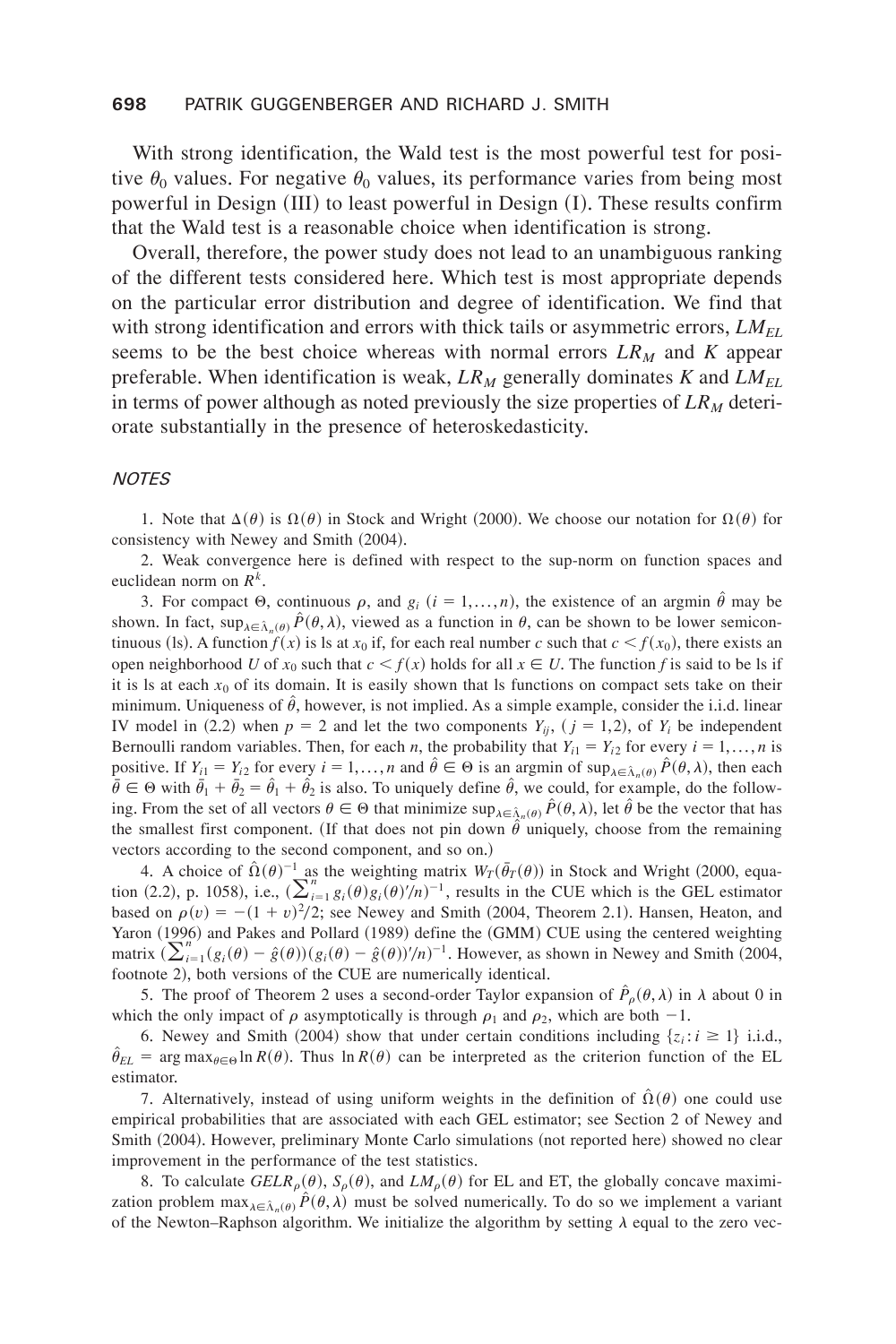tor. At each iteration the algorithm tries several shrinking step sizes in the search direction and accepts the first one that increases the function value compared to the previous value for  $\lambda$ . This procedure enforces an "uphill climbing" feature of the algorithm.

9. The statistics are defined as follows:

$$
AR(\theta) := (y - Y\theta)'P_Z(y - Y\theta)/s_{uu}(\theta),
$$

where  $s_{uu}(\theta) := (y - Y\theta)'M_Z(y - Y\theta)/(n - k),$ 

$$
K(\theta) := (y - Y\theta)'P_{\tilde{Y}(\theta)}(y - Y\theta)/s_{uu}(\theta),
$$

where  $\tilde{Y}(\theta) := Z\tilde{\Pi}(\theta)$ ,  $\tilde{\Pi}(\theta) = (Z'Z)^{-1}Z'[Y - (y - Y\theta)s_{uv}(\theta)/s_{uu}(\theta)]$ , and  $s_{uv}(\theta) := (y - Y\theta)'M_ZY/\theta$  $(n - k)$ . The statistic  $K(\theta)$  (Kleibergen, 2002a), is not robust to conditional heteroskedasticity. However, a version of the *K*-statistic in Kleibergen (2001, equation (22)) that uses a heteroskedasticity consistent estimator for the covariance matrix of  $g_i(\theta)$  overcomes this drawback. For model  $(5.1)$ , the statistic is given by

$$
K_{HET}(\theta) := n\hat{g}(\theta)'\bar{\Omega}(\theta)^{-1}D(\theta)(D(\theta)'\bar{\Omega}(\theta)^{-1}D(\theta))^{-1}D(\theta)'\bar{\Omega}(\theta)^{-1}\hat{g}(\theta),
$$

where  $\overline{\Omega}(\theta) := \hat{\Omega}(\theta) - \hat{g}(\theta)\hat{g}(\theta)'$ ,  $D(\theta) := \sum_{i=1}^{n} G_i - n\hat{V}(\theta)\overline{\Omega}(\theta)^{-1}\hat{g}(\theta)$ ,  $\hat{G} := \sum_{i=1}^{n} G_i/n$ , and  $\hat{V}(\theta) := \sum_{i=1}^{n} (G_i - \hat{G}) (g_i(\theta) - \hat{g}(\theta))'/n$ . The statistic  $K_{HET}(\theta)$  is identical in structure to *LM<sub>CUE</sub>*( $\theta$ ) except the centered components  $g_i(\theta) - \hat{g}(\theta)$  and  $G_i - \hat{G}$  are used in place of  $g_i(\theta)$  and  $G_i$ , respectively. Note that  $G_i := G_i(\theta)$  does not depend on  $\theta$  in a linear model. For the *LR<sub>M</sub>* statistic, see Moreira  $(2003, Sect. 3)$ . Finally, the Wald statistics are given by

 $2SLS_{HOM} := \hat{\theta}'W^{-1}\hat{\theta},$   $2SLS_{HET} := \hat{\theta}'W_{HET}^{-1}\hat{\theta},$ 

where  $\hat{\theta} := (Y'P_ZY)^{-1}Y'P_Zy$ ,  $W := \hat{\sigma}^2(Y'P_ZY)^{-1}$ ,  $\hat{\sigma}^2 := (n-k)^{-1}\sum_{i=1}^n \hat{u}_i^2$ ,  $\hat{u}_i := y_i - Y_i'\hat{\theta}$ ,  $(i =$ 1,...,*n*), and  $W_{HET} := n(Y'P_Z Y)^{-2} (\sum_{i=1}^{n} \hat{u}_i^2 (P_Z Y)^2)/(n - k)$  is a conditional heteroskedasticity robust estimator for the variance of  $\hat{\theta}$ .

10. Kleibergen (2002a) generates one sample for the instrument matrix *Z* from a  $N(0, I_k \otimes I_n)$ distribution and then keeps *Z* fixed across  $R = 10,000$  samples of the DGP  $(5.1)$  using Design  $(1)$ with  $n = 100$  and  $\rho_{\mu V} = 0.99$ . We simulate a new matrix *Z* with each sample of the DGP (5.1). As a consequence, our results do not coincide with those reported by Kleibergen (2002a).

To investigate the sensitivity of the results in Kleibergen  $(2002a)$  to the choice of *Z*, we iterated Kleibergen's (2002a) procedure 100 times; i.e., each time we simulated a matrix *Z* of instruments that we then kept fixed across  $R = 1,000$  samples of the DGP  $(5.1)$ . We found strong dependence of the numerical results of the Monte Carlo experiment on *Z*. For example, in the case  $\Pi_1 = 1$ ,  $k = 1$ , the power of the *K*-statistic to reject the hypothesis  $\theta_0 = 0$  when  $\theta_0 = 0.4$  varied from about 60% to 95% in the 100 experiments. For the specific *Z* that Kleibergen (2002a) generates, he reports power of about  $93\%$  (see his Figure 1, p, 1793).

#### *REFERENCES*

- Anderson, T.W. & H. Rubin  $(1949)$  Estimators of the parameters of a single equation in a complete set of stochastic equations. Annals of Mathematical Statistics 21, 570–582.
- Andrews, D.W.K.  $(1994)$  Empirical process methods in econometrics. In R. Engle & D. McFadden (eds.), *Handbook of Econometrics*, vol. 4, 2247–2294. North-Holland.
- Brown, B.W. & W.K. Newey (1998) Efficient semiparametric estimation of expectations. *Econometrica* 66, 453-464.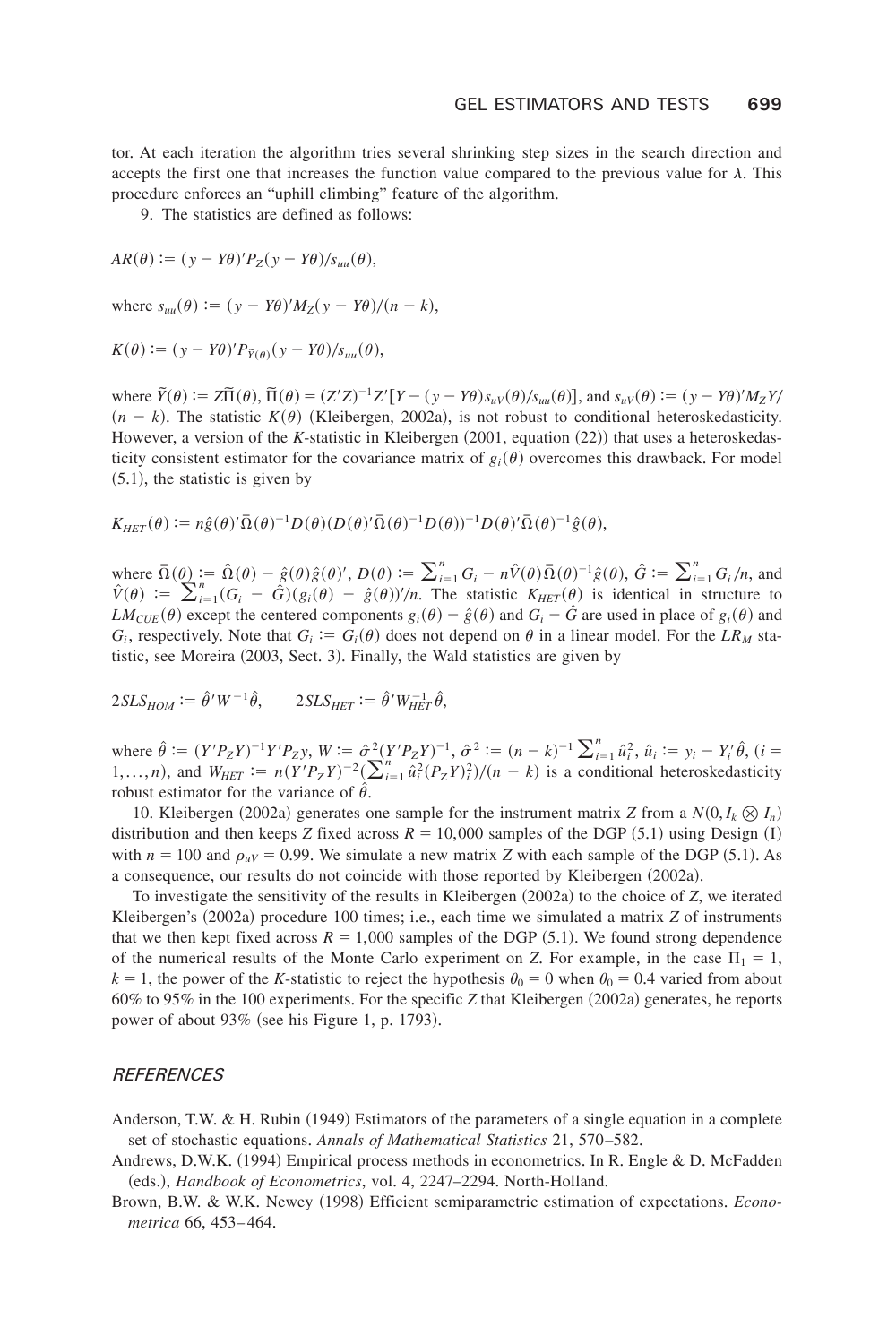#### **700** PATRIK GUGGENBERGER AND RICHARD J. SMITH

- Caner, M. (2003) Exponential Tilting with Weak Instruments: Estimation and Testing. Working paper, University of Pittsburgh.
- Dufour, J. (1997) Some impossibility theorems in econometrics with applications to structural and dynamic models. *Econometrica* 65, 1365–1387.
- Guggenberger, P. (2003) Econometric essays on generalized empirical likelihood, long-memory time series, and volatility. Ph.D. thesis, Yale University.
- Guggenberger, P. & R.J. Smith (2003) Generalized Empirical Likelihood Tests in Time Series Models with Potential Identification Failure. Working paper, UCLA and University of Warwick.
- Guggenberger, P. & M. Wolf (2004) Subsampling Tests of Parameter Hypotheses and Overidentifying Restrictions with Possible Failure of Identification. Working paper, UCLA.
- Hansen, L.P. (1982) Large sample properties of generalized method of moment estimators. *Econometrica* 50, 1029-1054.
- Hansen, L.P., J. Heaton, & A. Yaron  $(1996)$  Finite-sample properties of some alternative GMM estimators. Journal of Business & Economic Statistics 14, 262–280.
- Imbens, G. (1997) One-step estimators for over-identified generalized method of moments models. *Review of Economic Studies* 64, 359–383+
- Imbens, G. (2002) Generalized method of moments and empirical likelihood. *Journal of Business*  $& Economic Statistics 20, 493–506.$
- Imbens, G., R.H. Spady, & P. Johnson  $(1998)$  Information theoretic approaches to inference in moment condition models. *Econometrica* 66, 333–357.
- Kitamura, Y. (1997) Empirical likelihood methods with weakly dependent processes. *Annals of Statistics* 25, 2084–2102+
- Kitamura, Y. & M. Stutzer (1997) An information-theoretic alternative to generalized method of moments estimation. *Econometrica* 65, 861–874.
- Kleibergen, F. (2001) Testing parameters in GMM without assuming that they are identified. *Econometrica*, forthcoming+
- Kleibergen, F. (2002a) Pivotal statistics for testing structural parameters in instrumental variables regression. *Econometrica* 70, 1781–1805.
- Kleibergen, F. (2002b) Two Independent Pivotal Statistics That Test Location and Misspecification and Add-Up to the Anderson-Rubin Statistic. Working paper, Brown University.
- Moreira, M.J. (2003) A conditional likelihood ratio test for structural models. *Econometrica* 71, 1027–1048+
- Nelson, C.R. & R. Startz  $(1990)$  Some further results on the exact small sample properties of the instrumental variable estimator. *Econometrica* 58, 967–976.
- Newey, W.K. (1985) Generalized method of moments specification testing. *Journal of Econometrics* 29, 229–256.
- Newey, W.K. & R.J. Smith (2004) Higher order properties of GMM and generalized empirical likelihood estimators. *Econometrica* 72, 219–255.
- Newey, W.K. & K.D. West (1987) Hypothesis testing with efficient method of moments estimation. *International Economic Review* 28, 777–787.
- Otsu, T. (2003) Generalized Empirical Likelihood Inference under Weak Identification. Working paper, University of Wisconsin.
- Owen, A. (1988) Empirical likelihood ratio confidence intervals for a single functional. *Biometrika* 75, 237–249+
- Owen, A. (1990) Empirical likelihood ratio confidence regions. Annals of Statistics 18, 90–120.
- Pakes, A. & D. Pollard (1989) Simulation and the asymptotics of optimization estimators. *Econometrica* 57, 1027-1057.
- Phillips, P.C.B. (1984) The exact distribution of LIML: I. *International Economic Review* 25, 249–261+
- Phillips, P.C.B. (1989) Partially identified econometric models. *Econometric Theory* 5, 181–240.
- Qin, J. & J. Lawless (1994) Empirical likelihood and general estimating equations. Annals of Sta*tistics* 22, 300–325+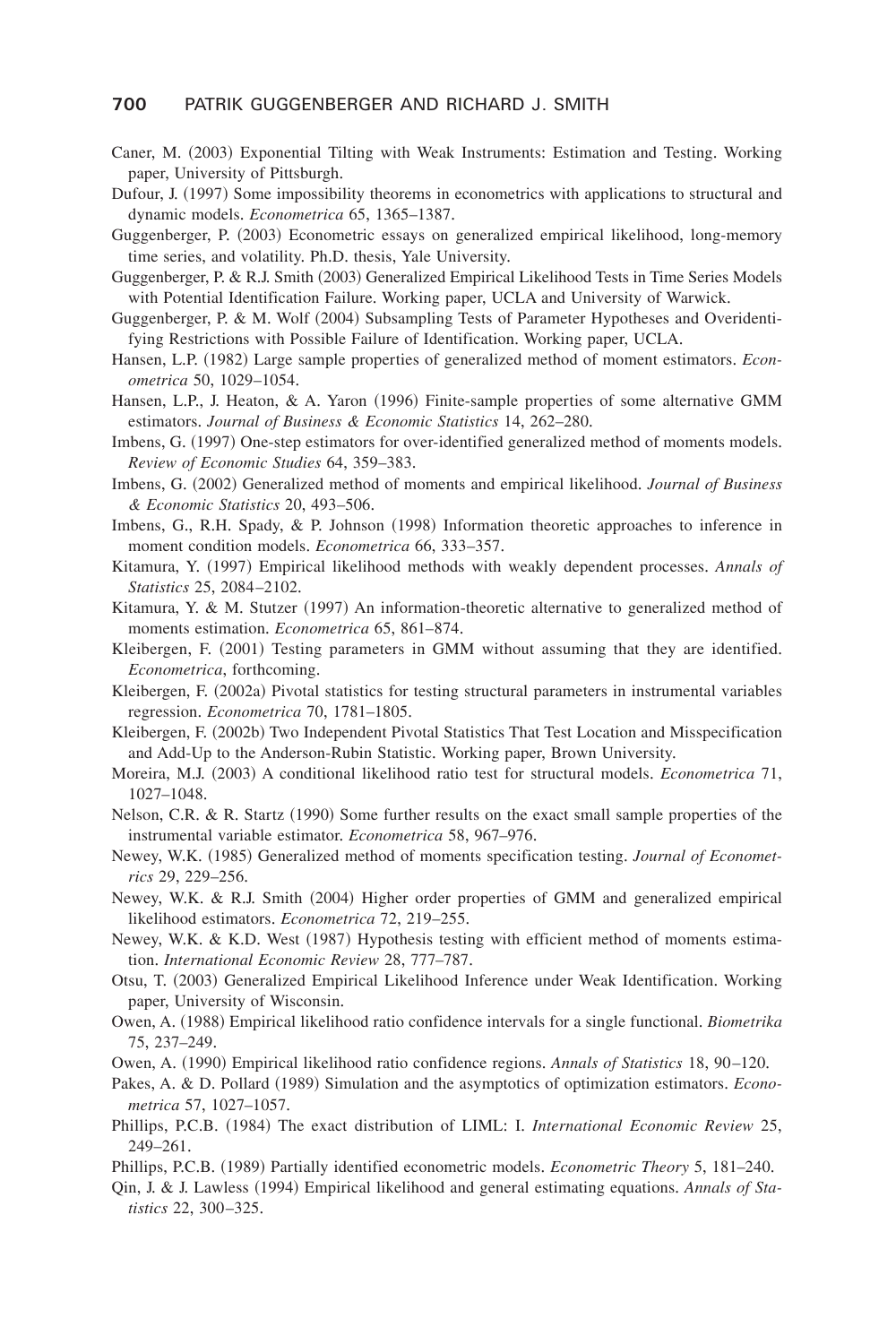- Smith, R.J. (1997) Alternative semi-parametric likelihood approaches to generalized method of moments estimation. *Economic Journal* 107, 503–519.
- Smith, R.J. (2001) GEL Criteria for Moment Condition Models. Working paper, University of Bristol. Revised version CWP 19/04, cemmap, IFS and UCL. http://cemmap.ifs.org.uk/wps/  $cwp0419.pdf.$
- Staiger, D. & J.H. Stock (1997) Instrumental variables regression with weak instruments. *Econo*metrica 65, 557–586.
- Startz, R., E. Zivot, & C.R. Nelson  $(2004)$  Improved inference in weakly identified instrumental variables regression. Forthcoming in *Frontiers of Analysis and Applied Research: Essays in Honor* of Peter C.B. Phillips. Cambridge University Press.

Stock, J.H. & J.H. Wright (2000) GMM with weak identification. *Econometrica* 68, 1055–1096.

Stock, J.H., J.H. Wright, & M. Yogo (2002) A survey of weak instruments and weak identification in generalized method of moments. *Journal of Business & Economic Statistics* 20, 518–529.

van der Vaart, A.W. & J.A. Wellner (1996) *Weak Convergence and Empirical Processes*. Springer. Wooldridge, J. (2002) *Econometric Analysis of Cross Section and Panel Data*. MIT Press.

## APPENDIX: Proofs

**Proof of Equation (2.4).** Let  $f_i := \sup_{\theta \in \Theta} |g_i(\theta)|$ . Define  $K := \sup_{i \ge 1} Ef_i^{\xi} < \infty$ . Let  $\varepsilon > 0$  and choose a positive  $C \in R$  such that  $K/C \leq \varepsilon$ . Then

$$
\Pr\left\{\left(\max_{1\leq i\leq n}f_i\right)n^{-1/\xi}>C^{1/\xi}\right\}\leq \sum_{i=1}^n\Pr\{f_i^{\xi}>nC\}\leq \sum_{i=1}^n\frac{1}{nC}E(f_i^{\xi})\leq K/C<\varepsilon,
$$

where the first inequality follows from  $Pr(A \cup B) \leq Pr(A) + Pr(B)$  and the second uses the Markov inequality. It follows that  $(\max_{1 \le i \le n} f_i) n^{-1/\xi} = O_p(1)$  and thus  $(\max_{1 \le i \le n} f_i)$  $o_p(n^{1/2})$  by  $\xi > 2$ . Thus (2.4) implies M(i).

**Proof of Lemma 1.** ID holds trivially. By (2.2) and (2.3),  $g_i(\theta) = (y_i - Y_i' \theta)Z_i$  $Z_i(Z_i'\Pi + V_i')(\theta_0 - \theta) + Z_iu_i$ . Next max<sub>1≤i≤n</sub> sup<sub> $\theta \in \Theta$ </sub>  $||g_i(\theta)|| = o_p(n^{1/2})$  is established. An application of the Borel–Cantelli lemma shows that for real-valued i.i.d. random variables  $W_i$  such that  $EW_i^2 < \infty$ ,  $\max_{1 \le i \le n} |W_i| = o_p(n^{1/2})$ ; see Owen (1990, Lemma 3) for a proof. By the definition of  $g_i(\theta)$  and the triangle inequality,

$$
\max_{1 \le i \le n} \sup_{\theta \in \Theta} \|g_i(\theta)\| \le \max_{1 \le i \le n} \sup_{\theta \in \Theta} (\|Z_i Z_i' \Pi(\theta_0 - \theta)\| + \|Z_i V_i'(\theta_0 - \theta)\| + \|Z_i u_i\|).
$$

By Assumption M'(iii), we can apply the just-mentioned result to each of the three summands in the preceding equation, which proves the result.

Next M(ii) is shown. By the i.i.d. assumption,  $\Omega(\theta) = \lim_{n\to\infty} E g_i(\theta) g_i(\theta)'$ , and continuity and boundedness in  $M(ii)$  follow immediately from  $M'(iii)$  and compactness of  $\Theta$ . The same is true for the  $O_p(1)$  statement in M(ii). Finally, uniform convergence follows from the weak law of large numbers and compactness of  $\Theta$ .

Next M(iii) is proved. Because  $\sup_{\theta \in \Theta} ||n^{-1} \sum_{i=1}^n (Z_i Z_i' - Q_{ZZ}) C_A(\alpha_0 - \alpha) || \rightarrow_p 0$ , we only have to deal with the empirical process

$$
\Psi_n(\cdot,\theta) \mathrel{\mathop:}= n^{-1/2} \sum_{i=1}^n \big[ Z_i (Z_i' \Pi_B(\beta_0 - \beta) + V_i'(\theta_0 - \theta) + u_i) - Q_{ZZ} \Pi_B(\beta_0 - \beta) \big].
$$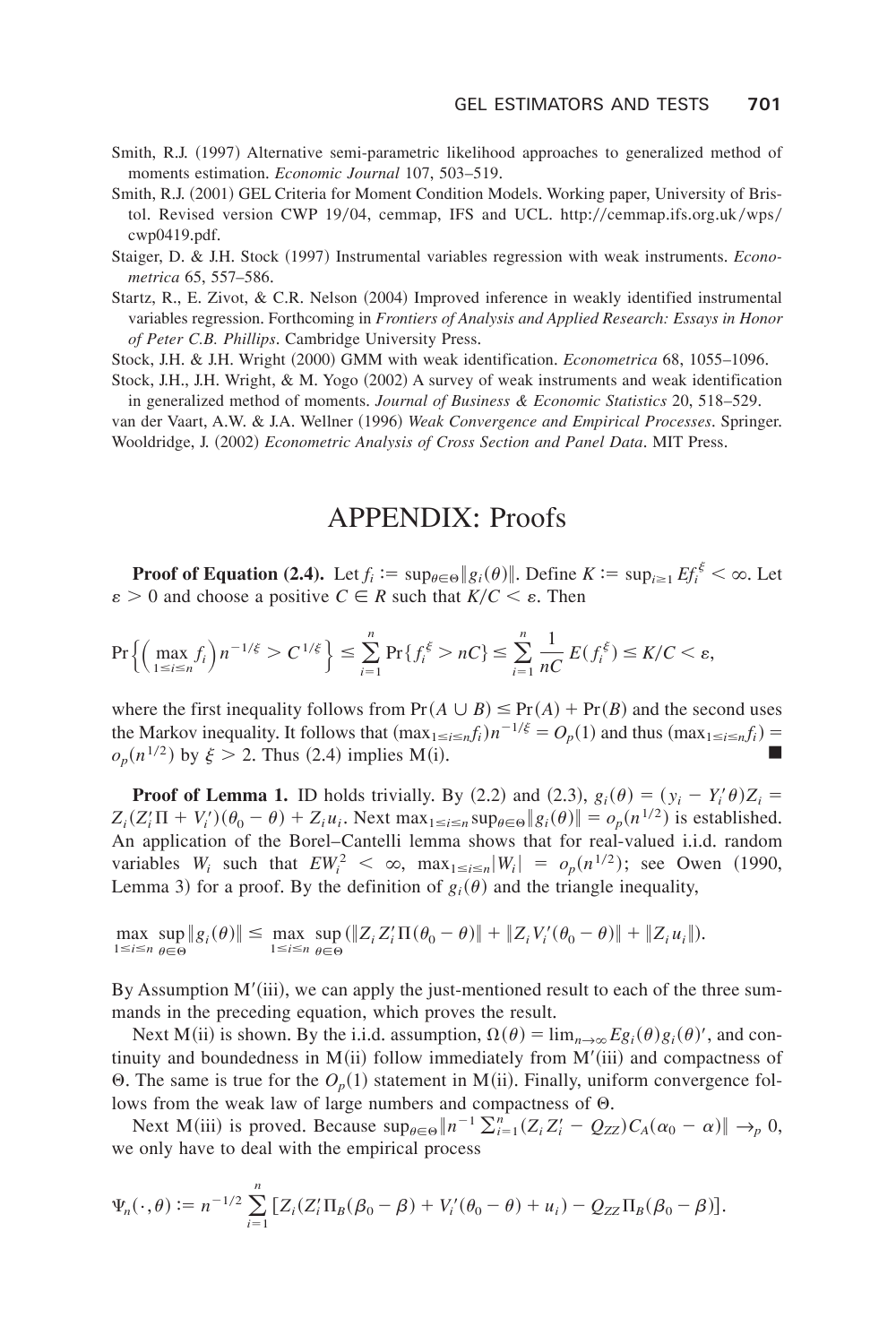Finite-dimensional joint convergence follows from the CLT and M'(iii), and stochastic equicontinuity follows from the fact that  $(\theta_0 - \theta)$  enters  $\Psi_n(\cdot, \theta)$  linearly:

$$
\sup_{\|\theta_1 - \theta_2\| < \delta} \|\Psi_n(\cdot, \theta_1) - \Psi_n(\cdot, \theta_2)\|
$$
\n
$$
= \sup_{\|\theta_1 - \theta_2\| < \delta} \|(\beta_2 - \beta_1)' n^{-1/2} \sum_{i=1}^n \Pi_B'(Z_i Z_i' - Q_{ZZ}) + (\theta_2 - \theta_1)' n^{-1/2} \sum_{i=1}^n V_i Z_i' \|,
$$

where the last expression is bounded by  $\delta O_p(1)$  by the CLT. Furthermore,  $\Theta$  is compact by assumption. The proposition in Andrews  $(1994, p. 2251)$  can thus be applied, which yields the desired result.

The following proofs are straightforward generalizations of the Guggenberger  $(2003)$ proofs for the i.i.d. linear model to the more general context considered here. We require three lemmas that are modified versions of Lemmas  $A1-A3$  in Newey and Smith  $(2004)$ for the proofs of our theorems. These modifications are necessary because unlike Newey and Smith we need to work with weakly and strongly identified parameters and do not make an i.i.d. assumption.

For  $n \in \mathbb{N}$  let  $\Theta_n \subset \Theta$ . Let  $c_n := n^{-1/2} \max_{1 \le i \le n} \sup_{\theta \in \Theta_n} \|g_i(\theta)\|$ . Let  $\Lambda_n := \{\lambda \in \mathbb{N} : |\lambda| < n^{-1/2}e^{-1/2}1 \text{ if } c > 0 \text{ and } \lambda = \mathbb{R}^k \text{ otherwise. Write "in we say that } \lim_{n \to \infty} \mathbb{R}^n \leq \infty \}$  $R^k$ :  $\|\lambda\| \leq n^{-1/2}c_n^{-1/2}\}$  if  $c_n > 0$  and  $\Lambda_n = R^k$  otherwise. Write "u.w.p.a.1" for "uniformly over  $\theta \in \Theta_n$ , w.p.a.1."

LEMMA 7. *Assume*  $\max_{1 \le i \le n} \sup_{\theta \in \Theta_n} ||g_i(\theta)|| = o_p(n^{1/2})$ .

*Then*  $\sup_{\theta \in \Theta_n, \lambda \in \Lambda_n, 1 \le i \le n} |\lambda' g_i(\theta)| \to_p^{\infty} 0$  *and*  $\Lambda_n \subset \hat{\Lambda}_n(\theta)$  *u.w.p.a.1, where*  $\hat{\Lambda}_n(\theta)$  *is defined in (2.5).*

**Proof.** The case  $c_n = 0$  is trivial, and thus wlog  $c_n \neq 0$  can be assumed. By assumption  $c_n = o_p(1)$ , and the first part of the statement follows from

sup  $\sup_{\theta \in \Theta_n, \lambda \in \Lambda_n, 1 \le i \le n} |\lambda' g_i(\theta)| \le n^{-1/2} c_n^{-1/2} \max_{1 \le i \le n} \sup_{\theta \in \Theta_n} ||g_i(\theta)||$ 

$$
= n^{-1/2} c_n^{-1/2} n^{1/2} c_n = c_n^{1/2} = o_p(1),
$$

which also immediately implies the second part.  $\blacksquare$ 

LEMMA 8. Suppose  $\max_{1 \le i \le n} \sup_{\theta \in \Theta_n} ||g_i(\theta)|| = o_p(n^{1/2}), \lambda_{\min}(\hat{\Omega}(\theta)) \ge \varepsilon$  u.w.p.a.1 *for some*  $\varepsilon > 0$ ,  $\hat{g}(\theta) = O_p(n^{-1/2})$  *uniformly over*  $\theta \in \Theta_n$  *and Assumption*  $\rho$  *holds. Then*  $\lambda(\theta) \in \hat{\Lambda}_n(\theta)$  *satisfying*  $\hat{P}(\theta, \lambda(\theta)) = \sup_{\lambda \in \hat{\Lambda}_n(\theta)} \hat{P}(\theta, \lambda)$  *exists u.w.p.a.1,* 

 $\lambda(\theta) = O_p(n^{-1/2})$ , and  $\sup_{\lambda \in \hat{\Lambda}_n(\theta)} \hat{P}(\theta, \lambda) = O_p(n^{-1})$  uniformly over  $\theta \in \Theta_n$ .

**Proof.** Without loss of generality  $c_n \neq 0$ , and thus  $\Lambda_n$  can be assumed compact. For  $\theta \in \Theta_n$ , let  $\lambda_{\theta} \in \Lambda_n$  be such that  $P(\theta, \lambda_{\theta}) = \max_{\lambda \in \Lambda_n} P(\theta, \lambda)$ . Such a  $\lambda_{\theta} \in \Lambda_n$  exists u.w.p.a.1 because a continuous function takes on its maximum on a compact set and by Lemma 7 and Assumption  $\rho$ ,  $\hat{P}(\theta, \lambda)$  (as a function in  $\lambda$  for fixed  $\theta$ ) is  $C^2$  on some open neighborhood of  $\Lambda_n$  u.w.p.a.1. We now show that actually  $\hat{P}(\theta, \lambda_\theta) = \sup_{\lambda \in \hat{\Lambda}_n(\theta)} \hat{P}(\theta, \lambda)$ u.w.p.a.1, which then proves the first part of the lemma. By a second-order Taylor expansion around  $\lambda = 0$ , there is a  $\lambda_{\theta}^{*}$  on the line segment joining 0 and  $\lambda_{\theta}$  such that for some positive constants  $C_1$  and  $C_2$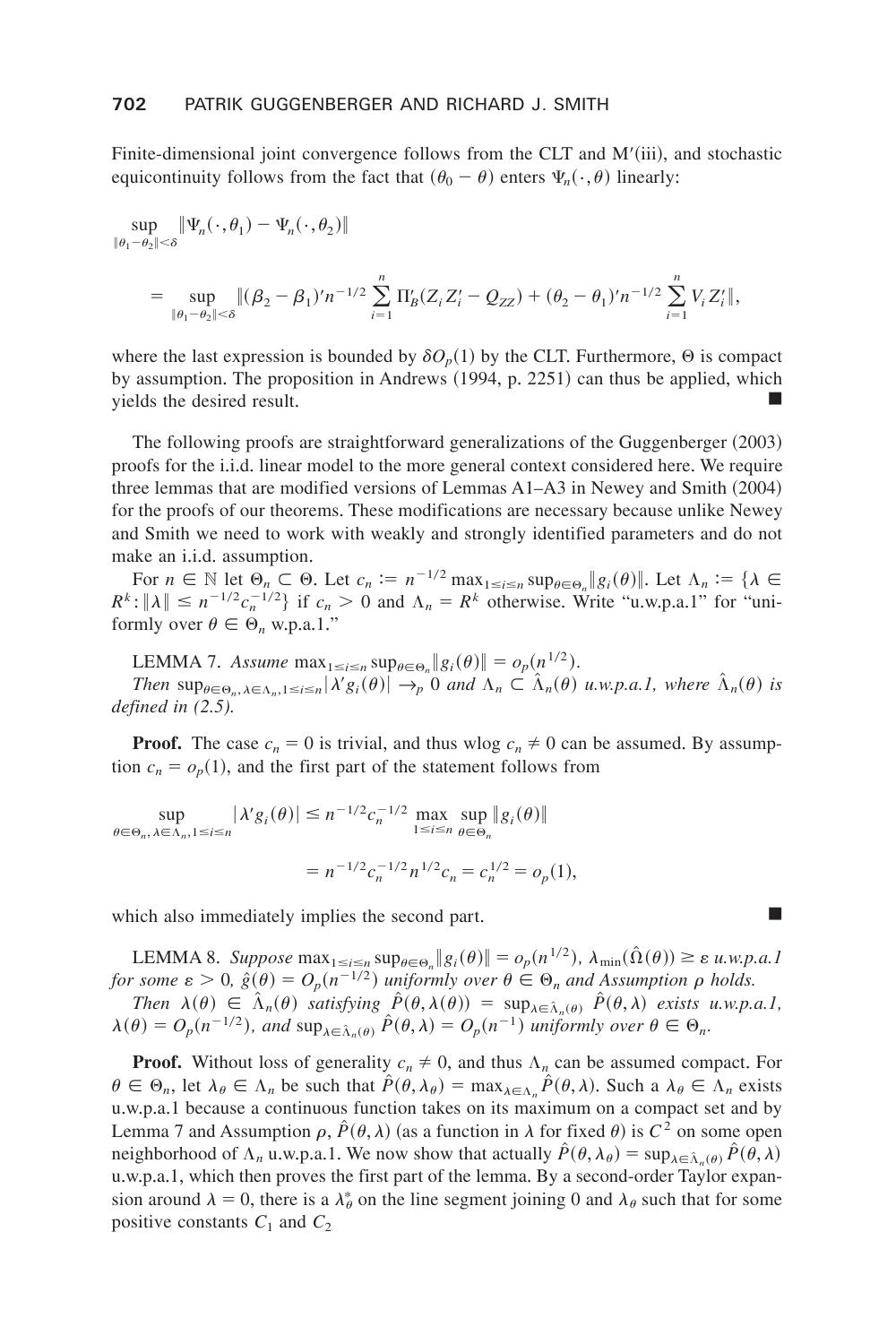$$
0 = \hat{P}(\theta,0) \le \hat{P}(\theta,\lambda_{\theta}) = -2\lambda_{\theta}'\hat{g}(\theta) + \lambda_{\theta}' \left[ \sum_{i=1}^{n} \rho_{2}(\lambda_{\theta}^{*'}g_{i}(\theta))g_{i}(\theta)g_{i}(\theta)'\!/\!n \right] \lambda_{\theta}
$$
  
\n
$$
\le -2\lambda_{\theta}'\hat{g}(\theta) - C_{1}\lambda_{\theta}'\hat{\Omega}(\theta)\lambda_{\theta} \le 2\|\lambda_{\theta}\| \|\hat{g}(\theta)\| - C_{2}\|\lambda_{\theta}\|^{2}
$$
 (A.1)

u.w.p.a.1, where the second inequality follows as  $\max_{1 \le i \le n} \rho_2(\lambda_{\theta}^{*'} g_i(\theta)) < -\frac{1}{2}$ <br>u.w.p.a.1 from Lemma 7, continuity of  $\rho_2(\cdot)$  at zero, and  $\rho_2 = -1$ . The last inequality follows from  $\lambda_{\min}(\Omega(\theta)) \ge \varepsilon > 0$  u.w.p.a.1. Now, (A.1) implies that  $(C_2/2) \|\lambda_{\theta}\| \le$  $\|\hat{g}(\theta)\|$  u.w.p.a.1, the latter being  $O_p(n^{-1/2})$  uniformly over  $\theta \in \Theta_n$  by assumption. It follows that  $\lambda_{\theta} \in \text{int}(\Lambda_n)$  u.w.p.a.1. To prove this, let  $\epsilon > 0$ . Because  $\lambda_{\theta} = O_p(n^{-1/2})$ uniformly over  $\theta \in \Theta_n$  and  $c_n = o_n(1)$ , there exist  $M_{\epsilon} < \infty$  and  $n_{\epsilon} \in \mathbb{N}$  such that  $Pr(\Vert n^{1/2}\lambda_{\theta}\Vert \leq M_{\epsilon}) > 1 - \epsilon/2$  uniformly over  $\theta \in \Theta_n$  and  $Pr(c_n^{-1/2} > M_{\epsilon}) > 1 - \epsilon/2$ for all  $n \ge n_{\epsilon}$ . Then  $Pr(\lambda_{\theta} \in \text{int}(\Lambda_n)) = Pr(\Vert n^{1/2}\lambda_{\theta} \Vert \le c_n^{-1/2}) \ge Pr((\Vert n^{1/2}\lambda_{\theta} \Vert \le M_{\epsilon}) \wedge$  $(c_n^{-1/2} > M_{\epsilon})$  > 1 –  $\epsilon$  for  $n \ge n_{\epsilon}$  uniformly over  $\theta \in \Theta_n$ .

Hence, the FOC for an interior maximum  $(\partial \hat{P}/\partial \lambda)(\theta, \lambda) = 0$  hold at  $\lambda = \lambda_{\theta}$  u.w.p.a.1. By Lemma 7,  $\lambda_{\theta} \in \hat{\Lambda}_n(\theta)$  u.w.p.a.1, and thus by concavity of  $\hat{P}(\theta,\lambda)$  (as a function in  $\lambda$ for fixed  $\theta$ ) and convexity of  $\hat{\Lambda}_n(\theta)$  it follows that  $\hat{P}(\theta, \lambda_\theta) = \sup_{\lambda \in \hat{\Lambda}_n(\theta)} \hat{P}(\theta, \lambda)$ u.w.p.a.1, which implies the first part of the lemma. From before  $\lambda_{\theta} = O_p(n^{-1/2})$  uniformly over  $\theta \in \Theta_n$ . Thus the second and by (A.1) the third parts of the lemma follow. follow<sup>+</sup> -

Suppose  $\Theta_1 \times \Theta_2 \subset \Theta$ ,  $\Theta_i \subset R^{p_i}$ ,  $p_1 + p_2 = p$ . Partition  $\theta_0 = (\theta'_{01}, \theta'_{02})'$  accordingly and assume  $\theta_{02} \in \Theta_2$ . For  $d_1 \in \Theta_1$  define

$$
\hat{\theta}_2(d_1) := \arg \min_{d_2 \in \Theta_2} \sup_{\lambda \in \hat{\Lambda}_n((d'_1, d'_2))} \hat{P}((d'_1, d'_2)', \lambda) \in R^{p_2},
$$
  

$$
\hat{\theta}_{d_1} := (d'_1, \hat{\theta}_2(d_1)')' \in R^p, \qquad \theta_{d_1} := (d'_1, \theta'_{02})' \in R^p.
$$

By u.w.p.a.1 we denote "uniformly over  $d_1 \in \Theta_1$  w.p.a.1."

LEMMA 9. Suppose  $\max_{1 \le i \le n} \sup_{\theta \in \Theta_i \times \Theta_2} \|g_i(\theta)\| = o_p(n^{1/2}), \ \lambda_{\max}(\hat{\Omega}(\hat{\theta}_{d_1})) \le \kappa$  $u.w.p.a.1$  for some  $\kappa < \infty$ ,  $\sup_{\lambda \in \hat{\Lambda}_n(\theta_{d_1})} \hat{P}(\theta_{d_1}, \lambda) = O_p(n^{-1})$  uniformly over  $d_1 \in \Theta_1$ , *and Assumption*  $\rho$  *holds.* 

*Then*  $\hat{g}(\hat{\theta}_{d_1}) = O_p(n^{-1/2})$  *uniformly over*  $d_1 \in \Theta_1$ *.* 

**Proof.** Without loss of generality  $\hat{g}(\hat{\theta}_{d_1}) \neq 0$  can be assumed. Define  $\underline{\lambda} :=$  $-n^{-1/2}\hat{g}(\hat{\theta}_{d_1})/\|\hat{g}(\hat{\theta}_{d_1})\|$ . Note that  $\underline{\lambda} \in \Lambda_n$  and thus  $\underline{\lambda} \in \hat{\Lambda}_n(\theta)$  uniformly over  $\theta \in \Theta_n$ w.p.a.1 (see Lemma 7 with  $\Theta_n := \Theta_1 \times \Theta_2$ ). By a second-order Taylor expansion around  $\lambda = 0$ , there is a  $\tilde{\lambda}$  on the line segment joining 0 and  $\lambda$  such that for some positive constants  $C_1$  and  $C_2$ 

$$
\hat{P}(\hat{\theta}_{d_1}, \underline{\lambda}) = -2 \underline{\lambda}' \hat{g}(\hat{\theta}_{d_1}) + \underline{\lambda}' \Bigg[ \sum_{i=1}^n \rho_2(\tilde{\lambda}' g_i(\hat{\theta}_{d_1})) g_i(\hat{\theta}_{d_1}) g_i(\hat{\theta}_{d_1})'/n \Bigg] \underline{\lambda}
$$
\n
$$
\geq 2n^{-1/2} \|\hat{g}(\hat{\theta}_{d_1})\| - C_1 \underline{\lambda}' \Bigg[ \sum_{i=1}^n g_i(\hat{\theta}_{d_1}) g_i(\hat{\theta}_{d_1})'/n \Bigg] \underline{\lambda}
$$
\n
$$
\geq 2n^{-1/2} \|\hat{g}(\hat{\theta}_{d_1})\| - C_2 n^{-1} \tag{A.2}
$$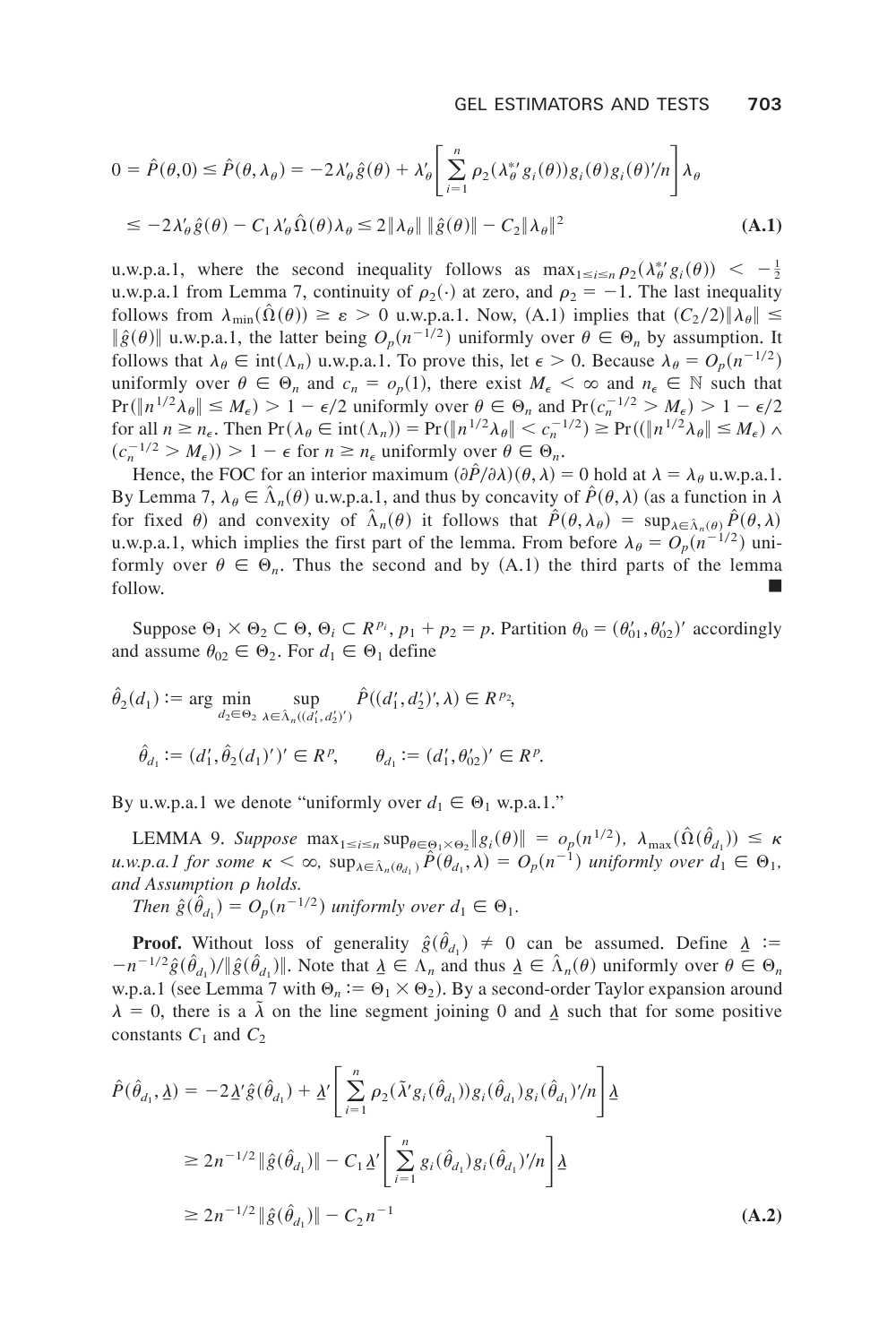u.w.p.a.1, where the first inequality follows from Lemma 7, which implies that  $\min_{1 \leq i \leq n}$  $\rho_2(\lambda' g_i(\hat{\theta}_{d_1})) \ge -1.5$  u.w.p.a.1. The second inequality follows by  $\lambda_{\max}(\hat{\Omega}(\hat{\theta}_{d_1})) \le$  $\kappa < \infty$  u.w.p.a.1. The definition of  $\hat{\theta}_{d_1}$  implies

$$
\hat{P}(\hat{\theta}_{d_1}, \underline{\lambda}) \le \sup_{\lambda \in \hat{\lambda}_n(\hat{\theta}_{d_1})} \hat{P}(\hat{\theta}_{d_1}, \lambda) \le \sup_{\lambda \in \hat{\lambda}_n(\theta_{d_1})} \hat{P}(\theta_{d_1}, \lambda) = O_p(n^{-1})
$$
\n(A.3)

uniformly over  $d_1 \in \Theta_1$ . Combining equations (A.2) and (A.3) implies  $n^{-1/2} || \hat{g}(\hat{\theta}_{d_1}) ||$  $O_p(n^{-1})$  uniformly over  $d_1 \in \Theta_1$ .

**Proof of Theorem 2.** (i) We first show consistency of  $\hat{\beta}$ . By Assumption ID and  $M(iii)$  sup<sub> $\theta \in \Theta$ </sub>  $\|\hat{g}(\theta) - (n^{-1/2}m_{1n}(\theta) + m_2(\beta))\| \to_p 0$ , where  $m_2(\beta) = 0$  if and only if  $\beta = \beta_0$ . Therefore,  $\hat{g}(\hat{\theta}) = o_p(1)$  is a sufficient condition for consistency of  $\hat{\beta}$ . Applying Lemma 8 to the case  $\Theta_n = {\hat{\theta}_0}$  gives  $\sup_{\lambda \in \hat{\Lambda}_n(\theta_0)} \hat{P}(\theta_0, \lambda) = O_p(n^{-1})$ . Assumption M(ii) implies  $\lambda_{\text{max}}(\hat{\Omega}(\hat{\theta})) \le \kappa$  w.p.a.1 for some  $\kappa < \infty$ , and thus Lemma 9 (applied to the case  $p_1 = 0$ ,  $\Theta_2 = \Theta$ ) implies  $\hat{g}(\hat{\theta}) = O_p(n^{-1/2})$ .

Next we establish  $n^{1/2}$ -consistency of  $\hat{\beta}$ . By consistency of  $\hat{\beta}$  and Assumption M(ii)  $\lambda_{\min}(\Omega(\hat{\theta})) \ge \varepsilon$  w.p.a.1 for some  $\varepsilon > 0$ , and thus Lemma 8 for the case  $\Theta_n = {\hat{\theta}}$ implies that the FOC

$$
n^{-1} \sum_{i=1}^{n} \rho_1(\lambda' g_i(\theta)) g_i(\theta) = 0
$$
 (A.4)

have to hold at  $({\hat{\theta}}, {\hat{\lambda}})$  w.p.a.1, where  ${\hat{\lambda}} := {\lambda}({\hat{\theta}}) = O_p(n^{-1/2})$  and  ${\lambda}({\theta})$ , for given  ${\theta} \in \Theta$ , is defined in Lemma 8. Expanding the FOC in  $\lambda$  around 0, there exists a mean value  $\tilde{\lambda}$ between 0 and  $\hat{\lambda}$  (that may be different for each row) such that

$$
0 = -\hat{g}(\hat{\theta}) + \left[ \sum_{i=1}^{n} \rho_2(\tilde{\lambda}' g_i(\hat{\theta})) g_i(\hat{\theta}) g_i(\hat{\theta})' / n \right] \hat{\lambda} = -\hat{g}(\hat{\theta}) - \hat{\Omega}_{\tilde{\lambda}\hat{\theta}} \hat{\lambda},
$$

where the matrix  $\hat{\Omega}_{\tilde{\lambda}\theta}$  has been implicitly defined. Because  $\hat{\lambda} = O_p(n^{-1/2})$ , Lemma 7 and Assumption  $\rho$  imply that  $\sup_{1 \le i \le n, \theta \in \Theta} |\rho_2(\tilde{\lambda}' g_i(\theta)) + 1| \to_p 0$ . By Assumption M(ii), it follows that  $\hat{\Omega}_{\tilde{\lambda}\hat{\theta}} \to_p \Omega((\hat{\alpha}', \beta'_0)'')$  and thus  $\hat{\Omega}_{\tilde{\lambda}\hat{\theta}}$  is invertible w.p.a.1 and  $(\hat{\Omega}_{\tilde{\lambda}\hat{\theta}})^{-1} \to_p$  $\Omega((\hat{\alpha}', \beta'_0)')^{-1}$ . Therefore

$$
\hat{\lambda} = -(\hat{\Omega}_{\tilde{\lambda}\hat{\theta}})^{-1}\hat{g}(\hat{\theta})
$$
\n(A.5)

w.p.a.1. Inserting this into a second-order Taylor expansion for  $\hat{P}(\theta, \lambda)$  (with mean value  $\lambda^*$  as in  $(A,1)$  it follows that

$$
\hat{P}(\hat{\theta},\hat{\lambda}) = 2\hat{g}(\hat{\theta})'\hat{\Omega}_{\bar{\lambda}\hat{\theta}}^{-1}\hat{g}(\hat{\theta}) - \hat{g}(\hat{\theta})'\hat{\Omega}_{\bar{\lambda}\hat{\theta}}^{-1}\hat{\Omega}_{\lambda^*\hat{\theta}}\hat{\Omega}_{\bar{\lambda}\hat{\theta}}^{-1}\hat{g}(\hat{\theta}).
$$
\n(A.6)

The same argument as for  $\hat{\Omega}_{\lambda \hat{\theta}}$  proves  $\hat{\Omega}_{\lambda^* \hat{\theta}} \to_p \Omega((\hat{\alpha}', \beta'_0)')$ . We therefore have  $\hat{P}(\hat{\theta}, \hat{\lambda}) = \hat{g}(\hat{\theta})'(\Omega((\hat{\alpha}', \beta'_0)')^{-1} + o_p(1))\hat{g}(\hat{\theta})$ . By the definition of  $\hat{\theta}$ ,

$$
n\hat{P}(\hat{\theta}, \hat{\lambda}) - n\hat{P}(\theta_0, \lambda(\theta_0))
$$
  
=  $n^{1/2}\hat{g}(\hat{\theta})'(\Omega((\hat{\alpha}', \beta'_0)')^{-1} + o_p(1))n^{1/2}\hat{g}(\hat{\theta}) - n^{1/2}\hat{g}(\theta_0)'(\Omega(\theta_0)^{-1} + o_p(1))n^{1/2}\hat{g}(\theta_0) \le 0.$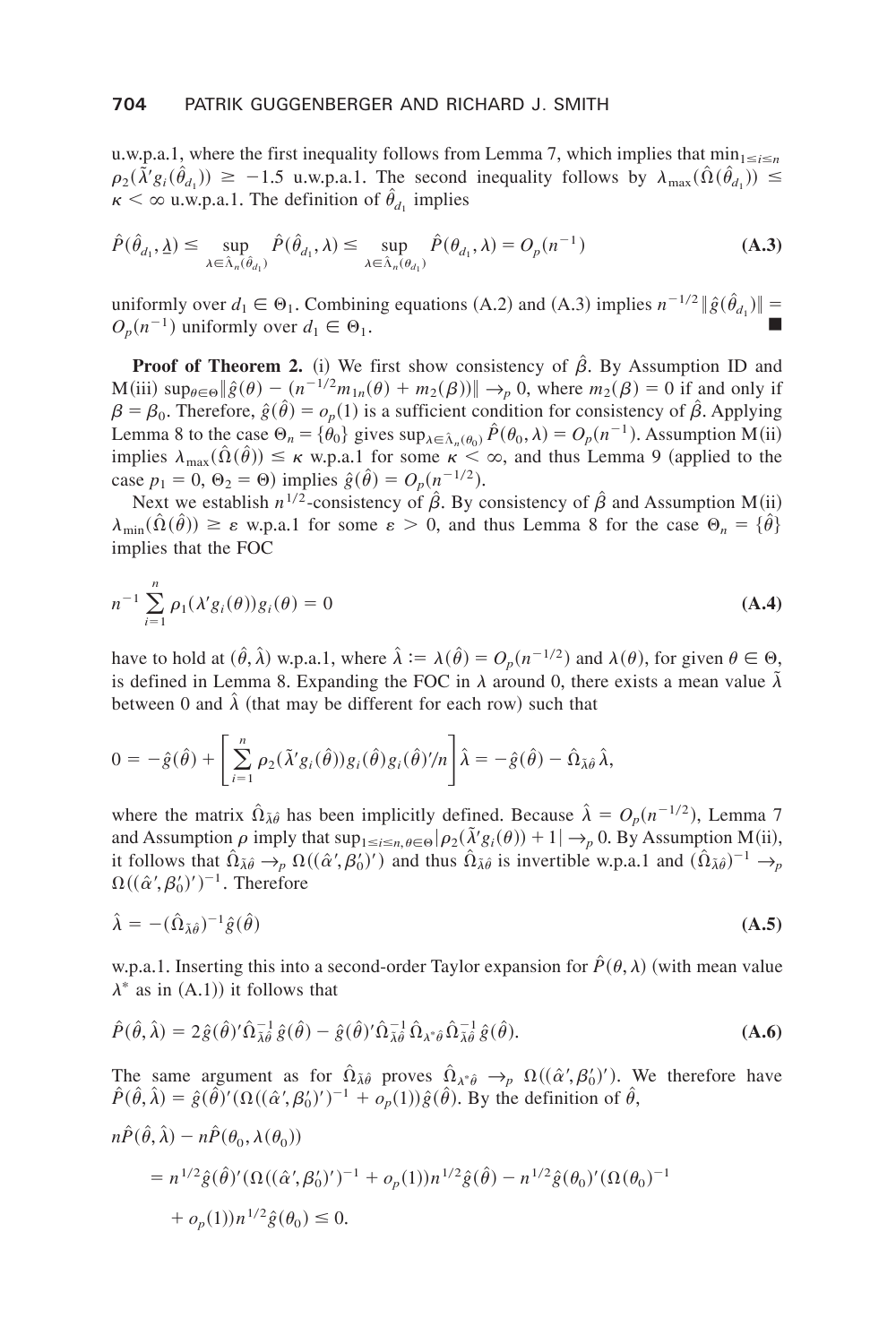By Assumption ID, we have up to  $o_p(1)$  terms that  $n^{1/2}\hat{g}(\hat{\theta}) = \Psi_n(\hat{\theta}) + m_{1n}(\hat{\theta}) +$  $n^{1/2}m_2(\hat{\beta})$  and  $n^{1/2}\hat{g}(\theta_0) = \Psi_n(\theta_0)$ . The same analysis as in the proof of Lemma A1 in Stock and Wright  $(2000, p. 1091,$  line six from the top) can now be applied to prove  $n^{1/2}$ -consistency of  $\hat{\beta}$ , where the symmetric matrix  $\Omega((\hat{\alpha}', \beta'_0)')^{-1} + o_p(1)$  plays the role of  $W_T(\bar{\theta}_T(\hat{\theta}))$  in Stock and Wright. Note that in equation (A.4) in Stock and Wright, Assumption  $M(iii)$  of bounded sample paths w.p.a.1 is used. Finally, note that  $\lambda_{\min}(\Omega((\hat{\alpha}', \beta'_0)')^{-1} + o_p(1))$  is bounded away from zero w.p.a.1.

 $(iii)$  By Assumption  $\overline{M}(iii)$ 

$$
n^{1/2} \sup_{(\alpha,b)\in A\times B_M} \|\hat{g}(\theta_{\alpha b}) - E\hat{g}(\theta_{\alpha b})\| = O_p(1),
$$

and by ID we have for some mean-vector  $\bar{\beta}$  between  $\beta_0$  and  $\beta_0 + n^{-1/2}b$  (that may differ across rows)

$$
n^{1/2}E\hat{g}(\theta_{\alpha b}) = m_{1n}(\theta_{\alpha b}) + n^{1/2}m_2(\beta_0 + n^{-1/2}b) = m_{1n}(\theta_{\alpha b}) + M_2(\bar{\beta})b.
$$

Because the latter expression is bounded, it follows that  $\hat{g}(\theta_{ab}) = O_p(n^{-1/2})$  u.w.p.a.1, where u.w.p.a.1 stands for "uniformly over  $(\alpha, b) \in A \times B_M$  w.p.a.1." Therefore, by Lemma 8,  $\lambda(\theta_{\alpha b})$  such that  $\hat{P}(\theta_{\alpha b}, \lambda(\theta_{\alpha b})) = \sup_{\lambda \in \hat{\Lambda}_n(\theta_{\alpha b})} \hat{P}(\theta_{\alpha b}, \lambda)$  exists u.w.p.a.1 and  $\lambda(\theta_{ab}) = O_p(n^{-1/2})$  uniformly over  $(\alpha, b) \in A \times B_M$ . This implies that the FOC  $n^{-1}\sum_{i=1}^{n} \rho_1(\lambda' g_i(\theta)) g_i(\theta) = 0$  have to hold at  $\lambda = \lambda(\theta_{\alpha b})$  and  $\theta = \theta_{\alpha b}$  u.w.p.a.1. Expanding the FOC and using the same steps and notation as in part  $(i)$ , it follows that  $\lambda(\theta_{\alpha b}) = -(\hat{\Omega}_{\lambda \theta_{\alpha b}})^{-1} \hat{g}(\theta_{\alpha b})$ , and upon inserting this into a second-order Taylor expansion of  $\hat{P}(\theta, \lambda)$  we have

$$
\hat{P}(\theta_{\alpha b}, \lambda(\theta_{\alpha b})) = 2\hat{g}(\theta_{\alpha b})'\hat{\Omega}_{\bar{\lambda}\theta_{\alpha b}}^{-1}\hat{g}(\theta_{\alpha b}) - \hat{g}(\theta_{\alpha b})'\hat{\Omega}_{\bar{\lambda}\theta_{\alpha b}}^{-1}\hat{\Omega}_{\lambda^*\theta_{\alpha b}}\hat{\Omega}_{\bar{\lambda}\theta_{\alpha b}}^{-1}\hat{g}(\theta_{\alpha b})
$$

u.w.p.a.1. The matrices  $\Omega_{\bar{\lambda}\theta_{ab}}$  and  $\Omega_{\lambda^*\theta_{ab}}$  converge to  $\Omega((\alpha', \beta'_0)' )$  uniformly over  $A \times$  $B_M$ . By M(iii),  $n^{1/2}\hat{g}(\theta_{\alpha b}) \Rightarrow \Psi((\alpha', \beta'_0)'') + m_1((\alpha', \beta'_0)') + M_2(\beta_0)b$ , and therefore  $n\hat{P}(\theta_{\alpha b}, \lambda(\theta_{\alpha b})) \Rightarrow P_{\alpha b} = P((\alpha', \beta'_{0})', b)$  on  $A \times B_M$ .

By part (i) of the proof and Lemma 3.2.1 in van der Vaart and Wellner (1996, p. 286) it follows that

$$
(\hat{\alpha}', n^{1/2}(\hat{\beta} - \beta_0)')' \to_d (\alpha^{*,b'})'.
$$

For given  $\alpha \in A$ , one can calculate arg min<sub>b $\in R^{p_B}P_{\alpha b}$  by solving the FOC for *b*. Writing</sub>  $\Omega$  for  $\Omega((\alpha', \beta'_0)')$  and  $M_2$  for  $M_2(\beta_0)$  the result is

$$
b^*(\alpha) = -(M_2'\Omega^{-1}M_2)^{-1}M_2'\Omega^{-1}[\Psi((\alpha',\beta'_0)') + m_1((\alpha',\beta'_0)')].
$$
 (A.7)

This holds in particular for  $\alpha = \alpha^*$ . It follows that  $\alpha^* = \arg \min_{\alpha \in A} P_{\alpha \beta^*(\alpha)}$ .

**Proof of Theorem 3.** Applying Lemma 8 to the case  $\Theta_n = {\theta}$ , it follows that  $\lambda(\theta) \in$  $\hat{\Lambda}_n(\theta)$  exists such that  $\hat{P}(\theta, \lambda(\theta)) = \sup_{\lambda \in \hat{\Lambda}_n(\theta)} \hat{P}(\theta, \lambda)$ . Using the same steps and notation as in the proof of Theorem 2 leads to

$$
\hat{P}(\theta, \lambda(\theta)) = 2\hat{g}(\theta)'\hat{\Omega}_{\bar{\lambda}\theta}^{-1}\hat{g}(\theta) - \hat{g}(\theta)'\hat{\Omega}_{\bar{\lambda}\theta}^{-1}\hat{\Omega}_{\lambda^*\theta}\hat{\Omega}_{\bar{\lambda}\theta}^{-1}\hat{g}(\theta)
$$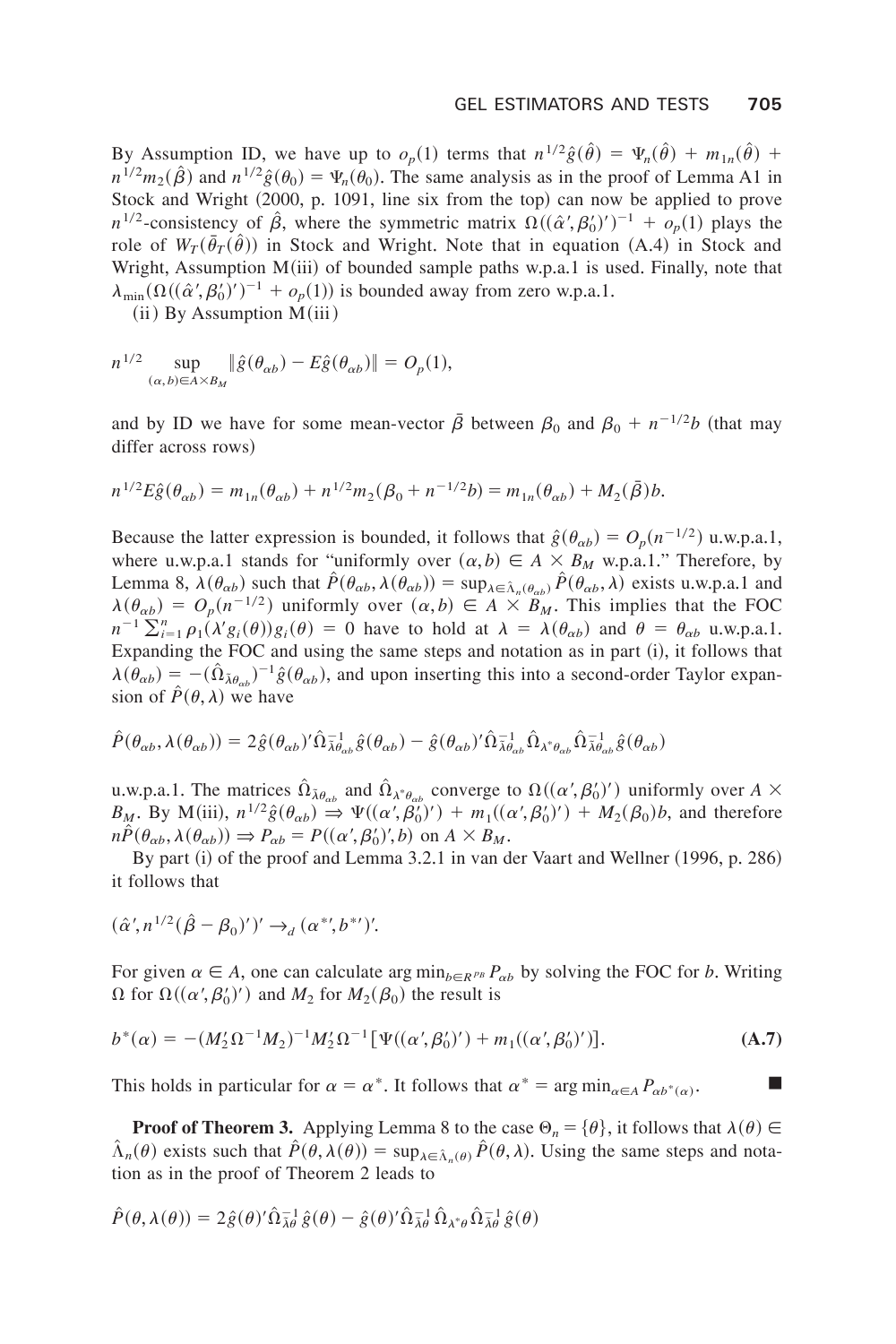w.p.a.1, where by  $M_{\theta}$ (ii) both  $\hat{\Omega}_{\lambda\theta}$  and  $\hat{\Omega}_{\lambda^*\theta}$  converge in probability to  $\Delta(\theta)$ . By  $M_{\theta}$ (iii),  $n^{1/2}\hat{g}(\theta) \rightarrow_d N(m_1(\theta), \Delta(\theta)),$ 

from which the result follows.

**Proof of Theorem 4.** Using  $M_\theta(i)$ –(iii) and an argument similar to the argument that led to  $(A.5)$  we have

$$
n^{1/2}\lambda(\theta) = -\Delta(\theta)^{-1}n^{1/2}\hat{g}(\theta) + o_p(1),
$$
\n(A.8)

and therefore the statement of the theorem involving  $S<sub>o</sub>(\theta)$  follows immediately from the one for  $LM_{\rho}(\theta)$ . Therefore, we only deal with the statistic  $LM_{\rho}(\theta)$  given in equation  $(3.8).$ 

First, we show that the matrix  $D^*$  is asymptotically independent of  $n^{1/2}\hat{g}(\theta)$ . For notational convenience from now on we omit the argument  $\theta$ ; e.g., we write  $g_i$  for  $g_i(\theta)$ . By a mean-value expansion about 0 we have  $\rho_1(\lambda' g_i) = -1 + \rho_2(\xi_i) g'_i \lambda$  for a mean value  $\xi_i$  between 0 and  $\lambda' g_i$ , and thus by (A.8) and the definition of  $\Lambda$  we have

$$
D^* = -n^{-1} \sum_{i=1}^n (n^{1/2} G_{iA}, G_{iB}) - n^{-3/2} \sum_{i=1}^n \left[ \rho_2(\xi_i) (n^{1/2} G_{iA}, G_{iB}) g'_i \Delta^{-1} n^{1/2} \hat{g} \right] + o_p(1)
$$
  
= 
$$
- \left( n^{-1/2} \sum_{i=1}^n G_{iA} - n^{-1} \sum_{i=1}^n G_{iA} g'_i \Delta^{-1} n^{1/2} \hat{g}, M_2(\beta_0) \right) + o_p(1),
$$

where for the last equality we use (3.7) and Assumptions  $M_{\theta}(v)$ –(vi). By Assumption  $M_{\theta}(v)$  it thus follows that

$$
\text{vec}(D^*, n^{1/2}\hat{g}) = w_1 + Mv + o_p(1),
$$

where  $w_1 := \text{vec}(0, -M_2(\mathcal{B}_0), 0) \in R^{kp_A + kp_B + k}$  and

$$
M := \begin{pmatrix} -I_{k p_A} & \Delta_A \Delta^{-1} \\ 0 & 0 \\ 0 & I_k \end{pmatrix}, \qquad v := n^{-1/2} \sum_{i=1}^n \begin{pmatrix} \text{vec} G_{iA} \\ g_i \end{pmatrix};
$$

*M* and *v* have dimensions  $(kp_A + kp_B + k) \times (kp_A + k)$  and  $(kp_A + k) \times 1$ , respectively. By Assumption ID,  $M_{\theta}$ (vii), and (3.7)  $v \rightarrow_d N(w_2, V(\theta))$ , where  $w_2 := ((\text{vec } M_{1A})', m'_1)'$ and  $M_{1A}$  are the first  $p_A$  columns of  $M_1$ . Therefore

$$
\text{vec}(D^*, n^{1/2}\hat{g}) \to_d N \left( w_1 + M w_2, \begin{pmatrix} \Psi & 0 & 0 \\ 0 & 0 & 0 \\ 0 & 0 & \Delta \end{pmatrix} \right),\tag{A.9}
$$

where  $\Psi := \Delta_{AA} - \Delta_A \Delta^{-1} \Delta'_A$  is positive definite. Equation (A.9) proves that  $D^*$  and  $n^{1/2}\hat{g}$  are asymptotically independent.

We now derive the asymptotic distribution of  $LM_{\rho}(\theta)$ . Denote by  $\overline{D}$  and  $\overline{g}$  the limiting normal distributions of  $D^*$  and  $n^{1/2}\hat{g}$ , respectively (see equation (A.9)). Subsequently we show that the function  $h: R^{k \times p} \to R^{p \times k}$  defined by  $h(D) := (D' \Delta^{-1} D)^{-1/2} D'$  for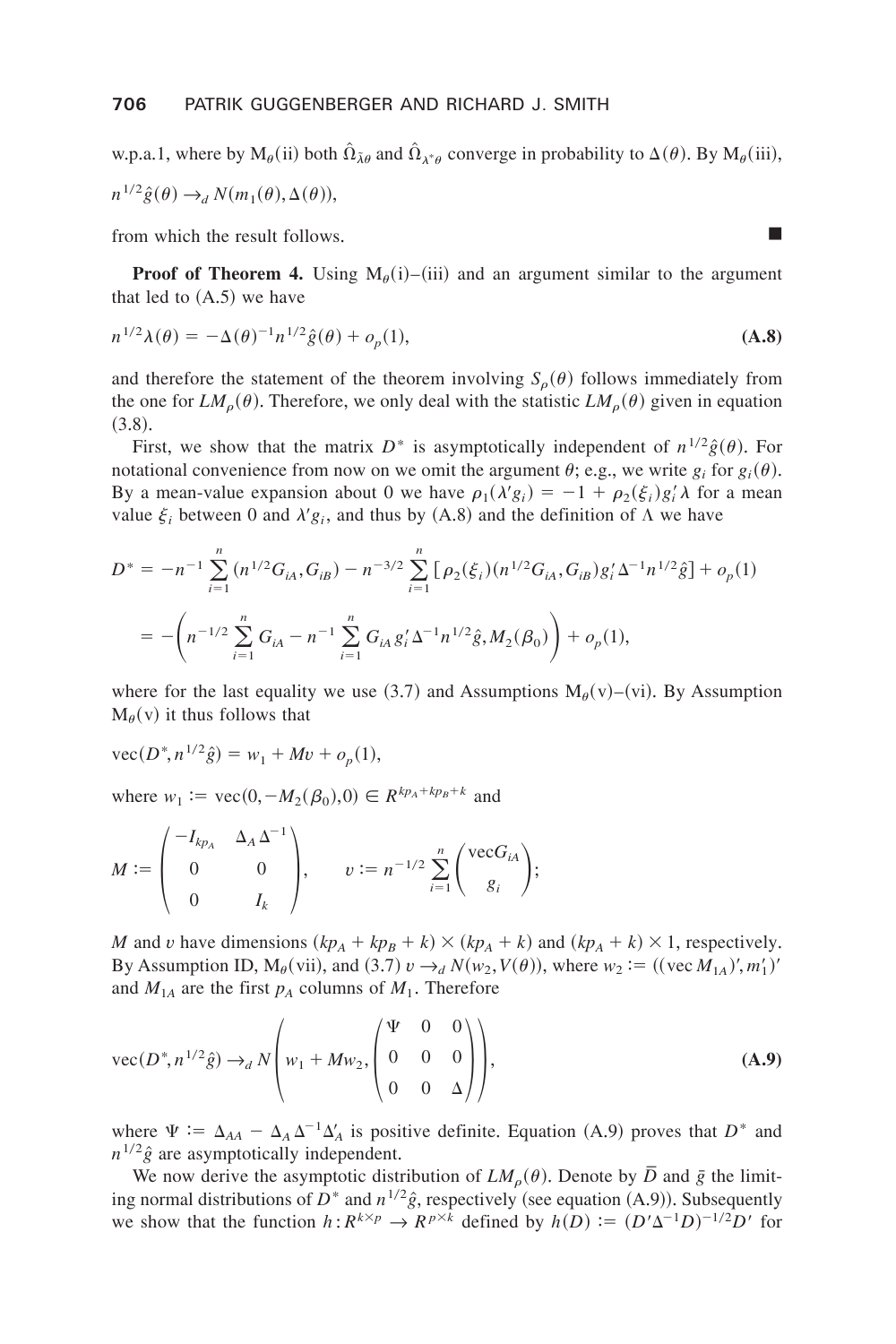$D \in R^{k \times p}$  is continuous on a set  $C \subset R^{k \times p}$  with  $Pr(\overline{D} \in C) = 1$ . By the continuous mapping theorem and  $M_{\theta}(v)$  we have

$$
(D^{*}\tilde{\Omega}^{-1}D^{*})^{-1/2}D^{*}\tilde{\Omega}^{-1}n^{1/2}\hat{g} \to_{d} (\overline{D}'\Delta^{-1}\overline{D})^{-1/2}\overline{D}'\Delta^{-1}\overline{g}.
$$
 (A.10)

By the independence of  $\overline{D}$  and  $\overline{g}$ , the latter random variable is distributed as  $W + \zeta$ , where the random *p*-vector *W* is defined as

$$
W = W(\alpha) := (\overline{D}'\Delta^{-1}\overline{D})^{-1/2}\overline{D}'\Delta^{-1}m_1(\theta), \tag{A.11}
$$

 $\zeta \sim N(0, I_p)$ , and *W* and  $\zeta$  are independent. Note that for  $\theta = \theta_0$ ,  $W \equiv 0$ . From (A.10) the statement of the theorem follows.

We now prove the continuity claim for  $h$ . Note that  $h$  is continuous at each  $D$  that has full column rank. It is therefore sufficient to show that  $\overline{D}$  has full column rank a.s. From  $(A,9)$  it follows that the last  $p_B$  columns of  $\overline{D}$  equal  $-M_2(\beta_0)$ , which has full column rank by assumption. Define  $O := \{o \in R^{kp_A} : \exists \tilde{o} \in R^{k \times p_A}, \text{ s.t. } o = \text{vec}(\tilde{o}) \text{ and the } k \times n \}$ *p*-matrix  $(\tilde{o}, -M_2(\beta_0))$  has linearly dependent columns}. Clearly, *O* is closed and therefore Lebesgue-measurable. Furthermore, *O* has empty interior and thus has Lebesgue measure 0. For the first  $p_A$  columns of  $\overline{D}$ ,  $\overline{D}_{p_A}$  say, it has been shown that vec $\overline{D}_{p_A}$  is normally distributed with full rank covariance matrix  $\Psi$ . This implies that for any measurable set  $O^* \subset R^{kp_A}$  with Lebesgue measure 0, it holds that  $Pr(\text{vec}(\overline{D}_{p_A}) \in O^*) = 0$ , in particular, for  $O^* = O$ . This proves the continuity claim for *h*.

**Proof of Theorem 5.** By Assumptions  $M_{\alpha}(v)$  and  $ID_{\alpha} \hat{g}(\hat{\theta}_a) = m_2((\alpha_{02}, \hat{\beta})) + o_p(1)$ , and by Lemmas 8 and 9 (applied to  $\Theta_n = {\theta_{a\beta_0}}$  and  $\Theta_1 = {a}$ ,  $\Theta_2 = B$ , respectively) we have  $\hat{g}(\hat{\theta}_a) = O_p(n^{-1/2})$ . Assumption ID<sub>a</sub> then implies consistency of  $\hat{\beta}$ . Applying Lemma 8 to the case  $\Theta_n = {\{\hat{\theta}_a\}}$  implies that the FOC for  $\lambda$  must hold in the definition of  $\hat{\theta}_a$  (see equation (A.4)). Then repeating the analysis that leads to (A.6) in the proof of Theorem 2, we have by  $M_\alpha$ (ii)

$$
GELR_{\rho}^{sub}(a) = n^{1/2}\hat{g}(\hat{\theta}_a)' \Delta(\theta_{a\beta_0})^{-1} n^{1/2}\hat{g}(\hat{\theta}_a) + o_p(1).
$$
 (A.12)

The next goal is to derive the asymptotic distribution of  $n^{1/2} \hat{g}(\hat{\theta}_a)$ . Our analysis follows Newey and Smith  $(2004)$ ; see their proof of Theorem 3.2. Differentiating the FOC  $(A.4)$ with respect to  $\lambda$  yields the matrix  $n^{-1} \sum_{i=1}^{n} \rho_2(\hat{\lambda}' g_i(\hat{\theta}_a)) g_i(\hat{\theta}_a) g_i(\hat{\theta}_a)'$ , which by  $M_{\alpha}$ (ii) converges in probability to  $-\Delta(\theta_{a\beta_0})$ , which is nonsingular. Therefore, the implicit function theorem implies that there is a neighborhood of  $\hat{\theta}_a$  where the solution to the FOC, say  $\hat{\lambda}(\theta)$ , is continuously differentiable w.p.a.1. The envelope theorem then implies

$$
n^{-1} \sum_{i=1}^{n} \rho_1(\hat{\lambda}' g_i(\hat{\theta}_a)) (\partial g_i/\partial \beta)'(\hat{\theta}_a) \hat{\lambda} = 0
$$
\n(A.13)

w.p.a.1. Also, a mean-value expansion of  $(A.4)$  in  $(\beta, \lambda)$  about  $(\beta_0, 0)$  yields (where  $g_i(\theta)$  inside  $\rho_1$  is kept constant at  $g_i(\hat{\theta}_a)$ 

$$
-\hat{g}(\theta_{a\beta_0}) + n^{-1} \sum_{i=1}^n \left[ \rho_1(\bar{\lambda}' g_i(\hat{\theta}_a)) G_{i\beta}(\theta_{a\bar{\beta}}) (\hat{\beta} - \beta_0) \right. \n+ \rho_2(\bar{\lambda}' g_i(\hat{\theta}_a)) g_i(\theta_{a\bar{\beta}}) g_i(\hat{\theta}_a)' \hat{\lambda} = 0,
$$
\n(A.14)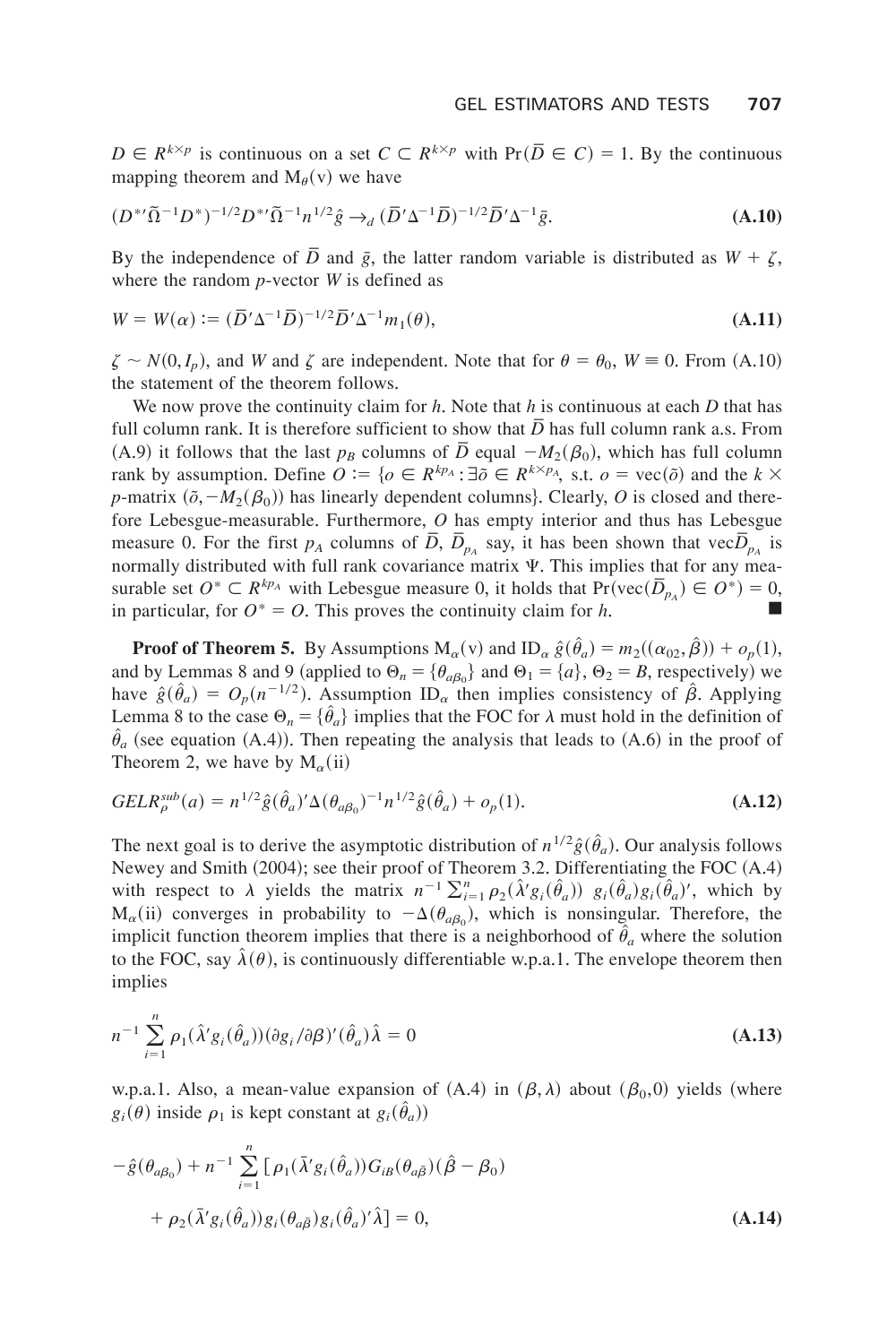#### **708** PATRIK GUGGENBERGER AND RICHARD J. SMITH

where  $(\bar{\beta}', \bar{\lambda}')$  are mean values on the line segment that joins  $(\beta'_0, 0')$  and  $(\bar{\beta}', \bar{\lambda}')$  that may be different for each row. Combining the  $p_B$  rows of  $(A.13)$  with the *k* rows of  $(A.14)$  we get

$$
\begin{pmatrix} 0 \\ -\hat{g}(\theta_{a\beta_0}) \end{pmatrix} + M \begin{pmatrix} \hat{\beta} - \beta_0 \\ \hat{\lambda} \end{pmatrix} = 0, \tag{A.15}
$$

where the  $(p_B + k) \times (p_B + k)$  matrix *M* has been implicitly defined. By  $M_\alpha$ (ii) and  $M_{\alpha}(iv)$ –(vi) the matrix *M* converges in probability to  $\overline{M}$ , where (writing  $M_{2\beta}$  for  $M_{2\beta}((\alpha_{02}, \beta_0)))$ 

$$
\overline{M} := -\begin{pmatrix} 0 & M'_{2\beta} \\ M_{2\beta} & \Delta(\theta_{a\beta_0}) \end{pmatrix} \text{ and } \overline{M}^{-1} = -\begin{pmatrix} -\Sigma & H \\ H' & P \end{pmatrix}
$$

and (omitting the argument  $\theta_{a\beta_0}$ )

$$
\Sigma := (M'_{2\beta} \Delta^{-1} M_{2\beta})^{-1}, \qquad H := \Sigma M'_{2\beta} \Delta^{-1}, \qquad \text{and} \quad P := \Delta^{-1} - \Delta^{-1} M_{2\beta} \Sigma M'_{2\beta} \Delta^{-1}.
$$

It follows that *M* is nonsingular w.p.a.1. Equation  $(A.15)$  implies that w.p.a.1

$$
n^{1/2}((\hat{\beta} - \beta_0)', \hat{\lambda}')' = M^{-1}(0', n^{1/2}\hat{g}(\theta_{a\beta_0})')'. \tag{A.16}
$$

An expansion of  $\hat{g}(\hat{\theta}_a)$  in  $\beta$  around  $\beta_0$  and the preceding lead to

$$
\hat{g}(\hat{\theta}_a) = \hat{g}(\theta_{a\beta_0}) + \hat{G}_B(\bar{\theta})(\hat{\beta} - \beta_0) = (I_k - M_{2\beta}H)\hat{g}(\theta_{a\beta_0}) + o_p(n^{-1/2})
$$
\n(A.17)

for some appropriate mean value  $\bar{\theta}$ . Note that

$$
I_k - M_{2\beta}H = M_{M_{2\beta}}(\Delta(\theta_{a\beta_0})),
$$
\n(A.18)

which has rank  $k - p_B$ . From (A.12),  $GELR_{\rho}^{sub}(a) \rightarrow_d \xi' \Delta(\theta_{a\beta_0})^{-1} M_{M_{2\beta}}(\Delta(\theta_{a\beta_0})) \xi$ , where  $\xi \sim N(m_1(\theta_{a\beta_0}), \Delta(\theta_{a\beta_0}))$ , which concludes the proof.

**Proof of Theorem 6.** As in the proof of Theorem 5,  $n^{1/2}\lambda(\hat{\theta}_a)$  =  $-\Delta(\theta_{a\beta_0})^{-1}n^{1/2}\hat{g}(\hat{\theta}_a) + o_p(1)$ . Hence, the result for  $LM_{\rho}^{sub}(a)$  implies the result for  $S^{sub}_{\rho}(a)$ .

As in the proof of Theorem 4 renormalize  $D^* := D_\rho(a)\Lambda$ , where the diagonal  $p_A \times$  $p_A$  matrix  $\Lambda := \text{diag}(n^{1/2},...,n^{1/2},1,...,1)$  has first  $p_{A_1}$  diagonal elements equal to  $n^{1/2}$ and the remaining  $p_{A_2}$  elements equal to unity. We now show that  $D^*$  and  $n^{1/2} \hat{g}(\hat{\theta}_a)$  are asymptotically independent. By a mean-value expansion about  $\theta_{a\beta_0}$  and Assumption  $M_{\alpha}$ (vii) we have for some mean value  $\hat{\theta} = (a', \hat{\beta}')'$  (that may be different for each row)

$$
n^{1/2} \text{ vec } \hat{G}_{A_1}(\hat{\theta}_a) = n^{1/2} \text{ vec } \hat{G}_{A_1}(\theta_{a\beta_0}) + (\partial \text{ vec } \hat{G}_{A_1}/\partial \beta)(\tilde{\theta}) n^{1/2} (\hat{\beta} - \beta_0)
$$
  
=  $n^{1/2} \text{ vec } \hat{G}_{A_1}(\theta_{a\beta_0}) - (\partial \text{ vec } \hat{G}_{A_1}/\partial \beta)(\tilde{\theta}) H n^{1/2} \hat{g}(\theta_{a\beta_0}) + o_p(1),$ 

where we have used (A.16) for the last equation. Assumptions  $M_\alpha$ (vii) and ID<sub> $\alpha$ </sub> imply  $(\partial \text{vec } G_A, \partial \beta)(\tilde{\theta}) = \partial (n^{-1/2}m_1(\tilde{\theta}) + m_2((\alpha_{02}, \tilde{\beta}))) / \partial \beta \partial \alpha_1 + o_p(1) \rightarrow_p 0$  (recall that  $m_2$ does not depend on  $\alpha_1$ ) and thus